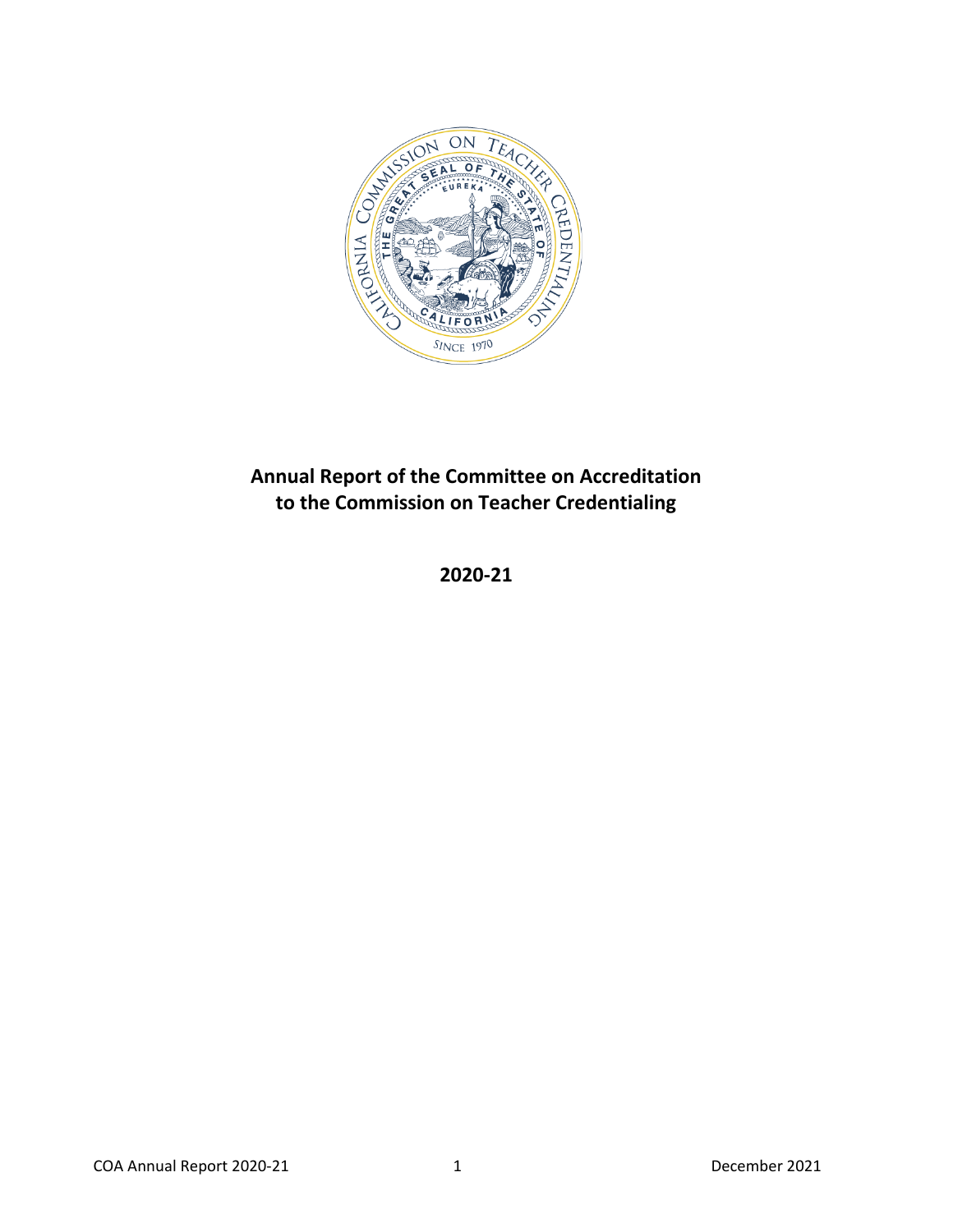#### Dear Commissioners:

On behalf of the entire Committee on Accreditation we are pleased to present the *2020-21 Annual Report on Accreditation.*

The 2020-21 academic year was one like few others and presented a unique set of challenges for all of us involved in education and educator preparation. The traditional face to face, inperson nature of our educational system was impacted in profound ways due to the continuing COVID-19 pandemic. As students, teachers, and prospective educators learned to navigate this new reality and the ever-changing circumstances in which they worked, adaptability and resilience became critical skills required of all. Despite the challenges presented to the education community as a result of the pandemic – many of which will be with us for years to come – we are heartened by the actions of California's educational community to search for new opportunities, to evaluate long held practices, and to pivot with varying levels of success to meet the challenges of the moment.

It is often said that from tragedy comes triumph and renewed commitment and transformed priorities. The past year has underscored the importance of understanding and responding to the needs of the whole child, the impact of inequities, the significance of social-emotional learning, the impact of trauma and mental health on a student's ability to learn, and the need for educators to build meaningful connections with families and caregivers. While candidates who were enrolled in preparation programs during the 2020-21 academic year may not have had the same experiences as their earlier counterparts, they nevertheless demonstrated strong commitment to the education profession through their persistence and progress in overcoming daily challenges, and thus are deserving of our continued, collective support and assistance.

As we begin 2021-22 with a renewed sense of optimism, the COA welcomes the opportunity to partner with the Commission, California's vast array of preparation programs, and educators across the state to address the long-term impacts of the pandemic on educator preparation and position our programs to address unanticipated changes and new realities. We are excited to enter this year and do our part to ensure that the challenges and lessons of 2020-21 continue to motivate all stakeholders towards the development of even richer and more meaningful programs.

Sincerely,

Dr. Martin Martinez **Dr. Robert Frelly** Committee Co-Chair **Committee Co-Chair** Committee Co-Chair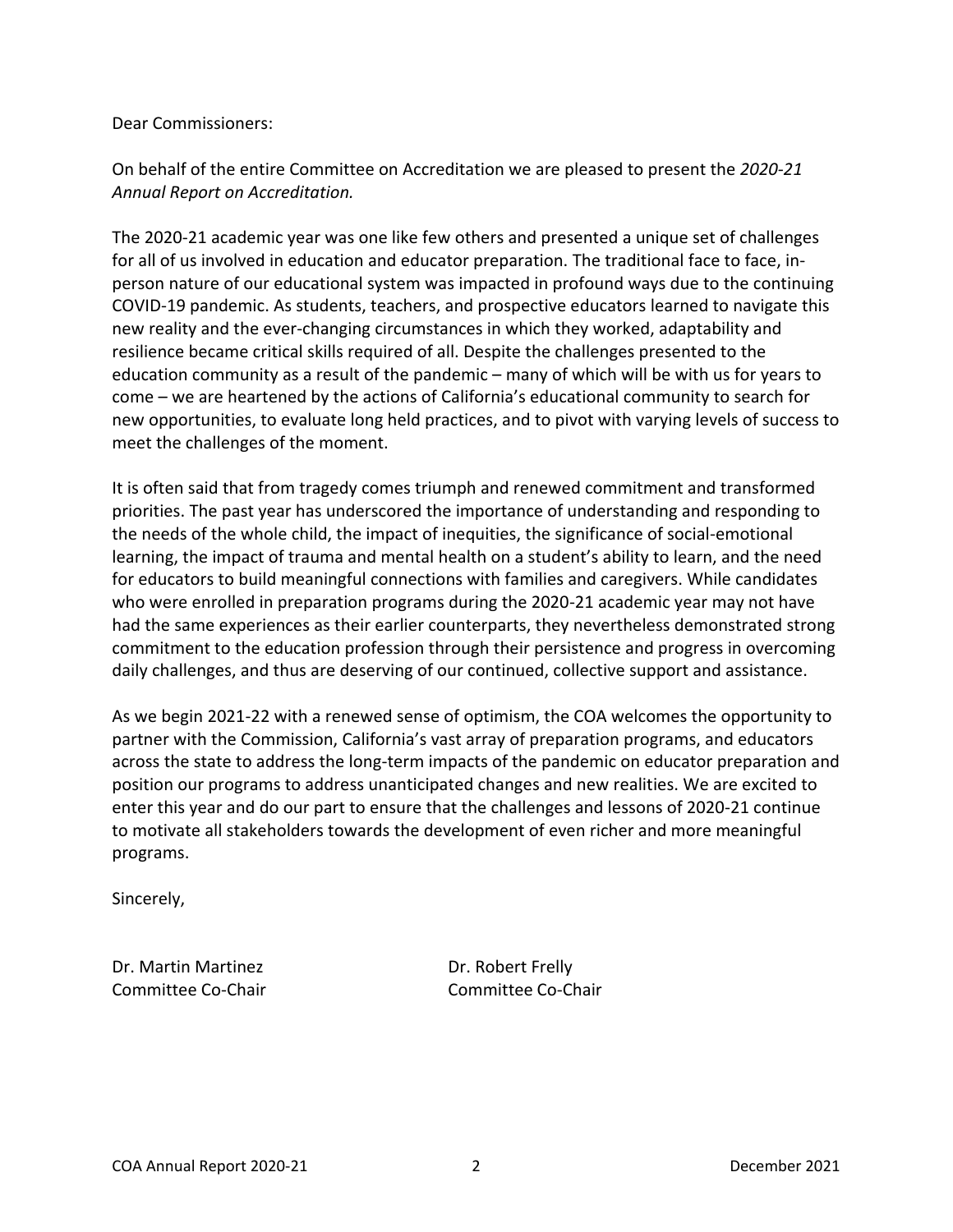## **The Committee on Accreditation 2020-21**

<span id="page-2-0"></span>**J. Kevin Taylor** Director, School of Education California Polytechnic State University, San Luis Obispo

**Cathy Creasia** Director of Accreditation and **Credentialing** Rossier School of Education University of Southern California

**Cheryl Forbes**

Director of Teacher Education and Lecturer University of California, San Diego

**Robert Frelly** Director of Music Education Chapman University

**Michael Hillis** Dean, Graduate School of Education California Lutheran University

**Lynn Larsen** Professor Brandman University **Cynthia Amos** College and Career Coach Los Angeles Unified School District

**Jomeline Balatayo** English Language Development Teacher Culver City High School

**Katrine Czajkowski** Program Manager, Teacher Induction Sweetwater Union High School District

**Anna Moore Principal** Olivet Elementary Charter School

**Gerard Morrison** Teacher Long Beach Unified School District School

**Martin Martinez** Director, School of Education Sacramento County Office of Education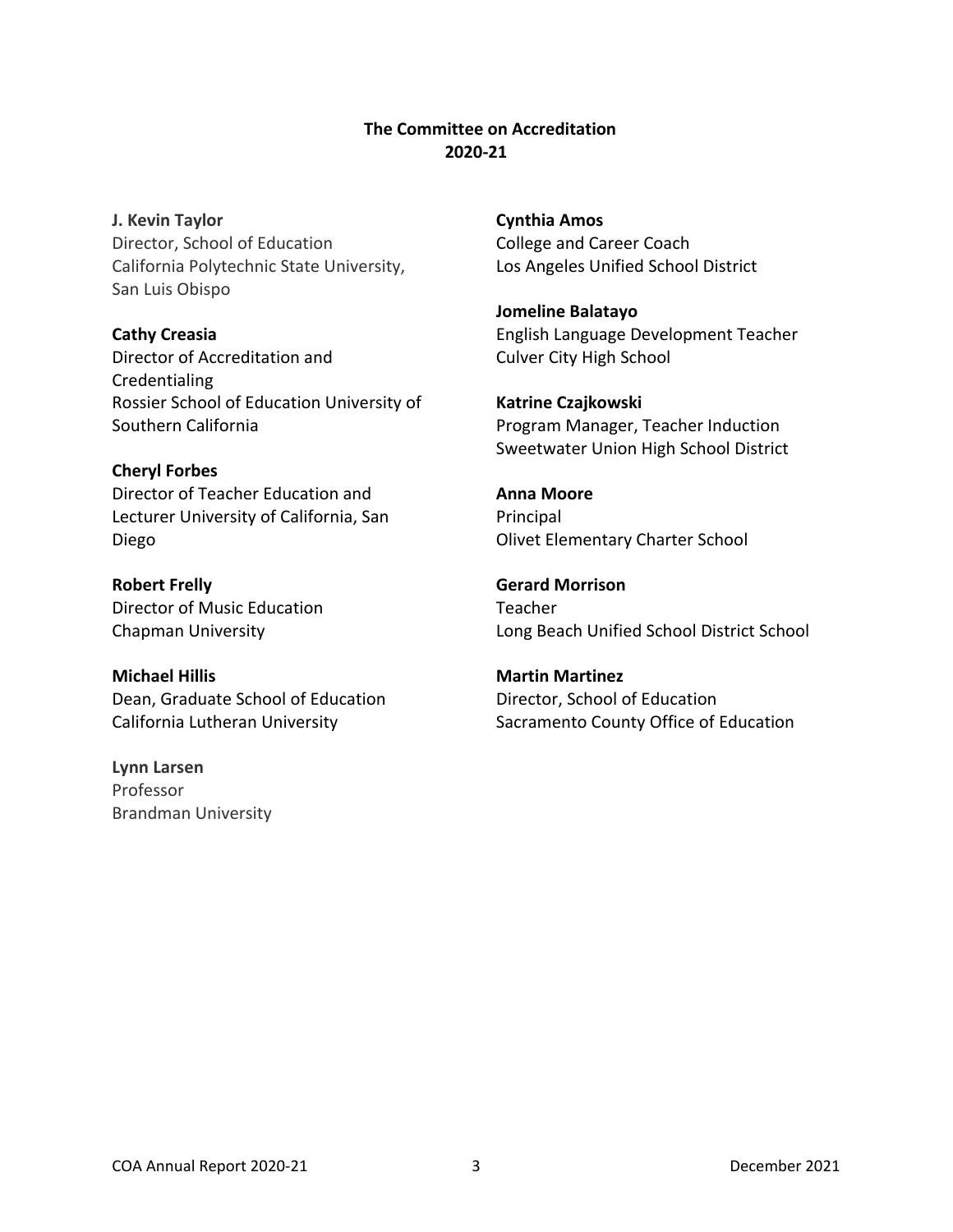## **Table of Contents**

<span id="page-3-0"></span>

| Annual Report of the Committee on Accreditation to the Commission on Teacher Credentialing 1 |  |
|----------------------------------------------------------------------------------------------|--|
|                                                                                              |  |
|                                                                                              |  |
|                                                                                              |  |
|                                                                                              |  |
|                                                                                              |  |
|                                                                                              |  |
|                                                                                              |  |
|                                                                                              |  |
|                                                                                              |  |
|                                                                                              |  |
|                                                                                              |  |
|                                                                                              |  |
|                                                                                              |  |
| Institutions Receiving Accreditation with All Common and Program Standards Met, 2020-21 27   |  |
|                                                                                              |  |
|                                                                                              |  |
|                                                                                              |  |
|                                                                                              |  |
|                                                                                              |  |
|                                                                                              |  |
| Action taken in 2020-21 on Institutions with Stipulations from Prior Year Site Visits  31    |  |
| Initial Approval of New Credential Programs (IPR) at Provisionally Approved Institutions  32 |  |
| New Educator Preparation Programs Sponsored by Provisionally Approved Institutions  32       |  |
| New Educator Preparation Programs Approved by COA at Existing Commission Approved Program    |  |
|                                                                                              |  |
|                                                                                              |  |
|                                                                                              |  |
|                                                                                              |  |
|                                                                                              |  |
|                                                                                              |  |
|                                                                                              |  |
|                                                                                              |  |
|                                                                                              |  |
|                                                                                              |  |
|                                                                                              |  |
|                                                                                              |  |
|                                                                                              |  |
|                                                                                              |  |
|                                                                                              |  |
|                                                                                              |  |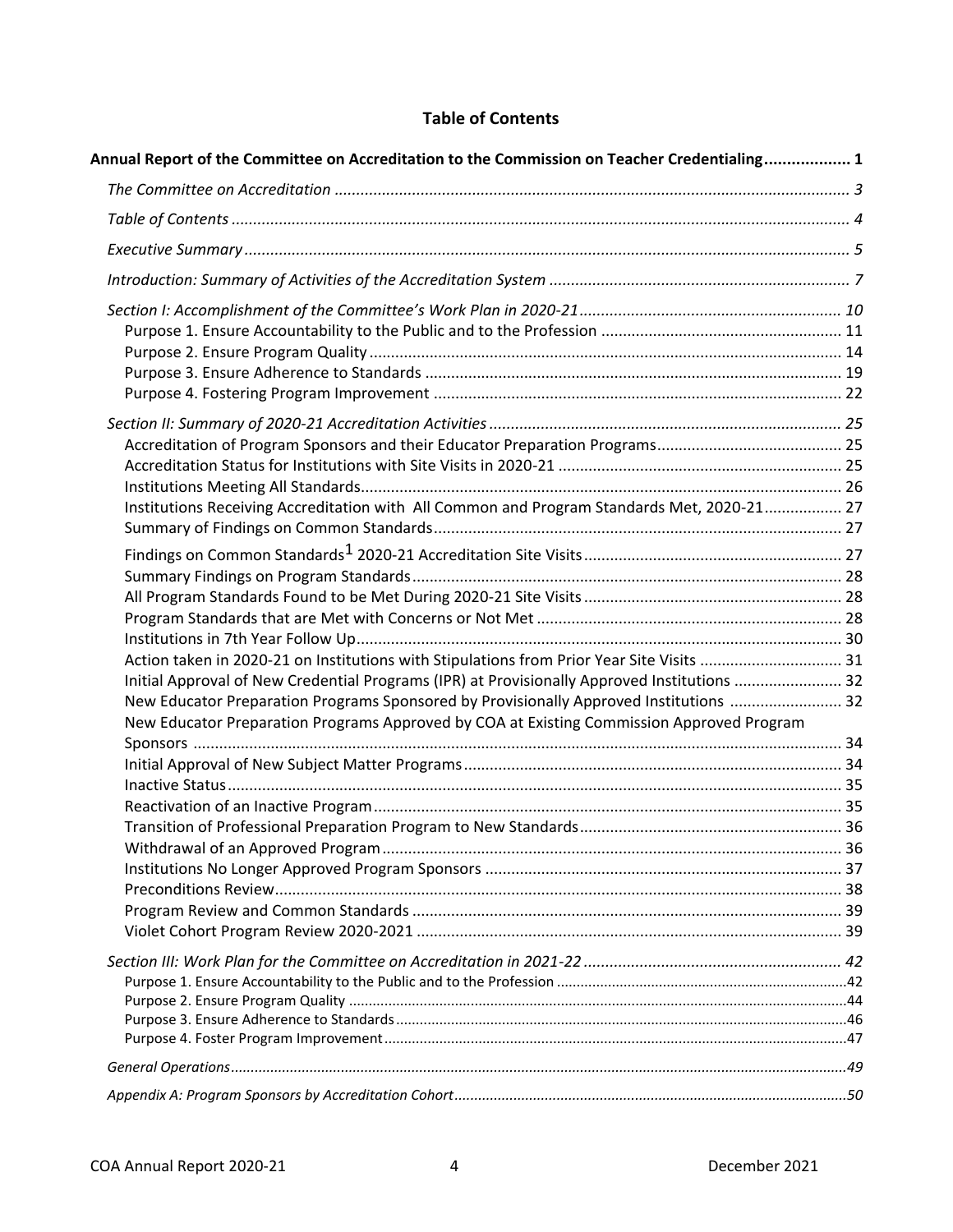## **Executive Summary**

<span id="page-4-0"></span>The 2020-21 accreditation year continued to be impacted in significant ways by the ongoing nature of the worldwide COVID-19 pandemic. All accreditation activities, including site visits, were adjusted to reflect this new reality and to maintain full implementation of the system while continuing efforts to refine the newer aspects of the current system. Below is a summary of some of the major accreditation activities during the 2020-2021 year.

### *Ongoing Accreditation Activities*

- Thirty-six (36) site visits were completed in 2020-21. Out of the 36 site visits:
	- $\geq$  33 visits were at institutions in the Red cohort.
	- $\triangleright$  3 were visits rescheduled from 2019-20 due to the pandemic and reviewed in fall 2020.
- Of the 36 institutions with a site visit:
	- ➢ 30, or 83 percent, received a status of Accreditation.
	- $\triangleright$  6, or 17 percent, received Accreditation with Stipulations, Major Stipulations, or Probationary Stipulations.
- Additionally, site visits took place at:
	- $\geq$  3 institutions that required revisits as a result of the 2019-20 visit that resulted in stipulations.
	- $\triangleright$  3 institutions in provisional status seeking Initial Institutional Approval.
- Progress was monitored and stipulations removed for six (6) institutions (including the 3 with revisits) reviewed in previous years. In all cases the COA removed stipulations and full accreditation was granted. These included:
	- $\triangleright$  Four (4) institutions with Stipulations
	- $\triangleright$  One (1) institution with Major Stipulations
	- $\triangleright$  One (1) institution with Probationary Stipulations.
- Preconditions Review: Staff reviewed preconditions for 70 institutions (Yellow and Indigo cohorts) totaling 2,362 preconditions (840 general preconditions and 1,522 program-specific preconditions).
- Program Review was completed for the 34 institutions in the Violet cohort, totaling 125 programs using approximately 253 reviewers.
- Common Standards review was completed for the 34 institutions in the Violet cohort.
- New Credential Program Approvals: Twenty (20) new educator preparation programs were approved.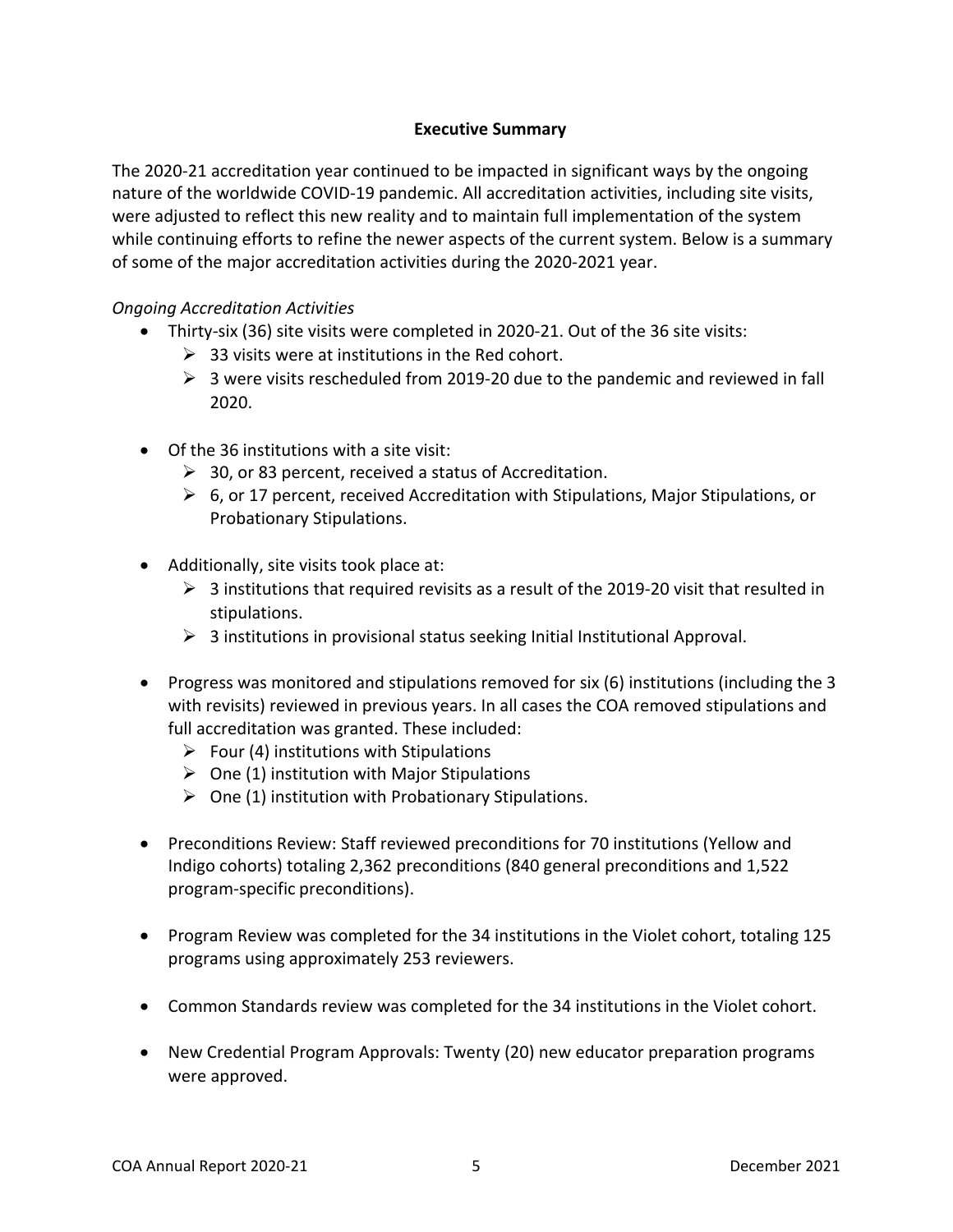- New Subject Matter Program Approvals: Six (6) new subject matter programs were approved – three (3) Elementary Subject Matter programs, one (1) in Mathematics, one (1) in World Language: Spanish, and one (1) in Social Science.
- Changes in status were managed for the currently approved programs, including:
	- $\triangleright$  10 programs that went inactive across several different credential areas.
	- $\geq$  29 programs that were withdrawn.
	- $\triangleright$  Two (2) institutions that ceased offering any educator preparation programs and therefore ceased to be Commission-approved program sponsors.

*Continued Progress on Other Aspects of Implementation of the Accreditation System*

- Continued the Board of Institutional Review (BIR) Site Visit Trainings that resulted in approximately 97 additional individuals trained in 2020-21 and available for accreditation site visits in the future.
- Continued to implement an extensive technical assistance program of weekly office hours, webinars, and one-on-one assistance with programs.
- Continued to use feedback from the Program Review process for site visit teams.
- Continued to implement a system of surveying program completers, employers, and master teacher/mentors and using these survey results to inform team decisions about programs.
- Continued to implement and refine the annual Accreditation Data System.
- Began including performance assessment (CalTPA and CalAPA) data in the accreditation data dashboards.
- Continued to refine and develop additional data dashboards using data available from the Accreditation Data System, surveys, and performance assessments for use by institutions, programs, and accreditation site visit teams for the institutions and programs they are reviewing.
- Implemented improvements to the Initial Program Approval process to more closely mirror the Program Review process.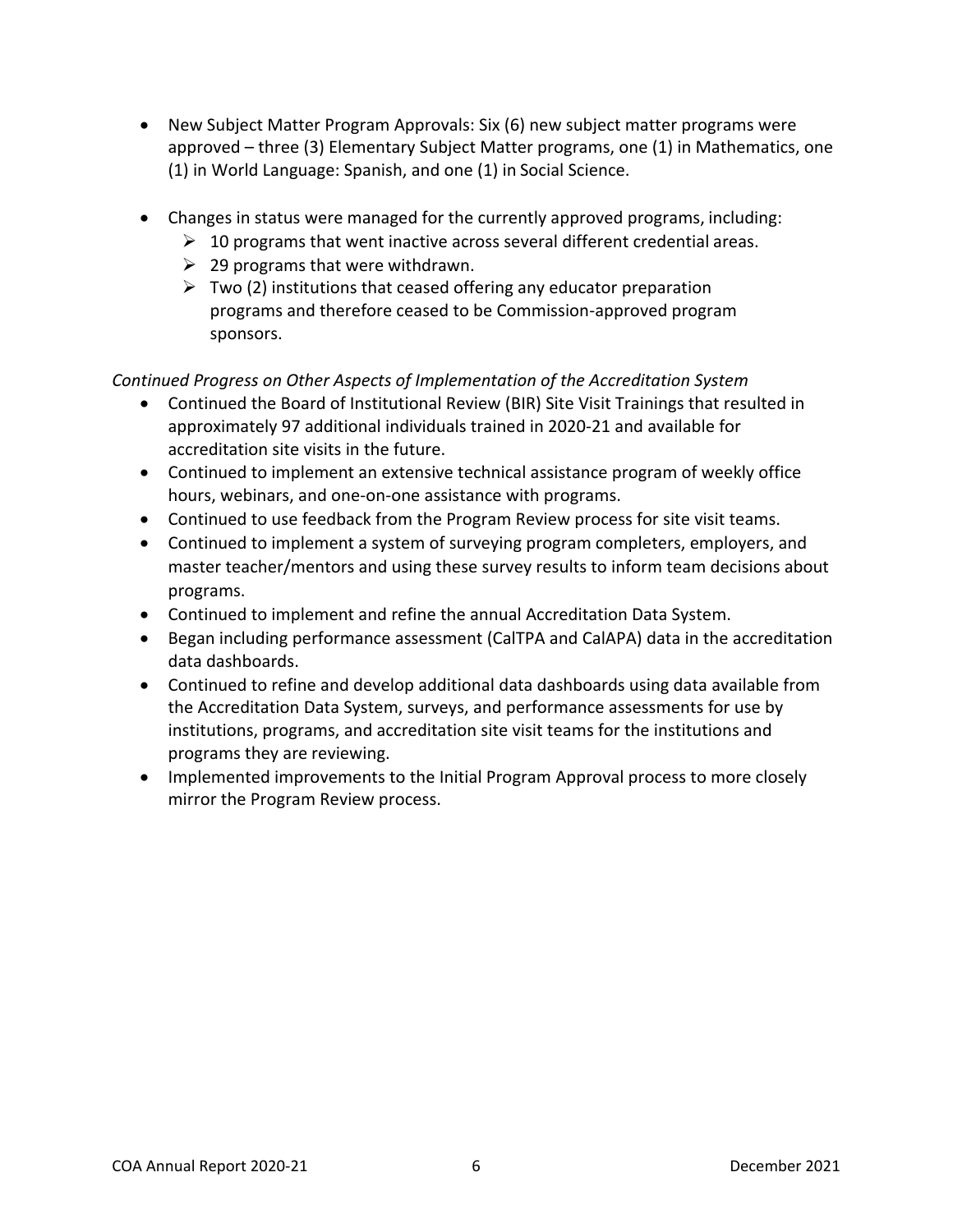## **Introduction: Summary of Activities of the Accreditation System**

<span id="page-6-0"></span>The major objectives of the current accreditation system, as outlined in the *Accreditation Framework*, include the following:

- Accreditation assures that programs meet state standards for professional preparation programs, and, in so doing, are allowed to recommend candidates for state licensure.
- Accreditation assures candidates and the public that educator preparation programs are of high quality and effective in preparing candidates to meet licensure requirements.
- Accreditation assures candidates and the public that programs are accountable for the quality and effectiveness of the preparation they provide to candidates.
- Accreditation assures that peers determine each program's quality and effectiveness in order to retain their accreditation status.
- Accreditation provides the means for programs to continuously improve based on evidence of candidate outcomes, program effectiveness, and on feedback from ongoing peer review processes.

Currently, there are 257 Commission approved program sponsors offering 924 different educator preparation programs and many of those are offered through various pathways. The current system is designed as a seven-year cycle comprised of the following major components or activities:

| <b>Year of the Accreditation Cycle</b> | <b>Corresponding Component or Activity</b>                   |
|----------------------------------------|--------------------------------------------------------------|
| Annually                               | Submission of Annual Data to the Accreditation Data System   |
| Years 1 and 4                          | <b>Preconditions Submission</b>                              |
| Year 5, fall                           | Program Review Submission                                    |
| Year 5, spring                         | <b>Common Standards Submission</b>                           |
| Year 6                                 | <b>Site Visit</b>                                            |
| Year 7                                 | Follow up activities to address issues of concern, if needed |

Each Commission-approved institution has been assigned to a "color cohort" on a seven year cycle signifying which component or activity is expected of those institutions in any given year. A full schedule of accreditation activities for each cohort can be found on the Commission's accreditation [webpage.](https://www.ctc.ca.gov/educator-prep/program-accred-sch-act)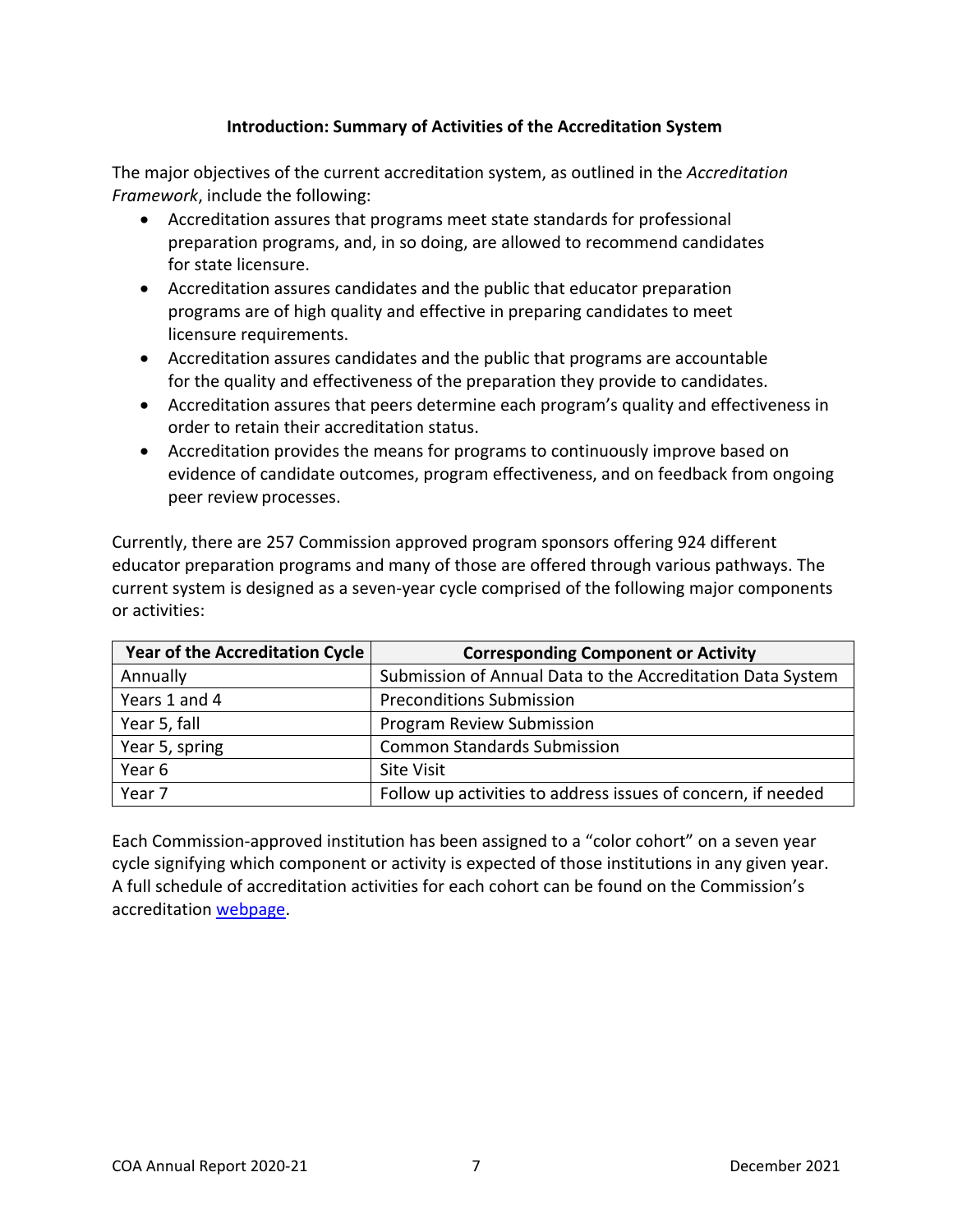#### *ANNUAL DATA SUBMISSION*

Access to consistent data elements from all institutions and programs (such as program enrollment, pathways offered, and/or length of program) and outcomes data (such as those from candidates, employers, field experience supervisor surveys, as well as information from assessment results), is an important part of the accreditation system. The Annual Data Submission by institutions allows the Commission to better identify specific information about credential programs operating in California. The infrastructure for the data system was built in 2017 with institutions submitting initial data in summer 2018. Institutions continue the reporting process by submitting data every summer and the system is refined and improved each year. Data Dashboards have been developed to ensure more effective use of the data contained in the data system.

#### *PRECONDITIONS REVIEW*

Preconditions for institutions sponsoring educator preparation are grounded in California Education Code, Title 5 Regulations, or Commission policy. Responses to Preconditions are submitted in Years 1 and 4 by each institution for each program that an institution is approved to offer. Immediate correction is required if an institution is deemed to be out of compliance with any Precondition.

#### *PROGRAM REVIEW*

In fall of Year 5 of the cycle, each credential program provides specific, required evidence or documentation demonstrating that the program is aligned to each of the Commission'sadopted program standards for the particular credential area. Documentation is reviewed by trained educators with expertise in the credential area and a conclusion is formed about whether programs are preliminarily aligned with the Commission's standards. The institution is provided feedback and then must provide an addendum at least 60 days prior to the accreditation site visit addressing any areas that were not found to be preliminarily aligned. This information helps focus and inform the accreditation site visit in Year 6. To further ensure transparency, a subset of the experts that reviewed Program Review submissions in Year 5 serve as site visit team members in Year 6.

#### *COMMON STANDARDS REVIEW*

In spring of Year 5 of the cycle, program sponsors submit specific documentation that indicates alignment with the Commission's adopted Common Standards. Reviewers examine the documentation and determine whether the standards are preliminarily aligned. The institution is provided feedback and then must provide an addendum at least 60 days prior to the site visit addressing any areas that were not found to be preliminarily aligned. This information helps focus and inform the accreditation site visit in Year 6. The same individuals that review the Common Standards in Year 5 serve on the site visit team in Year 6.

#### *SITE VISITS*

A team of trained peer evaluators who are members of the Commission's Board of Institutional Reviewers are selected for each site visit. These individuals work together to determine whether the institution and its programs meet the Commission's adopted standards and make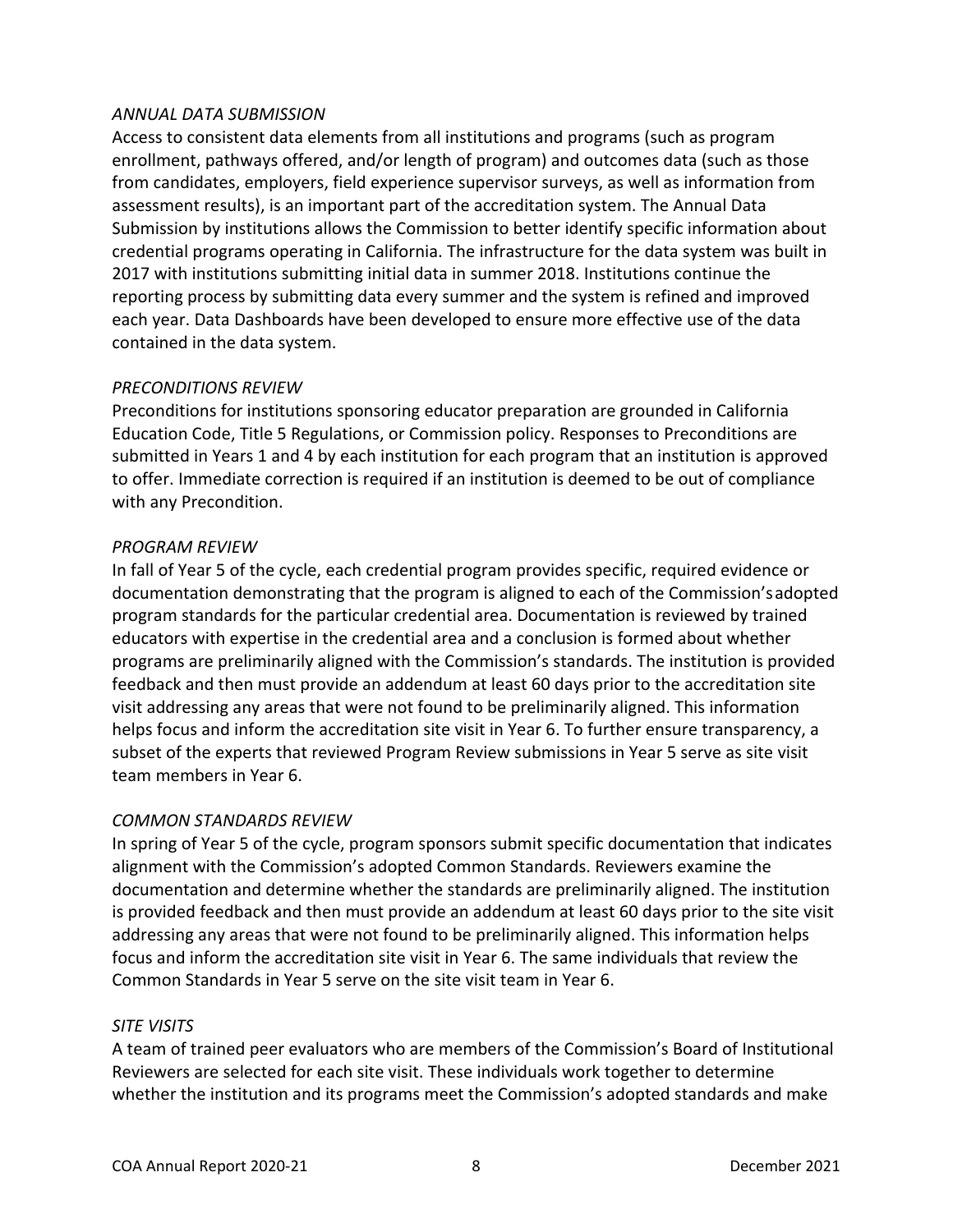an accreditation recommendation to the COA. In addition to determining whether standards are met, the purpose of the site visit is to evaluate the extent to which the program is effectively implemented. As part of the site visit, all data, information, and results from review of Preconditions, Program Review, and Common Standards, as well as the institution's response to any feedback from these activities, are provided to the site visit team not less than 60 days prior to the site visit. At the site visit, in-depth interviews are conducted with program completers, candidates, employers, program faculty and administrators, mentors/supervisors, advisory committees, and other appropriate stakeholders so that team members can triangulate the evidence and data provided during Years 1 to 5 of the accreditation cycle.

#### *DECISION BY THE COMMITTEE ON ACCREDITATION*

The Committee on Accreditation (COA) assists the Commission in the implementation of the accreditation system. This body is comprised of twelve members of the education community, six from postsecondary education and six K-12 practitioners, who have been appointed by the Commission. While the Commission sets policy for accreditation, the COA implements the accreditation system and makes accreditation decisions for institutions offering educator preparation in California.

Further, the success of the accreditation system depends on the commitment of hundreds of experts in the field. Members of the Board of Institutional Reviewers are comprised of those who have a role in preparing educators and practitioners themselves, who are trained and calibrated to review programs and conduct site visits.

This report presents information about the major activities of the accreditation system, the COA decisions that were made, and some of the major areas of focus for academic year 2020- 21.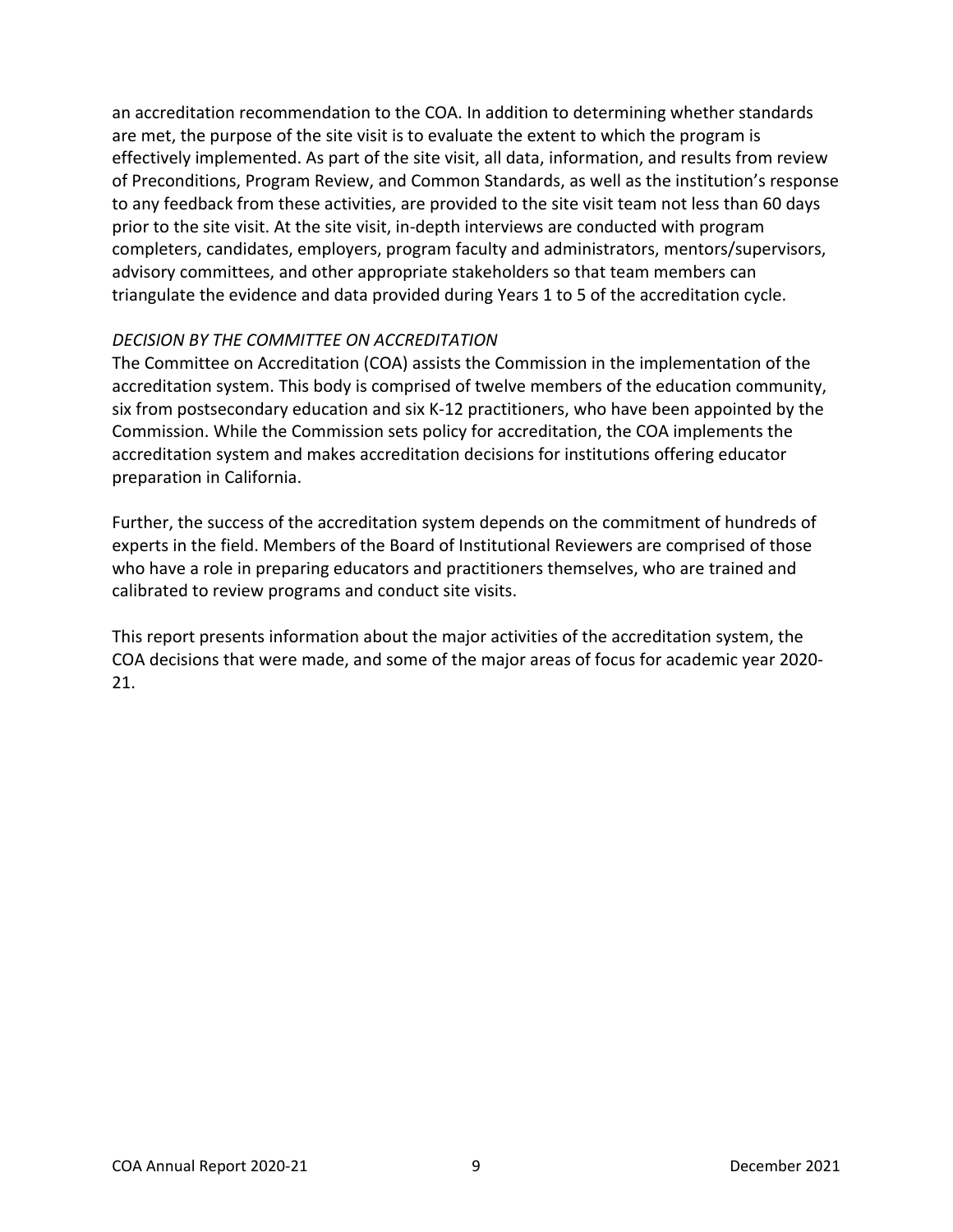## **Section I: Accomplishment of the Committee's Work Plan in 2020-21**

<span id="page-9-0"></span>While the activities of 2020-21 were focused on the immediate needs posed by the pandemic, the Commission continued to work to implement and refine the vision set forth in the Strengthening and Streamlining Accreditation Project that began late in 2014 and that has continued ever since. Some of the significant work accomplished over the years include the following:

- Adoption of the revised Accreditation Framework
- Development and implementation of the redesigned CalTPA and newCalAPA
- Development and implementation of numerous datadashboards
- Development and implementation of surveys to inform program improvement and accreditation decisions – program completers for Preliminary Multiple Subject, Single Subject, Education Specialist, Administrative Services, teacher induction, administrator induction, as well as employers and master teachers
- Development and implementation of a new survey for other credentialareas
- Implementation of new processes to strengthen oversight of programs such as the ability to close a program (within a larger institution) and the ability to differentiate more frequent site visits for some programs
- Adoption and transition efforts towards implementation of new Preliminary Education Specialist Program Standards and Teaching Performance Expectations
- Adoption of Preconditions, Program Standards, and Performance Expectations for Pupil Personnel Services Credential Programs
- Development of the revised Single Subject Matter Program Standards and review process
- Development and implementation of a process used to take action with respect to late documents from approved program sponsors
- Beginning the review and update of the Accreditation Handbook
- Development and implementation of the revised Initial Program Review (IPR) process
- Adoption of the revised CTC/ASHA (American Speech Language-Hearing Association) crosswalk
- Adoption of the CTC/AAQEP (Association for Advancing Quality in Educator Preparation) Standards Alignment Matrix
- Review of accreditation activities related to inactive programs

In 2020-21 in particular, some of the major accomplishments included:

- Development and implementation of program flexibilities due to COVID-19
- Review and adoption of updated the COA procedures manual
- Monitored the progress of the revisions adopted related to the Council for the Accreditation of Educator Preparation (CAEP) educator preparation standards
- Adoption of PPS School Counseling/Council for Accreditation of Counseling and Related Educational Programs (CACREP) Crosswalk
- Adoption of PPS School Social Work/Council on Social Work Education Educational Policy Standards and Accreditation Standards (CSWE-EPAs) Crosswalk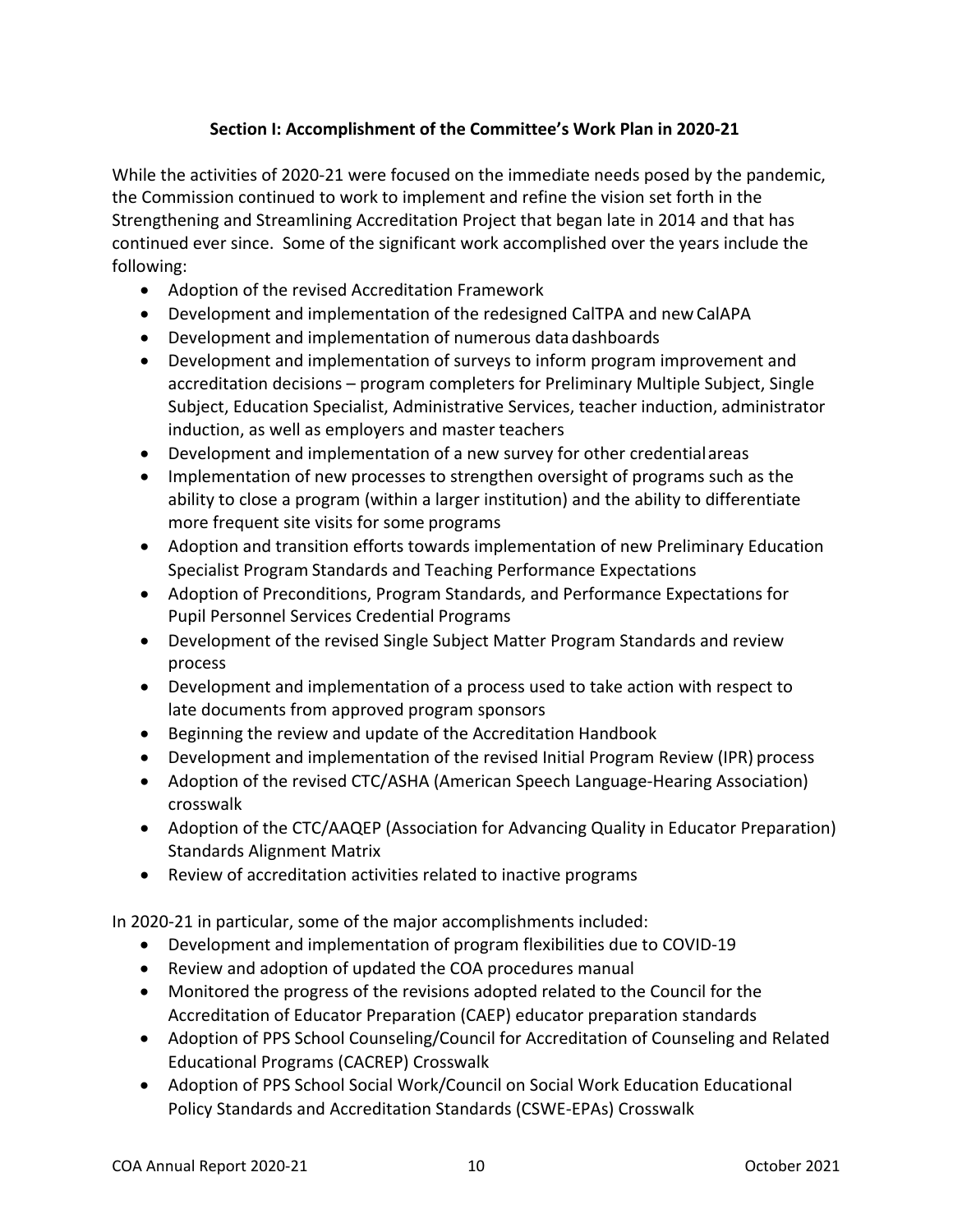- Adoption of PPS School Psychology/National Association of School Psychologists (NASP) **Crosswalk**
- <span id="page-10-0"></span>• Preparing for the first Association for the Advancing Quality in Educator Preparation (AAQEP) concurrent site visit in California

## **Purpose 1. Ensure Accountability to the Public and to the Profession**

*Maintain public access to the Committee on Accreditation*. The COA held meetings on the following dates:

| August 3, 2020   | March 2, 2021 |
|------------------|---------------|
| October 29, 2020 | May 6-7, 2021 |
| January 28, 2021 | June 21, 2021 |

All Committee meetings were held in public and all meeting agendas posted in accordance with the Bagley-Keene Open Meeting Act and [Executive Order N-29-20.](https://www.gov.ca.gov/wp-content/uploads/2020/03/3.17.20-N-29-20-EO.pdf) The Commission's website was used to provide agenda items and notification of meetings, as well as broad-based access to critical accreditation materials for institutions and others interested in accreditation. In accordance with the Executive Order and to ensure the safety of all participants in the meetings, the Committee on Accreditation (COA) conducted the meetings via technology. Members of the COA and Commission staff were not present at the Commission office but participated by technology from other locations throughout the state. The public was able to access meetings through Zoom webcasts. Those without computer access were able to participate by telephone via the US Toll-Free call-in numbers delineated in the meeting agenda.

*[PSD e-News](https://www.ctc.ca.gov/commission/newsletters/psd-news)*. The PSD e-News, developed in 2008, continued to be distributed weekly. This electronic notification has increased its readership each year and now reaches over 3,526 individuals, including all approved institutions, to inform them of accreditation-related activities such as the development and revision of standards, technical assistance opportunities, and notification of requests for stakeholder comment.

*[Program Sponsor Alerts](https://www.ctc.ca.gov/educator-prep/ps-alerts)*. Program Sponsor Alerts (PSAs) continued to be a primary tool used to communicate to program sponsors information about a specific issue such as the adoption of new standards by the Commission or clarification of requirements and deadlines. This has served particularly useful during 2020-21 in communicating information to the field as the education community navigated the pandemic and the various and changing new laws and flexibilities. Program Sponsor Alerts will continue to be used to provide information to the field when necessary as they have served this objective well. The Commission staff issued the following 22 PSAs between July 1, 2020, to June 30, 2021: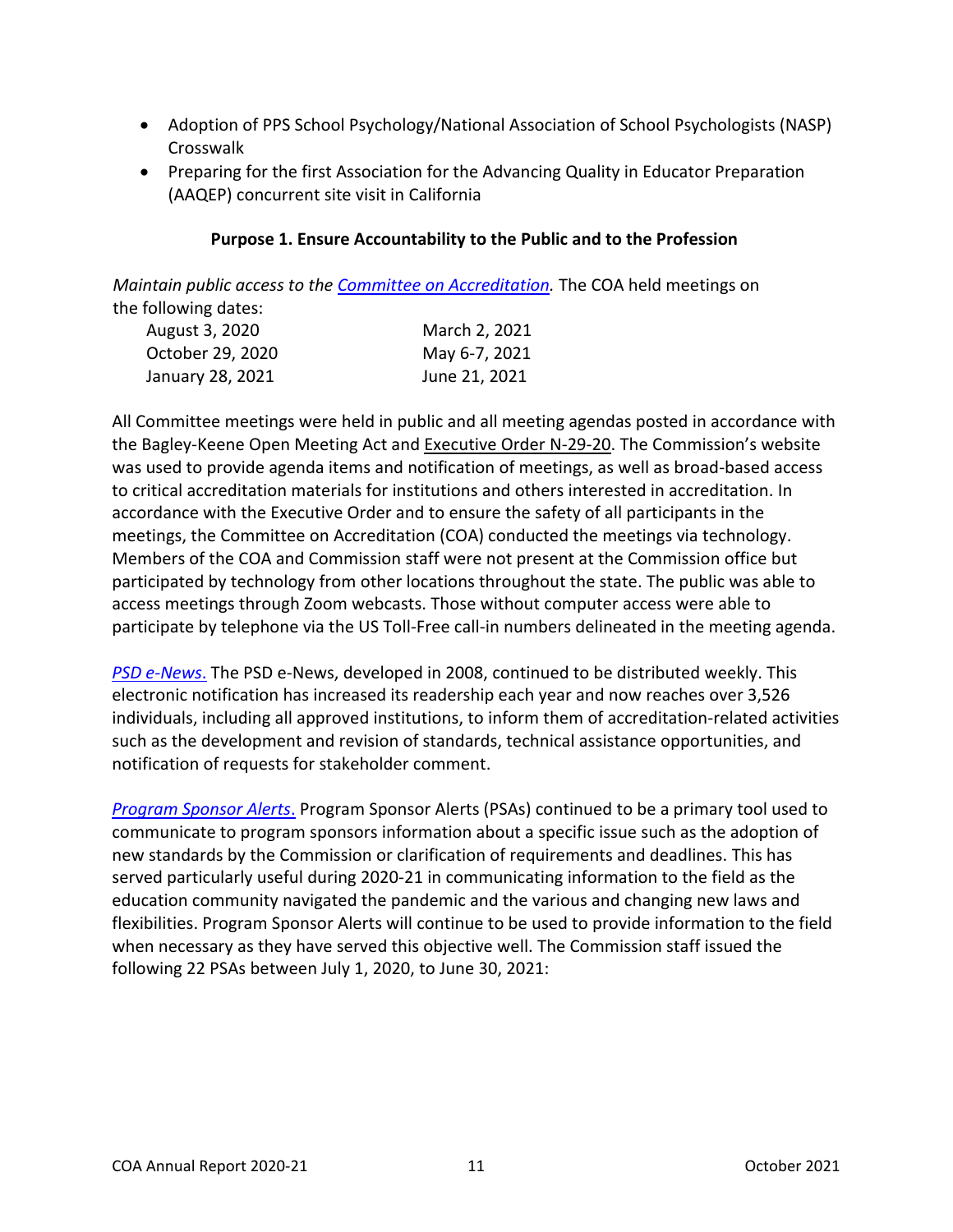## **Program Sponsor Alerts July 1, 2020, to June 30, 2021**

| <b>Issue Date</b>  | <b>Number</b> | <b>Title</b>                                                                                                                                                                                                             |
|--------------------|---------------|--------------------------------------------------------------------------------------------------------------------------------------------------------------------------------------------------------------------------|
| June 28, 2021      | $21 - 05$     | <b>Preliminary Multiple Subject and Single Subject</b><br>Program Flexibilities Extended into 2021-2022 due to<br>the Continued Impact of COVID 19                                                                       |
| April 30, 2021     | $21 - 04$     | <b>Authorization to Teach Theater and/or Dance</b>                                                                                                                                                                       |
| April 30, 2021     | $21-03$       | 2018 Preliminary Education Specialist Mild to Moderate<br>and Extensive Support Needs Teaching Performance<br><b>Expectations</b>                                                                                        |
| April 29, 2021     | $21 - 02$     | <b>COVID-19 Flexibility Provisions for Educator Preparation</b><br><b>Programs: Demonstration of Subject Matter</b><br><b>Competency Prior to Student Teaching</b>                                                       |
| March 16, 2021     | $21 - 01$     | Individual Development Plan for Documentation of<br><b>Educator Preparation during COVID-19</b>                                                                                                                          |
| December 18, 2020  | $20 - 22$     | <b>Revised Initial Program Preconditions for Institutions</b><br>seeking Initial Program Accreditation - Adopted by the<br><b>Commission December 2020</b>                                                               |
| November 18, 2020  | $20 - 21$     | Development and Implementation of Teacher<br><b>Preparation Programs and Subject Matter Programs for</b><br>Single Subject Credentials in Theatre and in Dance                                                           |
| November 13, 2020  | $20 - 20$     | Approval of the Crosswalk comparing the Pupil<br>Personnel Services School Psychology Program<br>Standards and Performance Expectations with the<br><b>National Association of School Psychology (NASP)</b><br>standards |
| October 26, 2020   | $20 - 19$     | <b>Accreditation Data System (ADS): Institution</b><br><b>Accreditation Data Dashboards</b>                                                                                                                              |
| October 22, 2020   | $20 - 18$     | <b>CTC Approval Process for Changing Teaching</b><br><b>Performance Assessment (TPA) Models</b>                                                                                                                          |
| September 29, 2020 | $20 - 17$     | <b>Preliminary Teacher Preparation Program Support for</b><br>Candidates who are Accepted Prior to Meeting the<br><b>Basic Skills and/or the Subject Matter Competency</b><br>Requirement                                |
| September 29, 2020 | $20 - 16$     | Senate Bill 820 Signed by Governor Newsom Extends<br><b>COVID Flexibilities for Academic Year 2020-21</b>                                                                                                                |
| September 11, 2020 | $20 - 15$     | <b>Timeline for Implementing California Literacy Teaching</b><br><b>Performance Expectations (TPEs)</b>                                                                                                                  |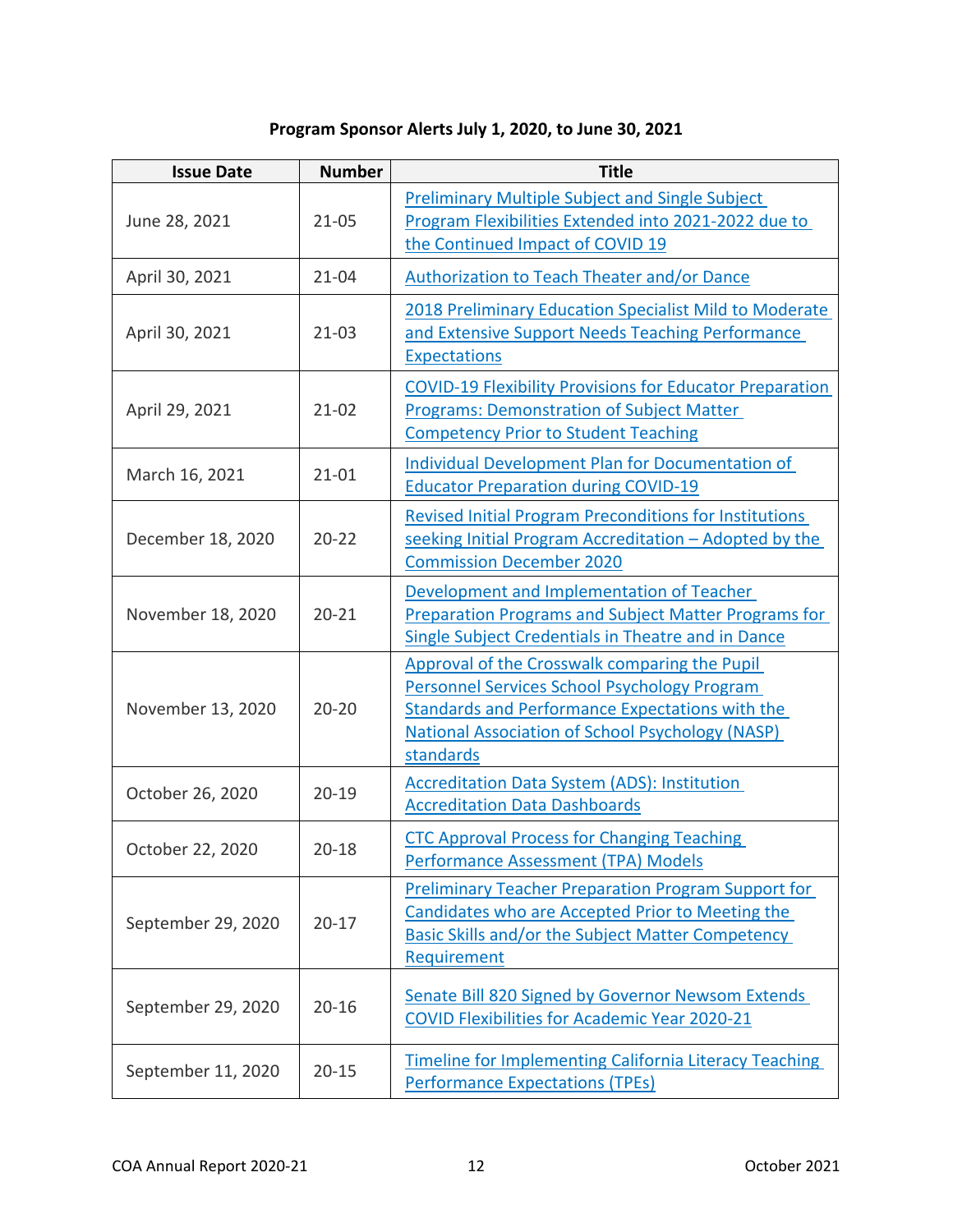| <b>Issue Date</b>  | <b>Number</b> | <b>Title</b>                                                                                                                                                              |
|--------------------|---------------|---------------------------------------------------------------------------------------------------------------------------------------------------------------------------|
| September 10, 2020 | $20 - 14$     | <b>Guidance to Administrative Services Induction Programs</b><br>Regarding the Support of Candidates Impacted by<br>COVID-19                                              |
| September 9, 2020  | $20 - 13$     | <b>Guidance to Teacher Induction Programs About</b><br><b>Supporting New Candidates Impacted by COVID-19</b>                                                              |
| August 26, 2020    | $20 - 12$     | Out-of-State Candidates, Fingerprint Cards, and the<br><b>Certificate of Clearance</b>                                                                                    |
| August 14, 2020    | $20 - 11$     | <b>Commission-approved Flexibilities and Specificities for</b><br><b>Preliminary Education Specialist Candidates in the</b><br>2020-21 Academic Year                      |
| August 14, 2020    | $20 - 10$     | Commission-approved Flexibilities and Specificities for<br><b>Preliminary Multiple and Single Subject Candidates in</b><br>the 2020-21 Academic Year                      |
| August 14, 2020    | $20 - 09$     | Deferral of the Transition Date for Pupil Personnel<br><b>Services Credential Programs to Transition to the 2019</b><br><b>Program Standards to Academic Year 2022-23</b> |
| July 20, 2020      | $20 - 08$     | Suspension of All Accreditation Fees - 2020-2021 Fiscal<br>Year                                                                                                           |
| July 17, 2020      | $20 - 07$     | <b>Pupil Personnel Services Credential Program Field</b><br><b>Practice Assignment Flexibility</b>                                                                        |
| July 2, 2020       | $20 - 06$     | <b>Program Modification Document</b>                                                                                                                                      |

*Maintain Public Website of All Accreditation Results and Status for Each Institution.* The Commission maintains a website where all [accreditation site visit reports](https://info.ctc.ca.gov/fmp/accreditation/accreditation_reports.php) and actions taken by the COA are available to the public. The site includes the team report for each institution as well as the letter to the institution with the formal COA action taken.

The website is updated after each COA meeting to reflect any additional actions taken and includes the reports and actions for the most recent accreditation cycle.

*Preparation and Presentation of COA Reports to the Commission.* COA Co-Chairs Anna Moore and Robert Frelly presented the 2019-20 COA annual report to the Commission at the [December 2020](https://www.ctc.ca.gov/docs/default-source/commission/agendas/2020-12/2020-12-2a.pdf?sfvrsn=d63028b1_2) Commission meeting.

*Commission Liaison*. The Commission's liaison to the COA provides an important perspective to COA discussions and serves as an effective means of communication between the COA and the Commission. For the 2020-21 year, the liaison to the COA was Commissioner Kevin Kung who attended the COA meetings regularly through March 2021 when his term on the Commission ended.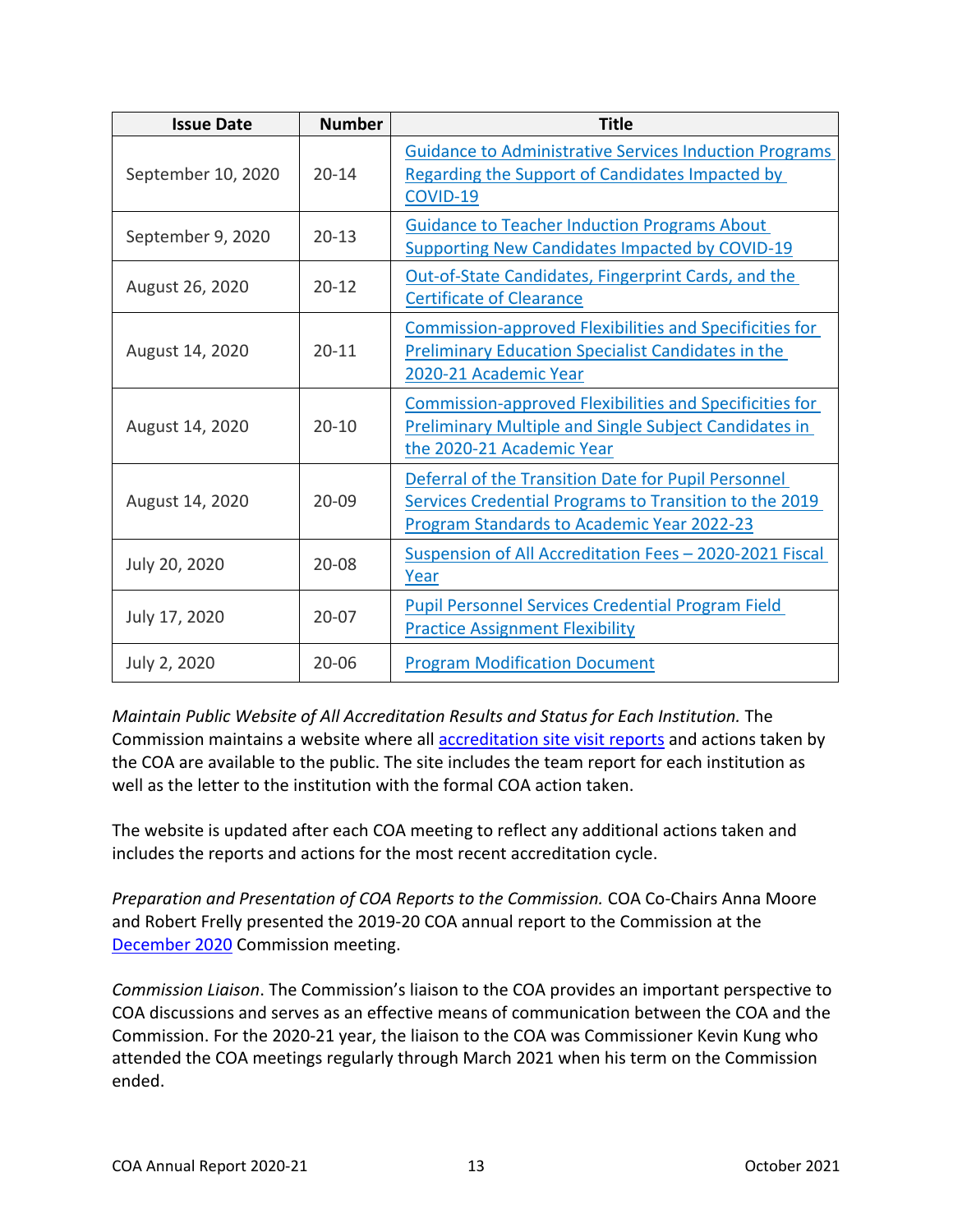*Implementation of an Annual Accreditation Fee and a Fee Recovery System for Certain Accreditation Activities.* The annual accreditation fee structure was originally established through emergency regulations effective in August 2014, followed by permanent regulations that became effective as of April 1, 2015. In 2020-21, the California State Budget suspended all accreditation fees which include annual accreditation fees as well as cost recovery accreditation fees for the period between July 1, 2020, and June 30, 2021. As a result, no invoices were sent out in 2020-21 for accreditation purposes.

## **Purpose 2. Ensure Program Quality**

<span id="page-13-0"></span>*Accreditation of Institutions and their Credential Preparation Programs.* This is one of the primary ongoing tasks of the COA. The COA has been given full responsibility for making the legal decisions regarding the continuing professional education accreditation of institutions and their credential programs.

In 2020-21, a total of forty-two (42) institutions had various types of site visits. This included thirty-three (33) accreditation site visits for the Red cohort institutions, three (3) rescheduled site visits from the previous year, three (3) provisional site visits, and three (3) revisits.

The results of the 36 regular site visits conducted (the 33 Red cohort institutions plus the 3 rescheduled from the Orange cohort that were rescheduled from 2019-20 due to the pandemic) are as follows:

- 30 institutions Accredited, including four (4) with a 7 year follow up report required
- Four (4) institutions Accredited with Stipulations
- One (1) institution Accredited with Major Stipulations
- One (1) institution Accredited with Probationary Stipulations

*Ensuring Institutions Addressed Stipulations.* All institutions with stipulations are expected to address all stipulations within one year. The COA may allow additional time if it believes the institution has made sufficient progress and additional time is warranted. In 2020-21, the COA removed the stipulations fully for five (5) institutions with stipulations from the previous year. One institution had its site visit in 2018-19, had many stipulations removed in 2019-20, but some remained. The COA granted the institution more time given the progress that had been made addressing the stipulations, and the remaining stipulations were removed in 2020-21.

For institutions receiving major stipulations or probationary stipulations, a revisit is often required. In addition, the COA has more frequently required that the institution provide interim reports (quarterly or other) to ensure that the institution is making adequate and timely progress towards addressing the most egregious issues. This was the case in 2020-21. This approach allows the institutions to check with the COA to ensure they are moving in the direction that the COA expects, provides some additional leverage with their institutional leadership to ensure the resources or tools to enact change are provided, and allows the COA to provide some suggestions and guidance along the way. From an accountability perspective, requiring interim reports ensures that the institution does not wait a full year before implementing required improvements.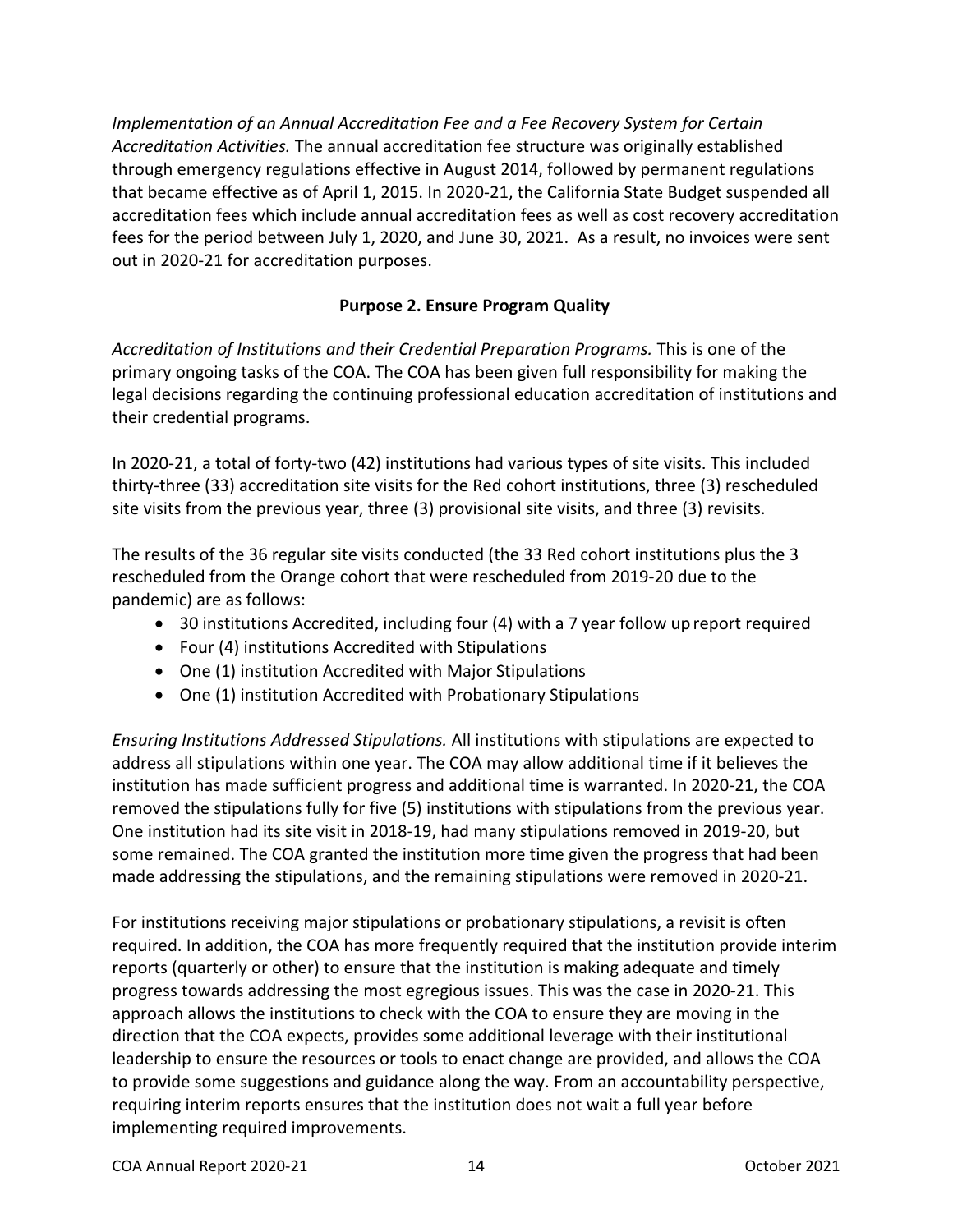*Technical Assistance Efforts.* The Commission continued to provide technical assistance throughout 2020-21 for institutional personnel to provide information and support around changes in accreditation and to address challenges related to the COVID-19 pandemic. The Accreditation Technical Assistance webpage on the Commission's website continued to be used and stakeholders were kept informed of upcoming technical assistance opportunities through emails and the PSD e-News. Additionally, staff made itself available to present and discuss information about the accreditation system or standards implementation at a variety of stakeholder meetings and conferences throughout the year. These typically include, but are not limited to: the California Induction Conference, the Credential Counselors and Analysts of California (CCAC) Conference, the California Council on Teacher Education (CCTE), the Special Education Administrators of County Offices, the Advisory Commission on Special Education at CDE, the statewide Special Education Local Planning Area (SELPA) director's meeting, the California Professors of Special Education (CAPSE), Collaboration forEffective Educator Development, Accountability and Reform (CEEDAR), California Councilof Academic Programs in Communication Sciences and Disorders (CAPCSD), California Association of Private Special Education Schools, and the California Association of Professors of Education Administration.

In addition, staff continues to provide critical technical assistance to institutions preparing for site visits. This includes:

- A year-out phone call/video conference or in-person meeting with key accreditation staff at the institution
- A minimum of a monthly phone call/video conference with the institution to help them as they prepare final documentation or respond to reviewers' feedback
- A 2 month out pre-visit to ensure that all logistics are scheduled to be handled appropriately and necessary evidence will be available to the team when it arrives

| <b>Technical Assistance Activity</b> | <b>Attendees</b>                                                     |
|--------------------------------------|----------------------------------------------------------------------|
| Year-Out Pre-visit                   | Consultant and institution representatives                           |
| Monthly Phone/Zoom<br>Conferences    | Consultant and institution representatives                           |
| 2 Month Out Pre-visit                | Consultant, Site Visit Team Lead, and institution<br>representatives |

## **Technical Assistance for Institutions Preparing for Site Visits**

#### **Technical Assistance for Institutions Preparing for Common Standards Submissions**

Commission staff also held technical assistance sessions for institutions that were preparing to submit for their Common Standards documentation. Staff reviewed the required exhibits and answered questions from the institutional representatives.

| <b>Activity</b>                         | <b>Number, Date and/or Location</b> |
|-----------------------------------------|-------------------------------------|
| Preparation for Institutions Submitting | Common Standards Webinar-           |
| <b>Common Standards Review</b>          | November 2020                       |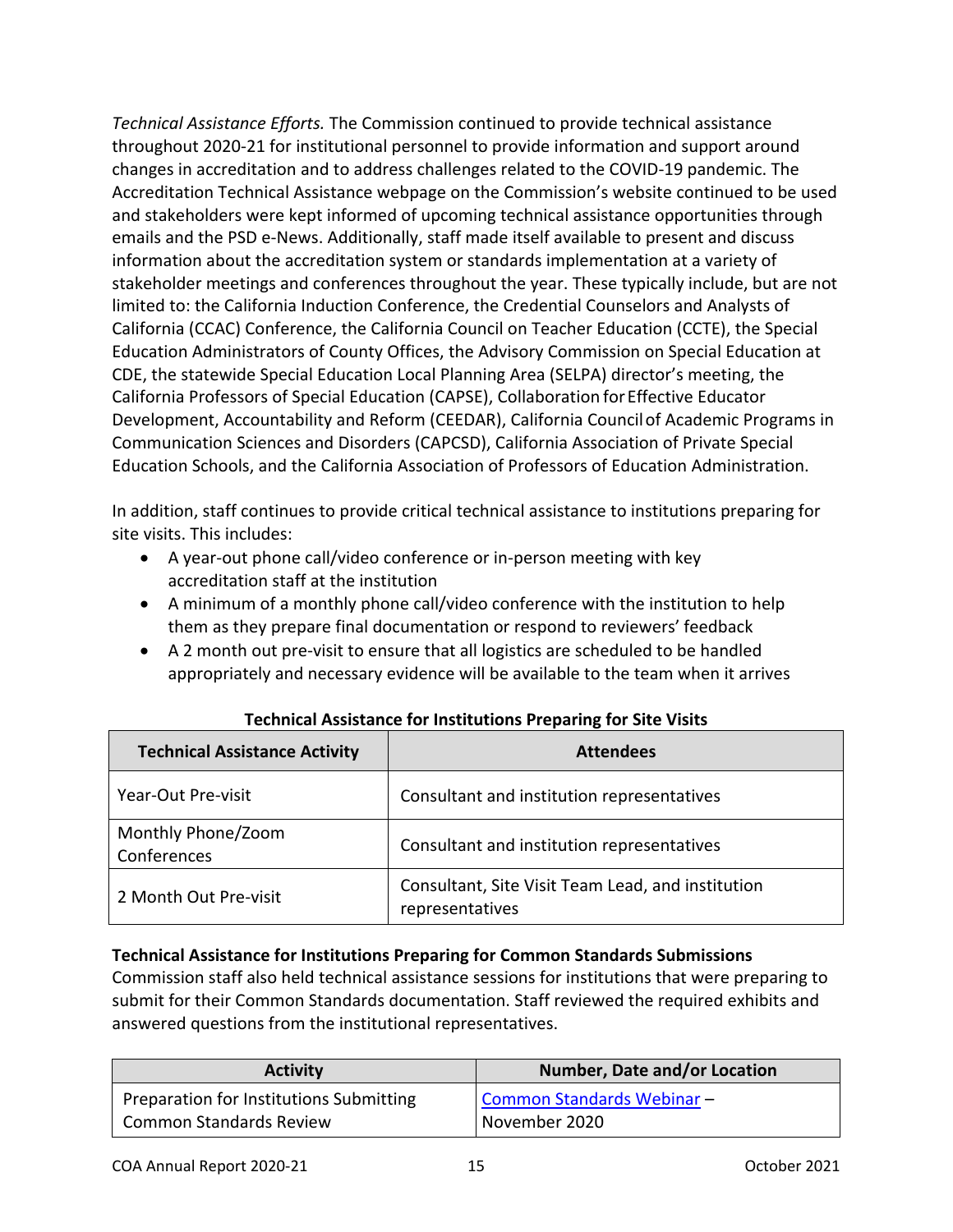## **Technical Assistance for the Accreditation Data System (ADS)**

Given that the Accreditation Data System is in its early years of implementation, significant technical assistance was needed to continue to ensure that program sponsors understood how to access, change, and upload data to the system as well as how to respond to some of the requirements for the data in unique situations. As a result, the Professional Services Division (PSD) staff instituted a series of office hours in which questions could be asked by institutions. These office hours proved to be instrumental in ensuring that the data was submitted within the timeframe allotted.

| <b>Technical Assistance Activity</b>          | Date/Location                           |
|-----------------------------------------------|-----------------------------------------|
| Accreditation Data System (ADS) Weekly Office | March 9, 2021, to September 15, 2021    |
| Hours (30 mins-1 hour per week)               | (28 sessions) through videoconferencing |

## **Training Activities for the Board of Institutional Reviewers (BIR)**

The accreditation system is reliant upon a cadre of volunteer educators and educator preparers. Training of these volunteers to serve as reviewers for all of the components of accreditation is essential to the success of the system. The BIR site visit training was entirely redesigned in 2018-19 to align to the new system. This training resulted in 97 new BIR trained reviewers that have contributed to the success of the system in 2020-21.

| <b>Activity</b>                  | Number, Date and/or Location                        |
|----------------------------------|-----------------------------------------------------|
|                                  | August 12-13, 2020                                  |
| <b>BIR Site Visit Training</b>   | September 17-18, 2020                               |
|                                  | January 13-14, 2021                                 |
|                                  | May 20-21, 2021                                     |
| BIR Team Lead Training and       | August 31, 2020                                     |
| Review                           | October 16, 2020                                    |
| <b>Common Standards Reviewer</b> | 10 Common Standards Training and Review Sessions    |
| <b>Training and Review</b>       | between March and July 2021 (Virtual)               |
| Program Review Training and      | 18 Program Review Sessions between October 27, 2020 |
| Review                           | and August 12, 2021 (Virtual)                       |

## **Technical Assistance Provided to Institutions Seeking Initial Approval**

Attending Accreditation 101, an informational session for entities that are interested in seeking initial institutional approval, is the first requirement of the multi-step Initial Institutional Approval (IIA) process. Institutions must come with a team of individuals including their partner organizations. Two sessions were held in 2020-2021.

| Date              | <b>Number of Institutions</b> | <b>Types of Institution</b> | <b>Attendees</b> |
|-------------------|-------------------------------|-----------------------------|------------------|
| December 16, 2020 | 5 institutions                | 5 LEAS                      | 16 attendees     |
| December 22, 2020 | 1 institution                 | 1 NGO/CBO                   | 2 attendees      |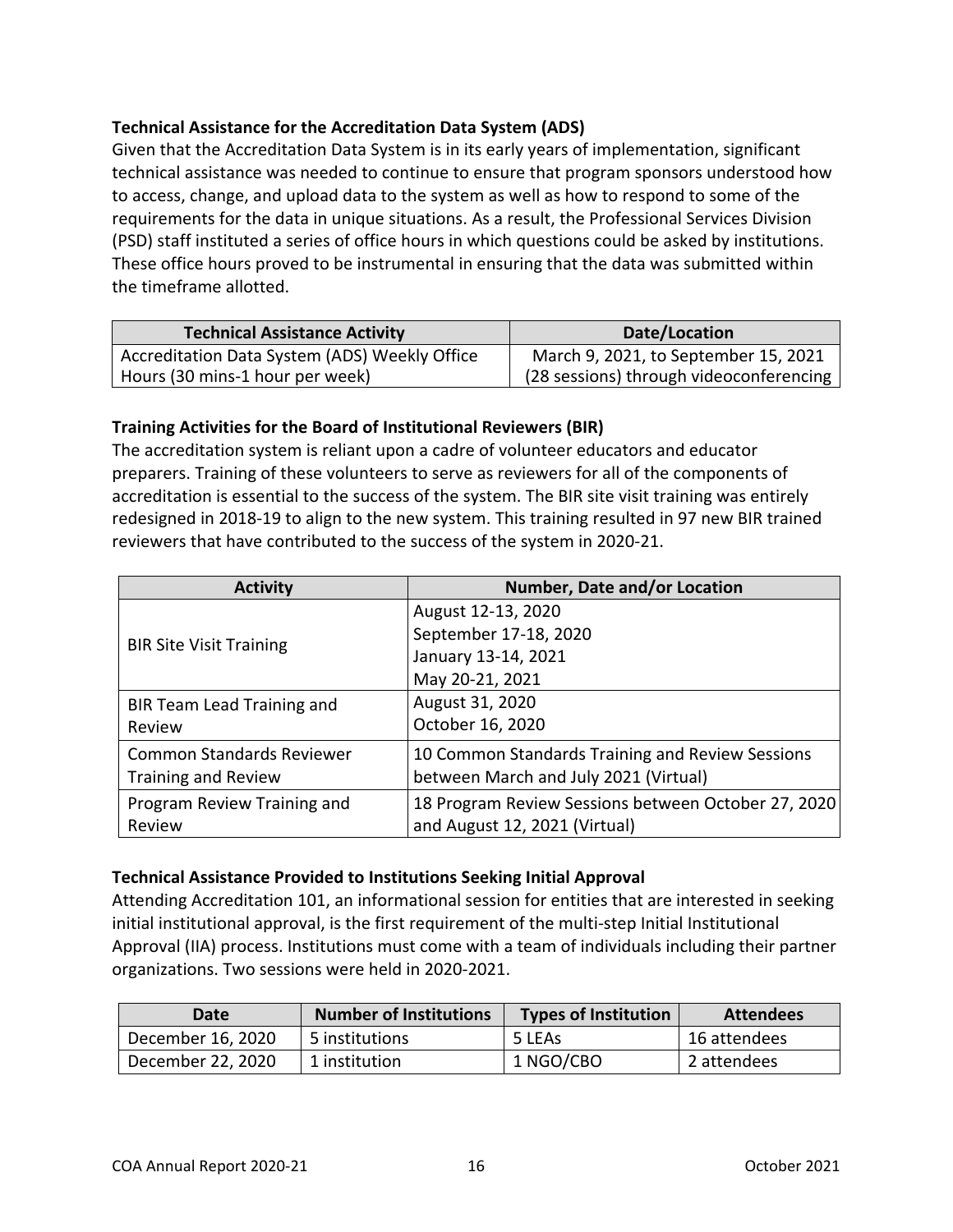### **Technical Assistance Office Hours for Programs**

Since the beginning of the pandemic, the Professional Services Division staff began hosting a variety of office hours to provide technical assistance and support the sharing of best practices by programs. These sessions have been well received by the field and have allowed the Commission to better understand and address the challenges. Staff has continued to hold these sessions and will continue to do so for the foreseeable future. This includes the following:

| <b>Program Area</b>                     | Day                                           |
|-----------------------------------------|-----------------------------------------------|
| <b>Early Childhood Education</b>        | 1 <sup>st</sup> Tuesdays                      |
|                                         | 3rd Tuesdays                                  |
| Preliminary Multiple & Single Subject   | 1 <sup>st</sup> and 3 <sup>rd</sup> Tuesdays  |
| Interns                                 | 1 <sup>st</sup> and 3 <sup>rd</sup> Tuesdays  |
| <b>Preliminary Education Specialist</b> | $2nd$ and $4th$ Mondays                       |
| Induction                               | 1 <sup>st</sup> and 3 <sup>rd</sup> Thursdays |
| <b>Pupil Personnel Services</b>         | 2 <sup>nd</sup> Thursday of the Month         |

### **Technical Assistance and Guidance for COVID-19**

The Professional Services Division continues to provide updates and guidance of actions taken due to the [COVID-19](https://www.ctc.ca.gov/commission/covid-19-commission-action-related-to-covid-19) pandemic. This information is posted on the Commission's COVID-19 [webpage.](https://www.ctc.ca.gov/commission/covid-19-commission-action-related-to-covid-19) Additionally, this information is made available in the PSD e-News and in numerous Program Sponsor Alerts.

#### **Other Related Activities**

The Professional Services Division maintains numerous email accounts to ensure that specific, accreditation-related questions are answered quickly and accurately. The following are a list of some of the accreditation related email tools which allow staff to provide ongoing daily, direct technical assistance to institutional and program personnel as questions arise.

*Technical Assistance for Individual Institutions*. Staff fields numerous questions daily from institutions seeking input on changes they are considering making to their programs, revisions to the standards, particular candidate issues, and a host of other topics. In addition, Commission staff work with institutions on particular challenges (such as one that experiences a large turnover in program or institutional leadership) who need some additional guidance and direction about accreditation and program implementation. This effort is intended to address challenges or resolve issues in a more proactive manner for the benefit of the candidates in these programs. In addition to individual staff emails, the following email addresses are maintained and monitored daily to provide assistance to the field in matters related to the accreditation process:

- Professional Services Division [\(PSDInfo@ctc.ca.gov\)](mailto:PSDInfo@ctc.ca.gov)
- Cohort Consultant Email (i.e. [PSDRed@ctc.ca.gov\)](mailto:PSDRed@ctc.ca.gov)
- Accreditation email [\(accreditation@ctc.ca.gov](mailto:accreditation@ctc.ca.gov) General accreditation emails)
- Program Review Email [\(ProgramReview@ctc.ca.gov\)](mailto:ProgramReview@ctc.ca.gov)
- Accreditation Data System [\(ADS@ctc.ca.gov\)](mailto:ADS@ctc.ca.gov)
- Initial Institutional Approval [\(IIA@ctc.ca.gov\)](mailto:IIA@ctc.ca.gov)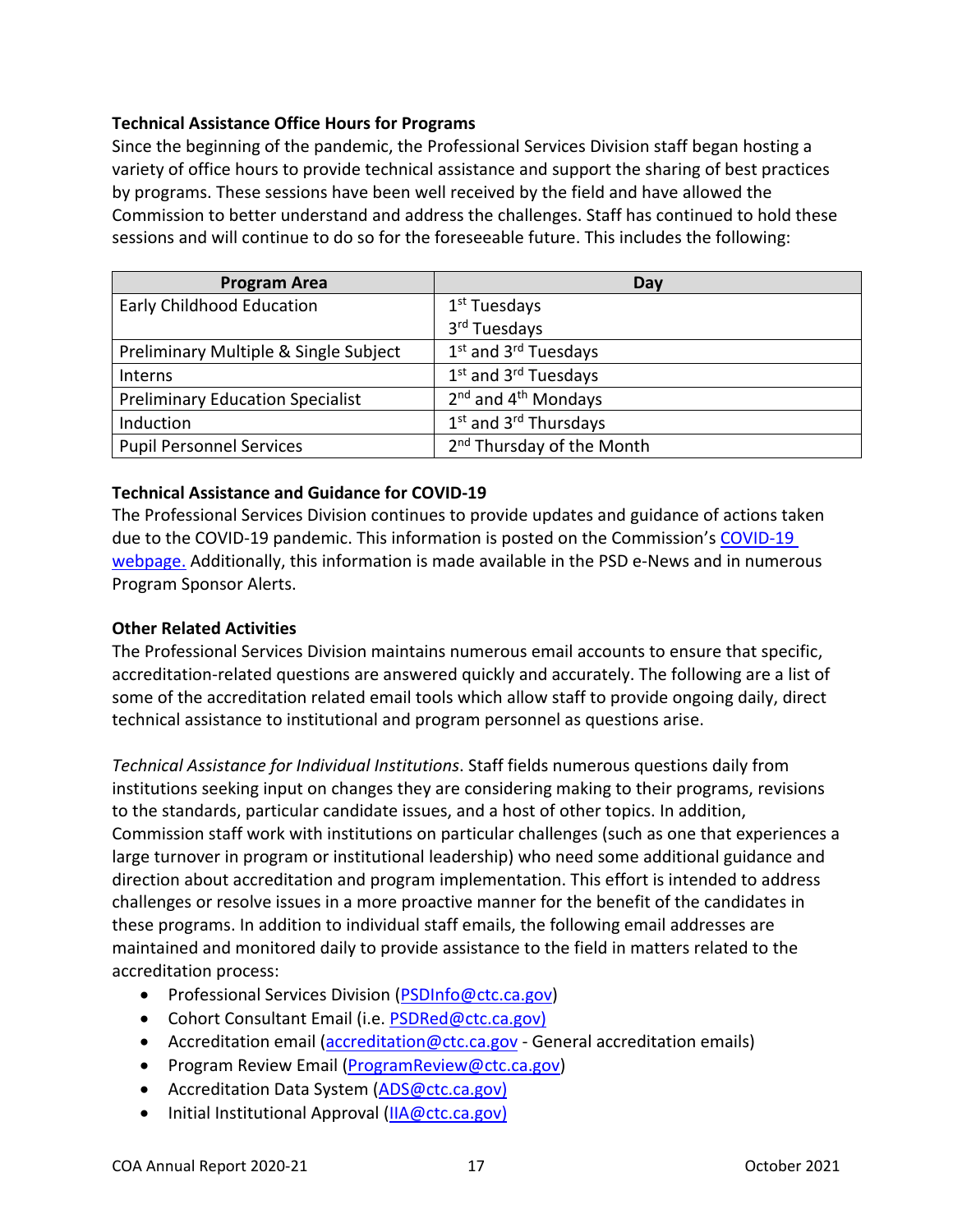*Technical Assistance Related to the Implementation of Performance Assessments.* Numerous technical assistance sessions have been held by staff to ensure that programs understand and are provided necessary support around the implementation of performance assessments. These sessions are listed in the chart below:

| <b>Support Event</b>                                      | <b>Dates</b>                                              |
|-----------------------------------------------------------|-----------------------------------------------------------|
| <b>Candidate Office Hours</b>                             | CalTPA: Weekly Wednesday 4:15-5:00                        |
|                                                           | CalAPA: Weekly Wednesday 5:00-5:45 pm                     |
| PASC Office Hours, hosted by                              | CalTPA: Weekly Thurs. 10:00-11:00                         |
| the PA Team and ES                                        | CalAPA: Weekly Thurs. 11:00-noon                          |
| Clear Induction Office Hours,                             | Teacher: Weekly Thurs. 9:00-9:45                          |
| hosted by the PA Team and ES                              | Admin: Weekly Thurs. 8:00-9:00 am                         |
|                                                           | Weekly during pilot study (October 2020 to May 2021);     |
| <b>Education Specialist CalTPA</b><br><b>Office Hours</b> | will resume in October 2021 with launch of field test for |
|                                                           | Education Specialist CalTPA for MMSN and ESN programs     |
| <b>Virtual Think Tanks</b>                                | CalTPA: 9 monthly sessions (Sept. to May)                 |
|                                                           | CalAPA: 9 monthly sessions (Sept. to May)                 |
| Lead Assessor Weekly                                      | CalTPA: Weekly Mon. 3:00-4:00, Tue. 4:00-5:00             |
|                                                           | CalAPA: Weekly Thursday, 3:00-4:00 (Started Spring        |
| Meetings                                                  | 2021)                                                     |
| <b>Coordinator Meetings</b>                               | CalTPA: September, January, March, June                   |
| (Webinar)                                                 | CalAPA: September, January, March, and June               |
|                                                           | CASC: Spring 2021                                         |
| "Deep Dive" Webinars into                                 | CalTPA: 2 sessions, September                             |
| Specific PA Cycles                                        | CalAPA: 2 sessions                                        |
| <b>Induction Conference</b>                               | CalTPA and CalAPA December 7, 2020                        |
|                                                           | CalTPA: 11 sessions, October; 7 sessions,                 |
| <b>New Assessor Training</b>                              | December/January                                          |
|                                                           | CalAPA: 12 sessions (2/cycle), January and February 2021  |
| <b>Returning Assessor Training</b>                        | CalTPA: 2 sessions, August; 7 sessions, September         |
|                                                           | CalAPA: 6 sessions online, 2 for each of the three cycles |
| Marker Assessor Training and                              | Cycle 1 (MMSN, ESN, ECSE, VI): January/February 2021      |
| <b>Consensus Scoring for EdSp</b>                         | Cycle 2 (MMSN, ESN) & Cycle 1 (DHH, VI): May/June 2021    |
| CalTPA Pilot Study                                        |                                                           |
| Conference Attendance                                     | CAPEA: fall 2020 (CalAPA)                                 |
|                                                           | CCAC: February 2021 (CalTPA & CalAPA)                     |
|                                                           | Cal Council: fall 2020 (CalTPA and CalAPA)                |
|                                                           | CAPSE: January 2021 (Education Specialist CalTPA)         |
| Ed Specialist CalTPA Design                               | Monthly, February 2020 to present                         |
| <b>Team Meetings</b>                                      |                                                           |
| <b>Bilingual Advisory Meetings</b>                        | CalTPA: Trans-languaging Seminar April                    |

## **Technical Assistance for Programs Related to the California Administrator Performance Assessment (CalAPA) and the California Teaching Performance Assessment (CalTPA)**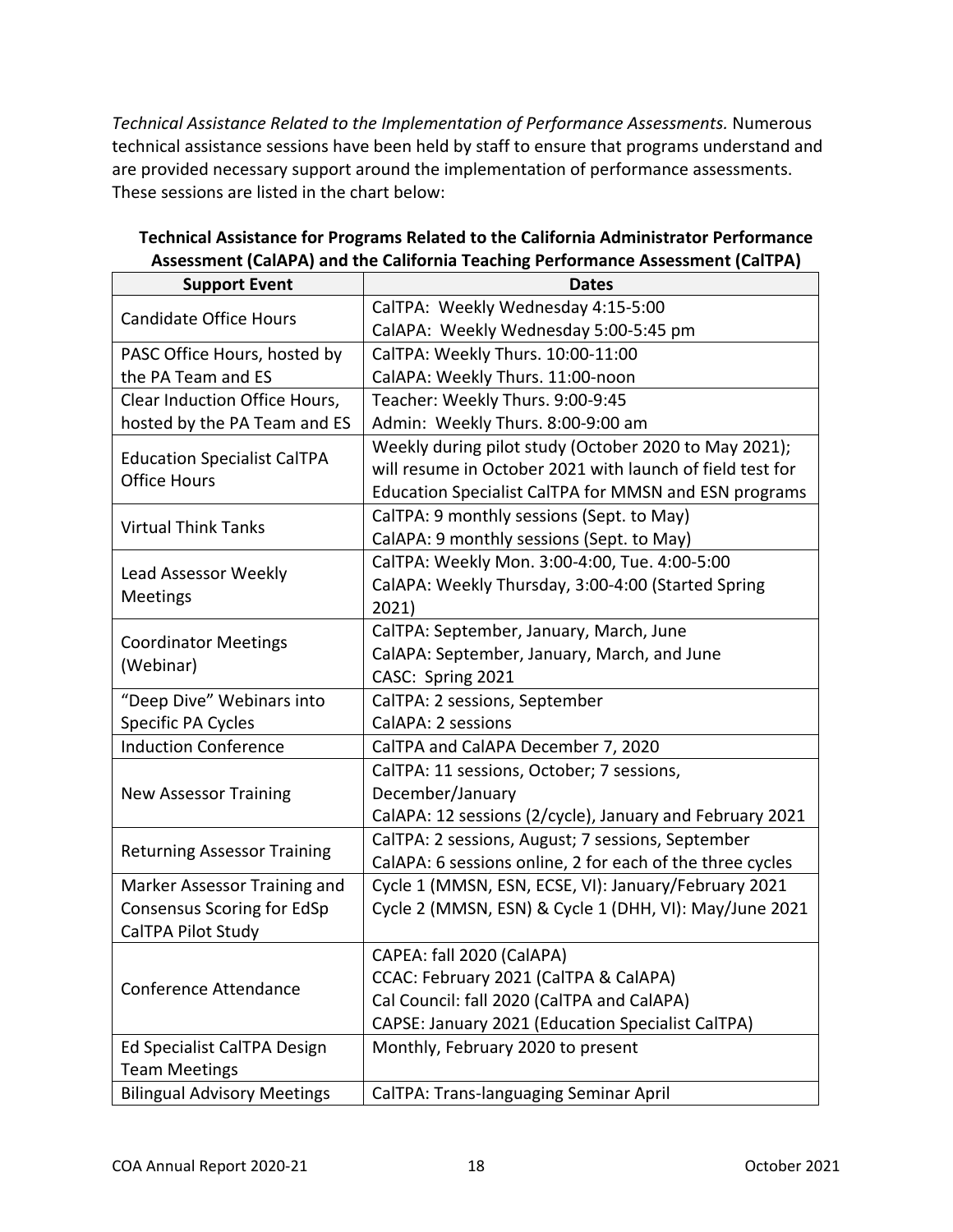*Receive Regular Updates on Commission Activities Related to Accreditation and Provide Commission with Advice on Issues Related to Accreditation.* During 2020-21, staff continued to prepare agenda items for the COA on issues related to the Commission's work as directed by the Commission or as appropriate to the continuing work of the Committee. With the unique challenges presented by the pandemic, this function continued to be especially important in 2020-21.

## **Purpose 3. Ensure Adherence to Standards**

<span id="page-18-0"></span>*Review and Take Action to Grant Initial Approval of New Program Sponsors.* The requirements for an institution to become a Commission-approved educator preparation program sponsor in California had been substantially revised in recent years. The IIA process includes five stages:

- Stage I Prerequisites
- Stage II Eligibility Requirements
- Stage III Common Standards, Preconditions, and Provisional Approval
- Stage IV Program Approval; and
- Stage V Full Approval

Accreditation 101 sessions (Stage I) for institutions exploring whether to seek IIA to offer an educator preparation program continued to be held throughout 2020-21. Two sessions were held in 2020-21 for interested institutions.

In 2020-21 fifteen (15) institutions were brought to the Commission for consideration for approval under one or more of the multi-step initial institutional approval process. Eleven of these were in some stage between II and IV. Four others completed the provisional period and were brought forward for consideration and approval by the Commission at the completion of Stage V. These institutions are listed in Section II of this report.

*Review and Take Action to Grant Initial Program Approval for New Credential Programs.* This is also one of the major ongoing tasks of the COA. The COA has developed procedures for handling the submission of proposed credential programs from Commission-approved institutions. Programs are only granted initial approval when reviewers have determined that all Commission standards are met and after the COA acts to approve. This review process continued in 2020-21. Because institutions may submit program proposals any time throughout the year, Commission staff attempts to find reviewers willing and able to review the documents as soon as possible. These reviews are conducted remotely with reviewers being sent the documents and devoting time from their own schedule, at their homes or offices, working via technology with their initial program review partner. A total of 20 new programs were approved by the COA in 2020-21. The list of these new programs is included in Section II of this report. Staff is currently reviewing ways in which to streamline this process as it is challenging to find a sufficient number of reviewers who are willing to do this work.

*Establish New COA Review Process for Initial Program Approval for Institutions Recently Approved for Provisional Approval by the Commission*. Since 2018-19, the documentation provided to the COA to inform their decision about program approval was changed. The COA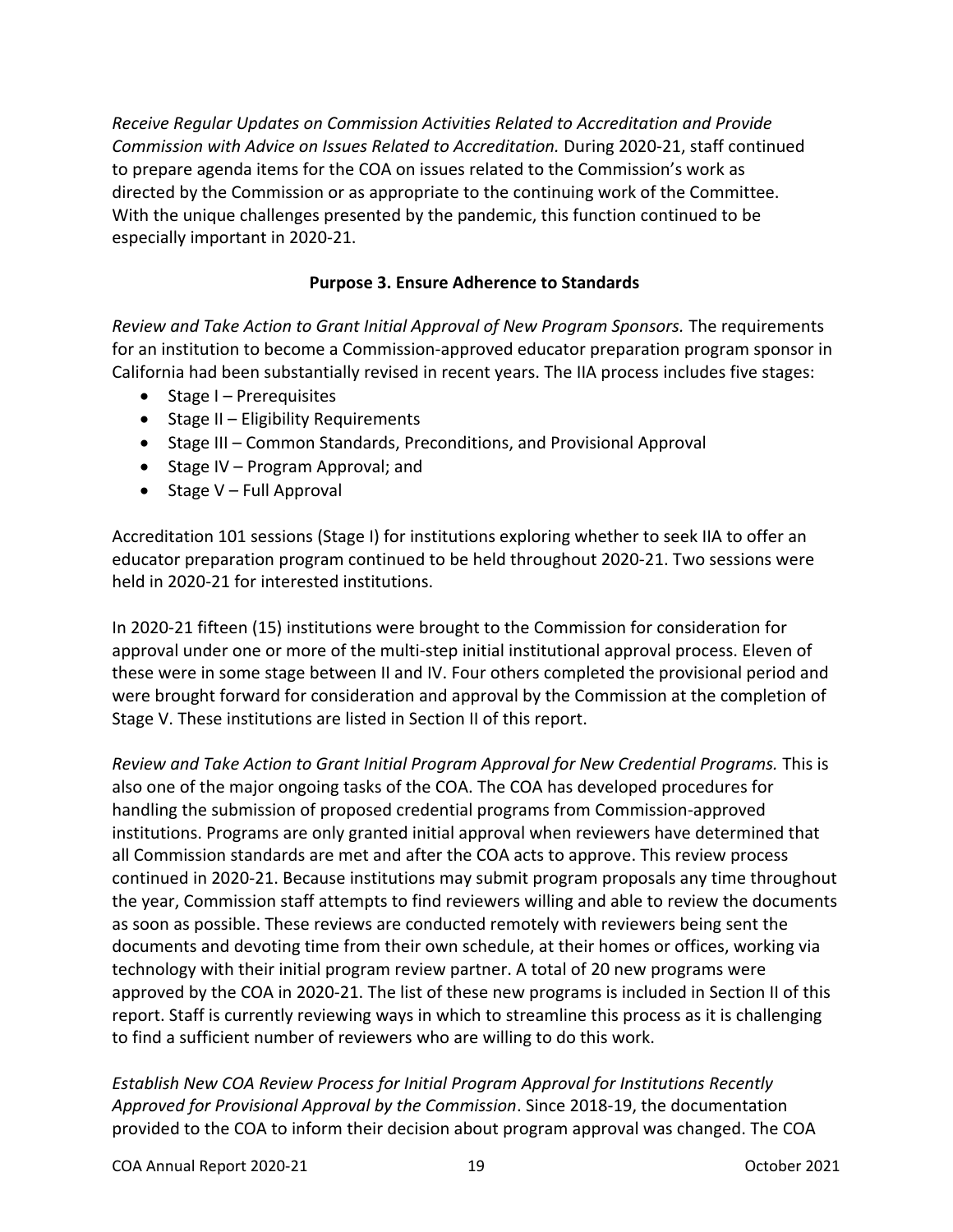began receiving all of the program proposal documentation for institutions that had recently received provisional approval from the Commission to inform the COA's review and approval. Additionally, personnel from the institution were invited to attend the COA meeting to respond to questions about the proposed program. In the past, any documentation was available to the members of COA at their request. This new process provides the COA with more information about the program proposal than was made routinely available in the past and provides more transparency for the public as well.

*Review of Preconditions.* The Commission's accreditation system requires that responses to preconditions be submitted and reviewed in Years 1 and 4 of the 7-year cycle. For the 2020-21 year, institutions in both the Yellow and Indigo cohorts were required to submit evidence of meeting all relevant preconditions. These two cohorts represent 70 institutions. For these two particular groups of institutions, this resulted in a staff review of evidence for 840 general preconditions and 1,522 program specific preconditions. While this is a significant undertaking, staff review of the information provided helps ensure that programs are complying with state statutes, regulations, and Commission policy and allows the accreditation teams to focus on review of the standards.

*Program Review Process.* In 2016-17, the current Program Review process was developed and finalized. Beginning in fall 2017, the Commission transitioned to using this current streamlined Program Review process of submitting specific evidence with limited narratives describing how the institution was implementing the standards in its programs. This process has continued with success to the present time.

The feedback from reviewers and institutions alike regarding the revised accreditation system has continued to be overwhelmingly positive, reflecting strong support for the current system. Whereas under the previous system it could take many weeks or months to complete a review of the voluminous submissions, reviewers are now able to complete the task of reviewing the evidence submitted by institutions in one to two days. Reviewers continue to report a better understanding of the program than the previous system. Institutional personnel express appreciation for having a clear understanding of the exact types of evidence needed for program submissions and that the current process has removed some of the guesswork from knowing what is needed and limited the temptation to provide significantly more descriptive information than what is required. Feedback is also provided to the institutions in a much timelier manner.

*Common Standards Review Process.* As with the new approach to Program Review, Common Standards submissions require prescribed documentation and information as well as limited, but focused, narrative. The Common Standards review process was implemented for the first time in early 2018. Like the Program Review process, reviewers continue to express overwhelmingly positive support for the process noting that they were able to complete the review process and reach preliminary findings in a much shorter timeframe than the previous process. Additionally, feedback is provided to the institution between eight and 10 months prior to their site visit whereas the prior system only allowed for feedback a month or so before the visit. This allows institutions to address concerns well in advance of the site visit and to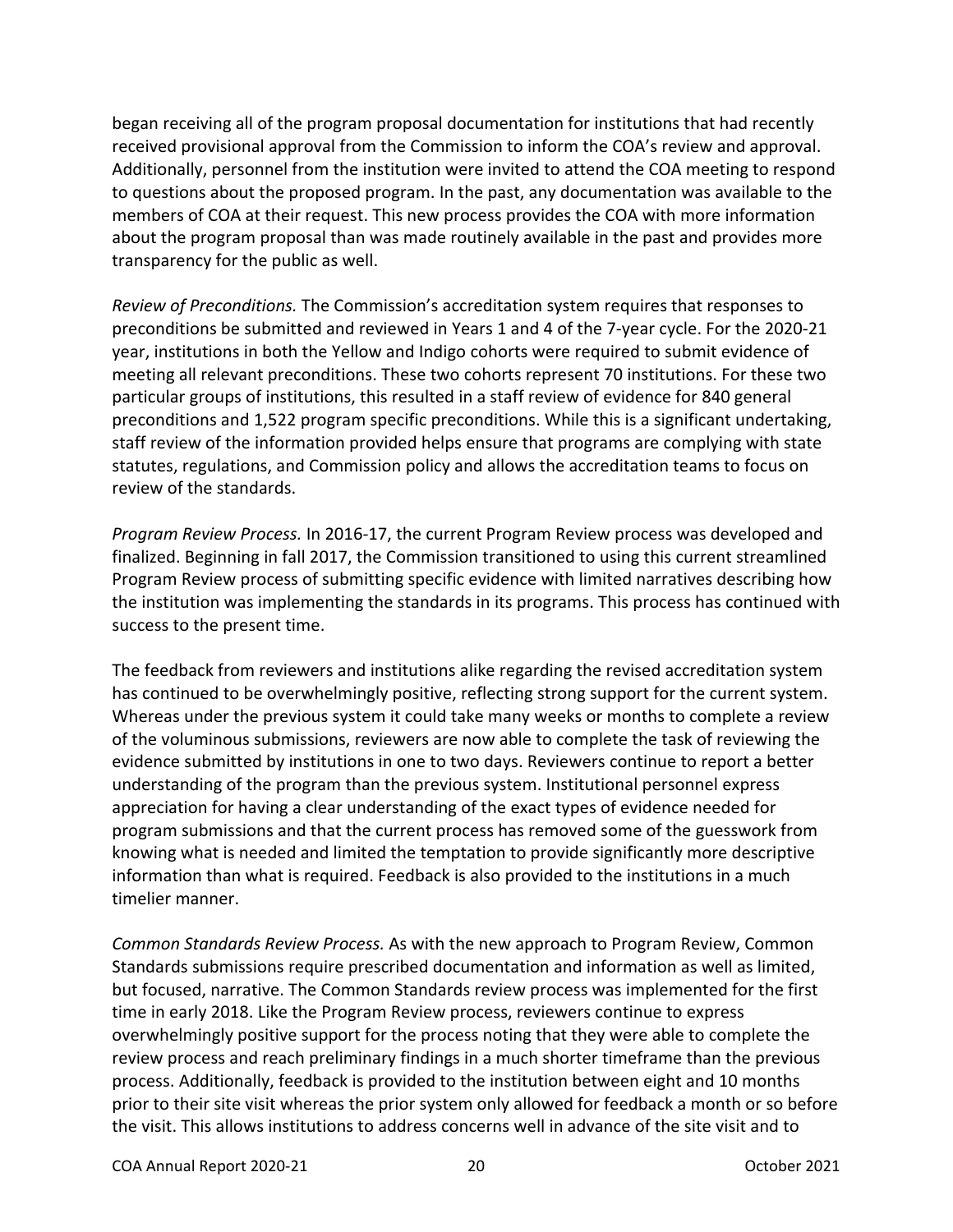make program improvements much more quickly. Keeping the consistency in the reviewers from Common Standards and Program Review through the site visits has helped ensure that questions and potential issues are followed up on appropriately at the site visit.

*Development and Implementation of the Accreditation Data System.* The development of an annual data system was one of the key components to the revised accreditation system. The contractor's work in building the infrastructure of the system, which was intended to allow institutions to provide consistent data about their programs, candidates, and outcomes, was completed in June 2017. Commission staff piloted the system in 2017-18 and it continues to be refined and used ever since. The data system is multi-pronged and multi-purposed. Various aspects of the system and the data are being used by institutions, the Commission and its staff, and accreditation teams. In addition, where appropriate, some of the data interfaces with both the public-facing data dashboards and those dashboards which are designed for institutions, Commission staff, and site visit review teams.

Technical Assistance continues to be provided to institutions on the system. Staff conducted Accreditation Data System (ADS) office hours via videoconferencing technology. These office hours were to support institutions in accessing the ADS, creating accounts, connecting individuals to the institution, giving individuals appropriate roles, and answering questions related to the data questions. Office hour dates and times were listed on the [Accreditation](https://www.ctc.ca.gov/educator-prep/accred-assist)  [Technical Assistance](https://www.ctc.ca.gov/educator-prep/accred-assist) page and provided in the weekly PSD e-News. Staff continuously worked with and provided support to institutions in the use of the ADS. Updates were shared at prior COA meetings. Staff also developed [ADS resources s](https://www.ctc.ca.gov/educator-prep/program-accred/accreditation-data-system-ads)uch as guidance documents, FAQs, and video presentations to support institutions in understanding the ADS.

*Implementation of Survey Instruments.* Using data from survey instruments is an important component to ensuring the inclusion of outcomes in the accreditation system. In 2020-21, surveys continued to play an important role in accreditation. Surveys from program completers in Preliminary Multiple Subject, Single Subject, Education Specialist, Preliminary and Clear Administrative Services, and Teacher Induction programs continued to be implemented and integrated into the online credential application process. Completer Surveys are open from September 1 to August 31 annually with the survey results (Program Reports) available in the Commission's Accreditation Data Dashboard (ADD). Survey results from the prior year will be updated in the ADD annually each fall.

In addition to these program completer surveys, the Commission administers both a Master Teacher Survey and an Employer Survey. The Master Teacher Survey is open from September 1 to August 31 annually. Preliminary teacher preparation programs send the link to the Master Teacher Survey to all their master teachers and submits information to the Commission on the total number of master teachers that program has that year. The Employer Survey is open in the fall—October to December—and asks employers to provide feedback on an institution's programs if the employer has hired at least two (2) completers from that program in the past three (3) years. More information on the surveys can be found on this [webpage.](https://www.ctc.ca.gov/educator-prep/completer-surveys)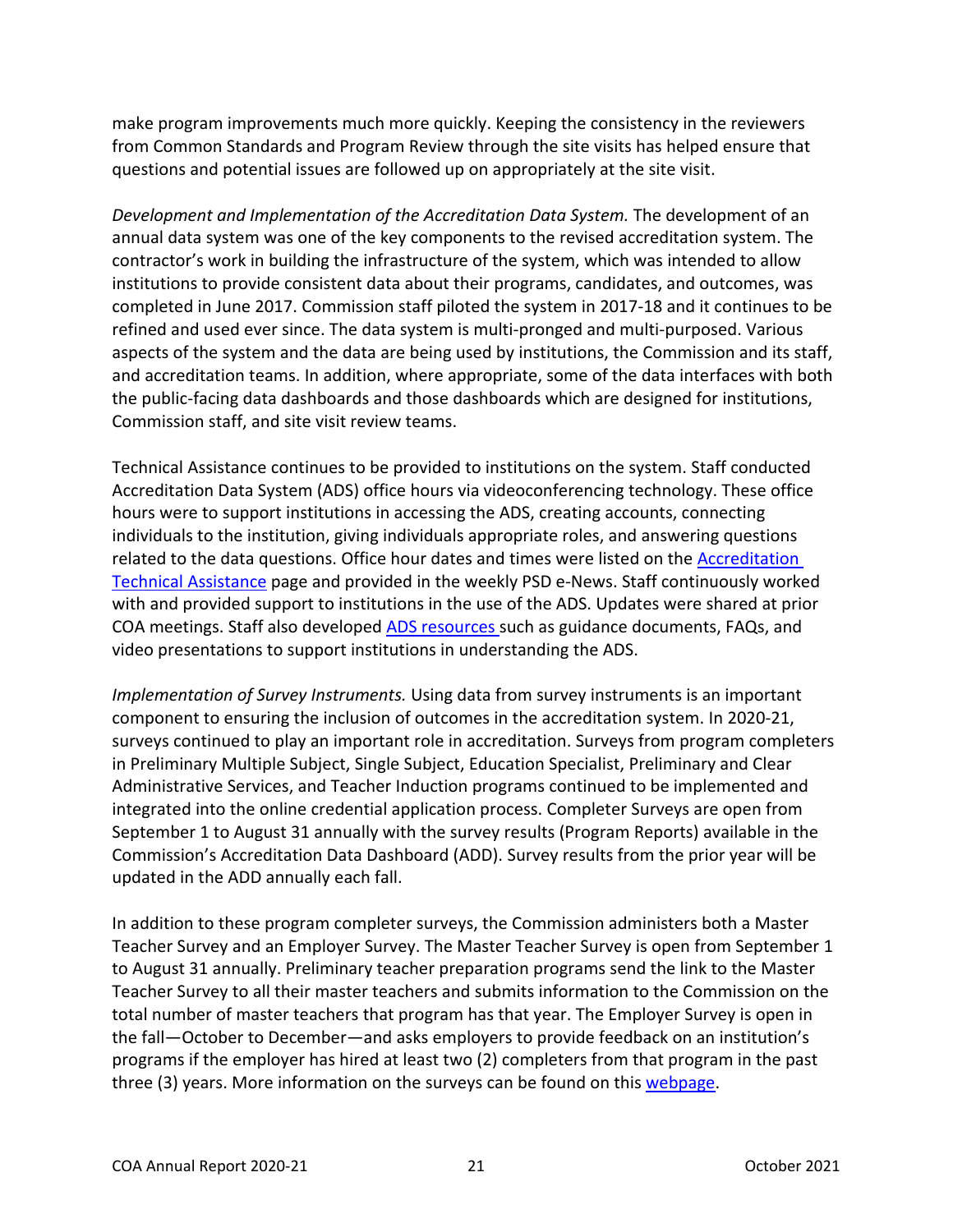New in 2019, and continued for the second year in 2020, was the implementation of the "Other Educators Survey" to capture survey information from program completers for the remaining credential areas not included in teaching or administrator preparation programs. This includes those programs such as Pupil Personnel Services, School Nurse, Teacher Librarian, Speech Language Pathology and Agriculture Specialist, and the Reading and Literacy Leadership Specialist credential.

Because the response rate was sufficiently high for the program completer surveys, the results were used by accreditation teams in 2020-21. All accreditation site visit teams were instructed to use the completer surveys to develop questions for further interviews, to inform their understanding of the program's possible areas of strength and areas in potential need of improvement, and to discuss results with program personnel. In addition, the results could be used to streamline the accreditation process. When the response rate is high and the feedback positive for an institution and its programs, a smaller number of program completers may be needed for interviews during the site visit. Staff built into the new BIR training some time to discuss how to use the results from the various surveys.

*Develop and Implement a New Team Lead Training.* In fall 2020, the Commission staff held three Team Lead training sessions for those individuals who would be leading site visit teams in 2020-21. This training covered a variety of topics including logistics involved in conducting virtual site visits given that the pandemic required that all visits be held virtually. These trainings were very successful and well attended.

## **Purpose 4. Fostering Program Improvement**

<span id="page-21-0"></span>*Noting Programs Out of Compliance with Accreditation Timelines.* Providing a report on institutions that have not complied with the required timelines and due dates has become a standard agenda item for the COA. Staff continued the reports in 2020-21 at each COA meeting. These included institutions that were late in submitting required preconditions, Common Standards Review, Program Review, annual data submissions, and in previous years, accreditation fees. This information has improved the COA's understanding of institutions that have not complied with the Commission's timelines for accreditation activities and has served as additional leverage with institutions to ensure compliance. Since implementation of this requirement, staff has seen an overall increase in compliance with the required timeframes for accreditation activities and only a small number of institutions were reported in 2020-21.

*Continued Implementation of the Evaluation System for the Accreditation System*. Staff monitors the accreditation system in different ways. Staff frequently requests information from reviewers and institutions on these new processes. Some changes and "tweaks" to the system have been instituted as a result of feedback from reviewers and institutions. In addition, postsite visit evaluations are completed by team leads, consultants, all team members, and institutional personnel. This information is used to make improvements to the system, to identify possible team leads in the future, to identify any future additions to training and technical assistance opportunities, and to address any concerns that may exist as a result of the manner in which the Commission's accreditation processes have been implemented.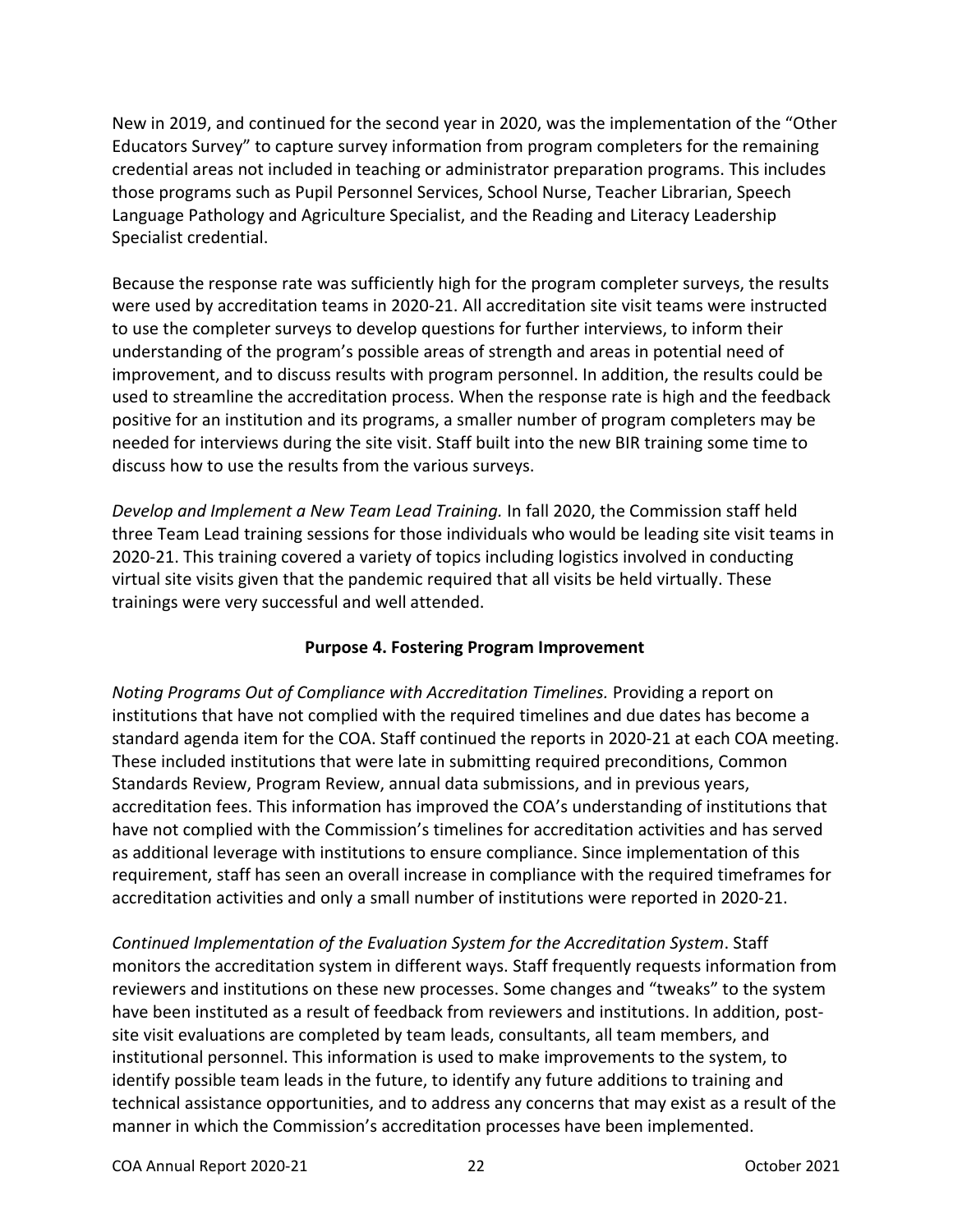*Continued Partnership with National Accrediting Bodies.* A Partnership Agreement between the Commission and the Council for the Accreditation of Educator Preparation (CAEP) was signed by both parties in May 2015. During 2020-21, Commission staff continued to work with CAEP staff to better understand new CAEP standards and processes and to determine their applicability to California's context. The first California institution to undergo a joint Commission/CAEP site visit took place in spring 2019 and no joint CAEP/CTC site visits took place in 2020-21.

Also in 2020-21, the Commission continued discussions with a new national accrediting body, the Association for Advancing Quality in Educator Preparation (AAQEP). AAQEP received approval by the Council for Higher Education Accreditation (CHEA) in 2021. Several institutions in California have expressed an interest in this new accrediting body as an alternative to CAEP. Staff has had numerous conversations and meetings with AAQEP staff and institutions who will be seeking AAQEP accreditation in addition to Commission accreditation. An agreement was reached in 2020 with AAQEP that outlines the manner and protocols for working formally with this entity on accreditation visits. The first two concurrent site visits are scheduled to take place in spring 2022.

*Board of Institutional Reviewer's (BIR) Training.* The current BIR training, first implemented in August 2018, is divided into two major components: 1) Program Review or Common Standards Review, and 2) Site Visit Training. In the Program Review and Common Standards Review component, the reviewers are trained to review and analyze a prescribed set of evidence as part of an institution's/program's required submission and determine, primarily on the basis of the evidence, whether the standards appear to be preliminarily aligned.

Once individuals have completed either the Program Review or Common Standards training and served as a reviewer, they are invited to attend the two-day face-to-face site visit training. The site visit training focuses on the skills and abilities necessary to serve on a site visit team. These include, but are not limited to, understanding the documentation submitted prior to the site visit (Preconditions, Program Review, and Common Standards); the role and importance of standards; conflict of interest, bias, and confidentiality; the use of program completer survey results and other survey data; the use of performance assessment data; the role of the data submitted by institutions in the annual data submission process; interview techniques for the site visit; decision making for reaching standard findings and making accreditation recommendations; and report writing.

## **Other Activities Not Directly in the Accreditation System**

*Review and Approve Subject Matter Programs - Elementary Subject Matter Programs (ESM) and Single Subject Matter Programs.* Subject Matter programs do not fall within the Commission's accreditation system; nevertheless, since reviewing subject matter programs is an important function of the Professional Services Division and approving these programs is an important function of the Commission, this activity is reported here. All teaching candidates must demonstrate subject matter competence.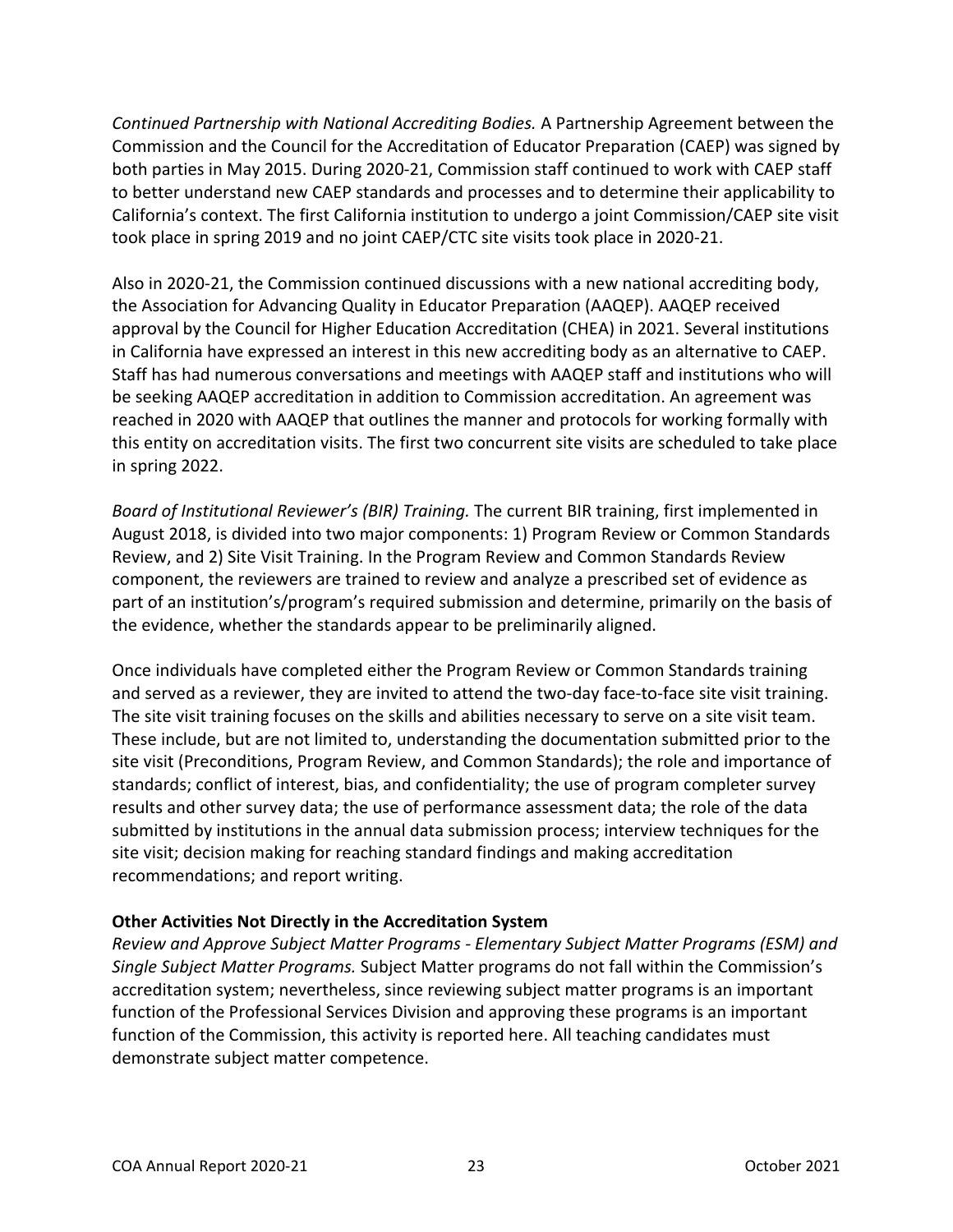In 2020-21, six new subject matter programs were approved by the Commission after review by subject matter experts that determined the programs to be in alignment with the subject matter program standards. Three of these were Elementary Subject Matter (ESM) programs and three were Single Subject Matter programs (Mathematics, World Language, and Social Science). These are listed in Section II of this report.

### **General Operations**

In addition to the aforementioned items, the COA engaged in routine matters necessary for general operations of the Committee. This includes the election of Co-Chairs, the adoption of a meeting schedule, and orientation of new members.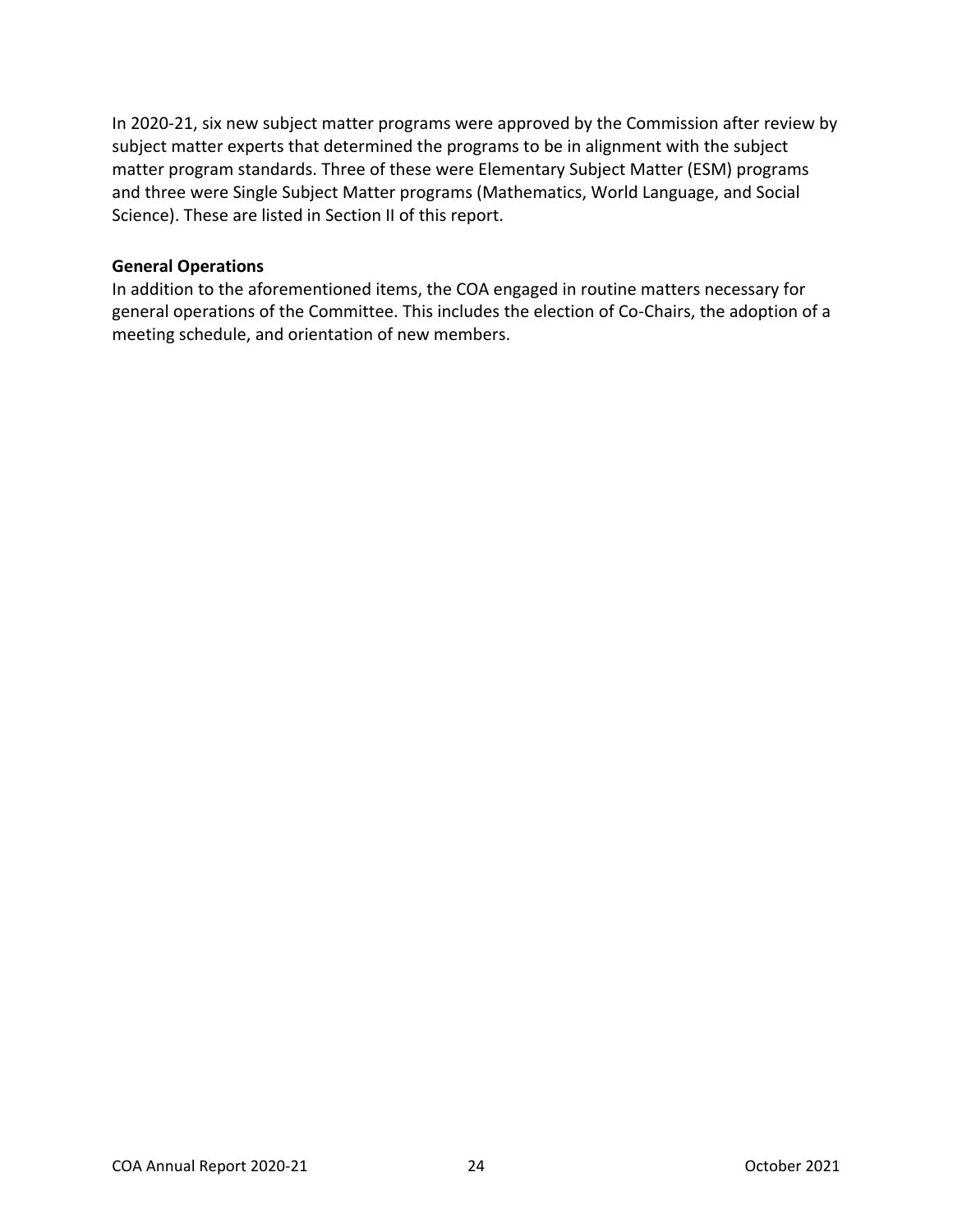## **Section II: Summary of 2020-21 Accreditation Activities**

<span id="page-24-0"></span>This section of the report provides more detailed information about results of the 2020-21 Work Plan with a focus on the outcome of the accreditation activities.

<span id="page-24-1"></span>**Accreditation of Program Sponsors and their Educator Preparation Programs** In 2020-21, 42 accreditation related site visits took place. Thirty-three of these were institutions in the Red cohort that were scheduled for visits in 2020-21 and three were site visits at institutions from the Orange cohort that were originally scheduled for a review in 2019-20 but were rescheduled due to the impact of the COVID-19 pandemic. Additionally, three institutions with stipulations from a 2019-20 visit received a revisit in 2020-21. And finally, three additional institutions in the provisional period of initial institutional approval received a site visit in 2020- 21.

The COVID-19 pandemic made it necessary for all site visits to be completed via technology. During the site visits, teams reviewed documentation, interviewed a variety of constituencies (candidates, program completers, faculty, employers, administration, supervisors, etc.), deliberated, came to consensus on findings for all Common Standards and program standards, and made an accreditation recommendation to the COA. Commission consultants, team leads, and institutional representatives attended COA meetings to present the results of the site visit reports and respond to questions. Upon review and discussion of the site visit reports, the COA has the authority to accept or modify the team's accreditation recommendation. Accreditation decisions were made by the COA after consideration of the written reports of the evidence gathered at the virtual site visit, recommendations made by the site visit team, and the information shared by program leadership and the team lead at the COA meeting. Copies of the [site visit team reports](https://info.ctc.ca.gov/fmp/accreditation/accreditation_reports.php) are available on the Commission's website.

The table below lists the accreditation decisions made by the COA for institutions in the Red Cohort and those remaining visits in the Orange cohort that had to be rescheduled in 2020-21:

**Accreditation Status for Institutions with Site Visits in 2020-21 (36)**

<span id="page-24-2"></span>Includes 33 Red cohort Institutions as well as 3 Orange cohort Institutions that were rescheduled due to the COVID-19 pandemic.

| <b>Program Sponsor</b>                          | <b>Accreditation Decision</b>                |
|-------------------------------------------------|----------------------------------------------|
| Anaheim Union High School District (rescheduled | <b>Accreditation with Stipulations</b>       |
| from 2019-20)                                   |                                              |
| Arcadia Unified School District                 | Accreditation                                |
| Bay Area School of Enterprise (REACH Institute) | <b>Accreditation with Major Stipulations</b> |
| <b>Burbank Unified School District</b>          | Accreditation with a 7th Year Report         |
| California State University, Dominguez Hills    | <b>Accreditation with Stipulations</b>       |
| California State University, Los Angeles        | Accreditation with a 7th Year Report         |
| <b>Campbell Union School District</b>           | Accreditation                                |
| Chula Vista Elementary School District          | Accreditation                                |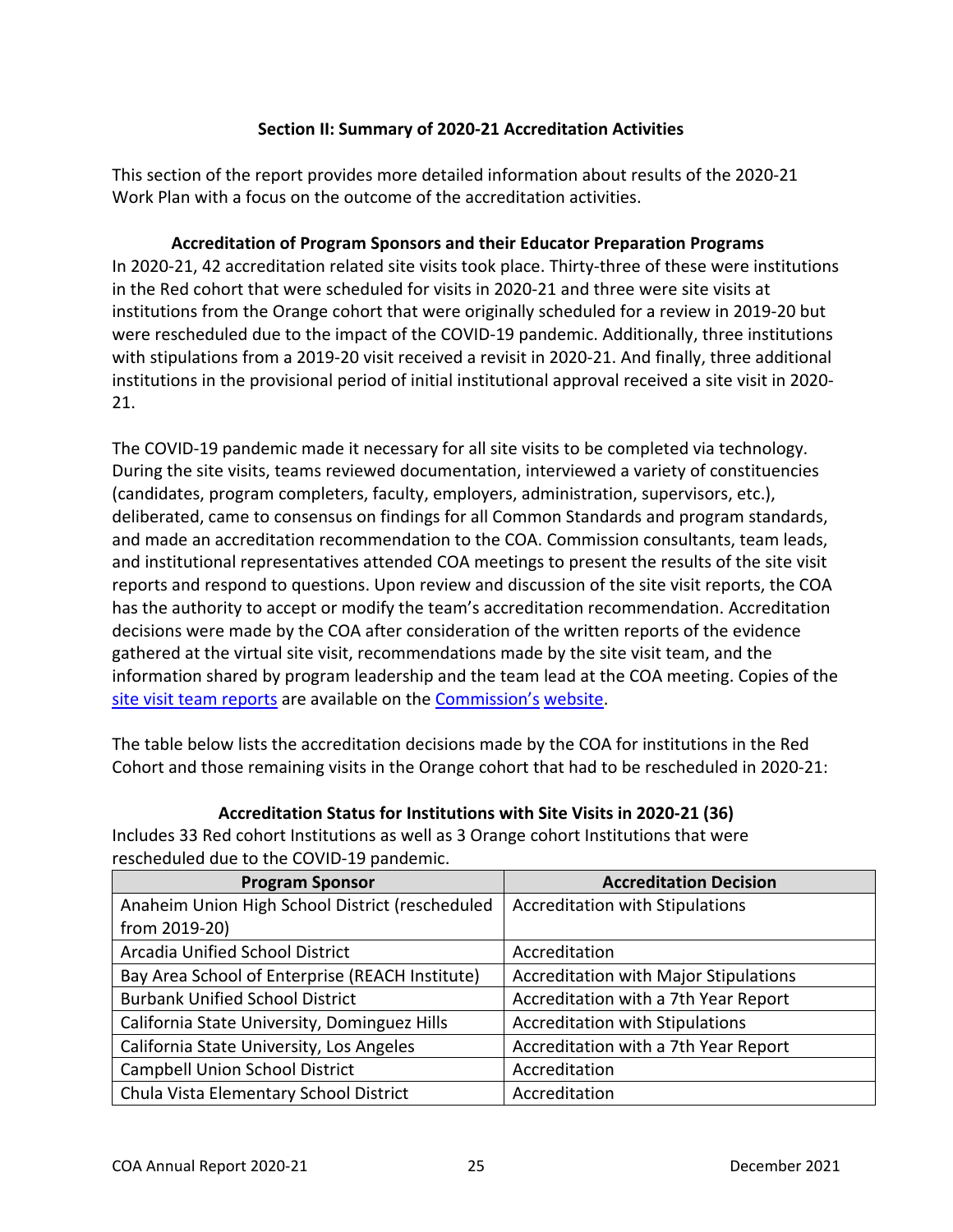| <b>Program Sponsor</b>                         | <b>Accreditation Decision</b>                |
|------------------------------------------------|----------------------------------------------|
| Concordia University Irvine                    | Accreditation                                |
| Contra Costa County Office of Education        | Accreditation                                |
| <b>Culver City Unified School District</b>     | Accreditation                                |
| Davis Joint Unified School District            | Accreditation                                |
| Hanford Elementary School District             | Accreditation                                |
| Hayward Unified School District (rescheduled   | Accreditation                                |
| from 2019-20)                                  |                                              |
| King-Chavez Academy of Excellence              | Accreditation with a 7th Year Report         |
| Los Angeles Unified School District            | Accreditation                                |
| <b>Manteca Unified School District</b>         | Accreditation                                |
| Marin County Office of Education               | Accreditation                                |
| <b>Oakland Unified School District</b>         | Accreditation                                |
| <b>Orange Unified School District</b>          | Accreditation                                |
| <b>Pacific Union College</b>                   | <b>Accreditation with Stipulations</b>       |
| <b>Pepperdine University</b>                   | Accreditation                                |
| Placer County Office of Education              | Accreditation                                |
| <b>Pleasanton Unified School District</b>      | Accreditation with Probationary Stipulations |
| Point Loma Nazarene University                 | <b>Accreditation with Stipulations</b>       |
| Poway Unified School District                  | Accreditation                                |
| Redwood City School District                   | Accreditation                                |
| Riverside County Office of Education           | Accreditation                                |
| School for Integrated Academics and Technology | Accreditation                                |
| (SIATech) (rescheduled from 2019-20)           |                                              |
| Sonoma State University                        | Accreditation                                |
| <b>Sutter County Superintendent of Schools</b> | Accreditation                                |
| <b>Tulare City School District</b>             | Accreditation                                |
| University of California, Berkeley             | Accreditation                                |
| University of California, Los Angeles          | Accreditation                                |
| University of California, Santa Cruz           | Accreditation                                |
| University of San Diego                        | Accreditation with a 7th Year Report         |

### **Institutions Meeting All Standards**

<span id="page-25-0"></span>The institutions listed in the table below hosted an accreditation site visit in 2020-21 which resulted in a determination that all Common Standards and all Program Standards for all programs offered by the institution had been met. Of the 36 site visits, 20 institutions (56 percent) with site visits in 2020-21 met all standards applicable for the programs they offer.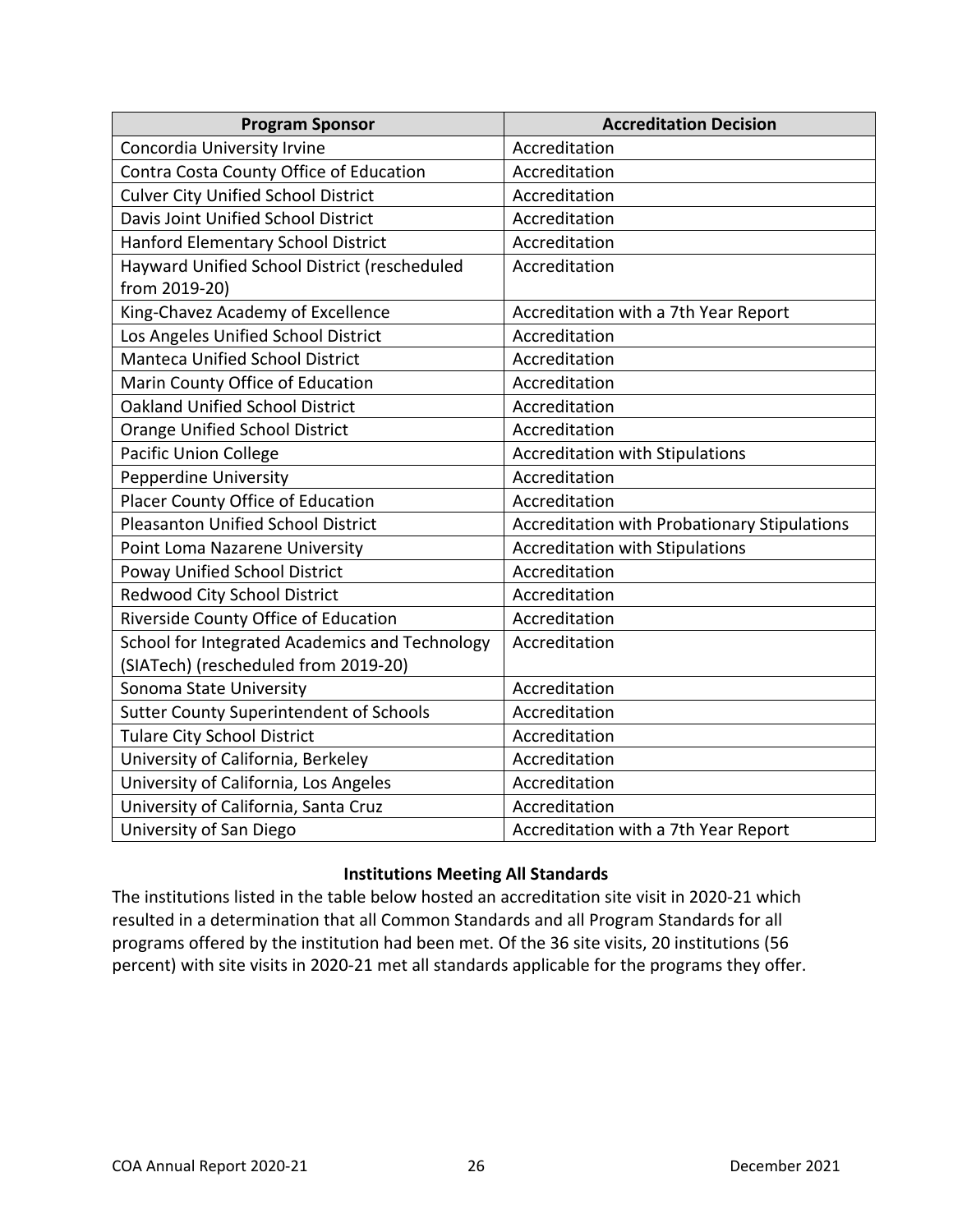| <b>Program Sponsor (20)</b>                              | <b>Number of Educator Programs</b><br><b>Offered by the Institution</b> |
|----------------------------------------------------------|-------------------------------------------------------------------------|
| <b>Arcadia Unified School District</b>                   |                                                                         |
| Campbell Union School District                           |                                                                         |
| Chula Vista Elementary School District                   |                                                                         |
| Concordia University Irvine                              | 6                                                                       |
| Contra Costa County Office of Education                  |                                                                         |
| <b>Culver City Unified School District</b>               |                                                                         |
| Hanford Elementary School District                       |                                                                         |
| <b>Hayward Unified School District</b>                   | 1                                                                       |
| Los Angeles Unified School District                      | 12                                                                      |
| <b>Manteca Unified School District</b>                   | 1                                                                       |
| Marin County Office of Education                         | 1                                                                       |
| <b>Oakland Unified School District</b>                   | 1                                                                       |
| <b>Orange Unified School District</b>                    | 2                                                                       |
| Poway Unified School District                            | 1                                                                       |
| Redwood City School District                             | 1                                                                       |
| Riverside County Office of Education                     | 5                                                                       |
| School for Integrated Academics and Technology (SIATech) | 1                                                                       |
| <b>Tulare City School District</b>                       | 1                                                                       |
| University of California, Los Angeles                    | 9                                                                       |
| University of San Diego                                  | 4                                                                       |

#### <span id="page-26-0"></span>**Institutions Receiving Accreditation with All Common and Program Standards Met, 2020-21**

#### **Summary of Findings on Common Standards**

<span id="page-26-1"></span>A review of the year's site visit results serves as information for the COA and staff in determining needs for technical assistance meetings to guide institutions as they prepare for site visits. The information regarding findings using the Common Standards for 2020-21 site visits are presented in the following table.

#### **Findings on Common Standards<sup>1</sup> 2020-21 Accreditation Site Visits (36 institutions)**

<span id="page-26-2"></span>

| <b>Common Standards</b>                                         | <b>Met</b> | <b>Met with</b><br><b>Concerns</b> | <b>Not</b><br><b>Met</b> |
|-----------------------------------------------------------------|------------|------------------------------------|--------------------------|
| 1: Institutional Infrastructure to Support Educator Preparation | 33         |                                    |                          |
| 2: Candidate Recruitment and Support                            | 33         |                                    |                          |
| 3: Study, Fieldwork, and Clinical Practice                      | 31         |                                    |                          |
| 4: Continuous Improvement                                       | 29         |                                    |                          |
| 5: Program Impact                                               | 34         |                                    |                          |

<span id="page-26-3"></span>*1The language of the Common Standards may be found at [Common Standards](https://www.ctc.ca.gov/docs/default-source/educator-prep/standards/commonstandards-2015-pdf.pdf?sfvrsn=0)*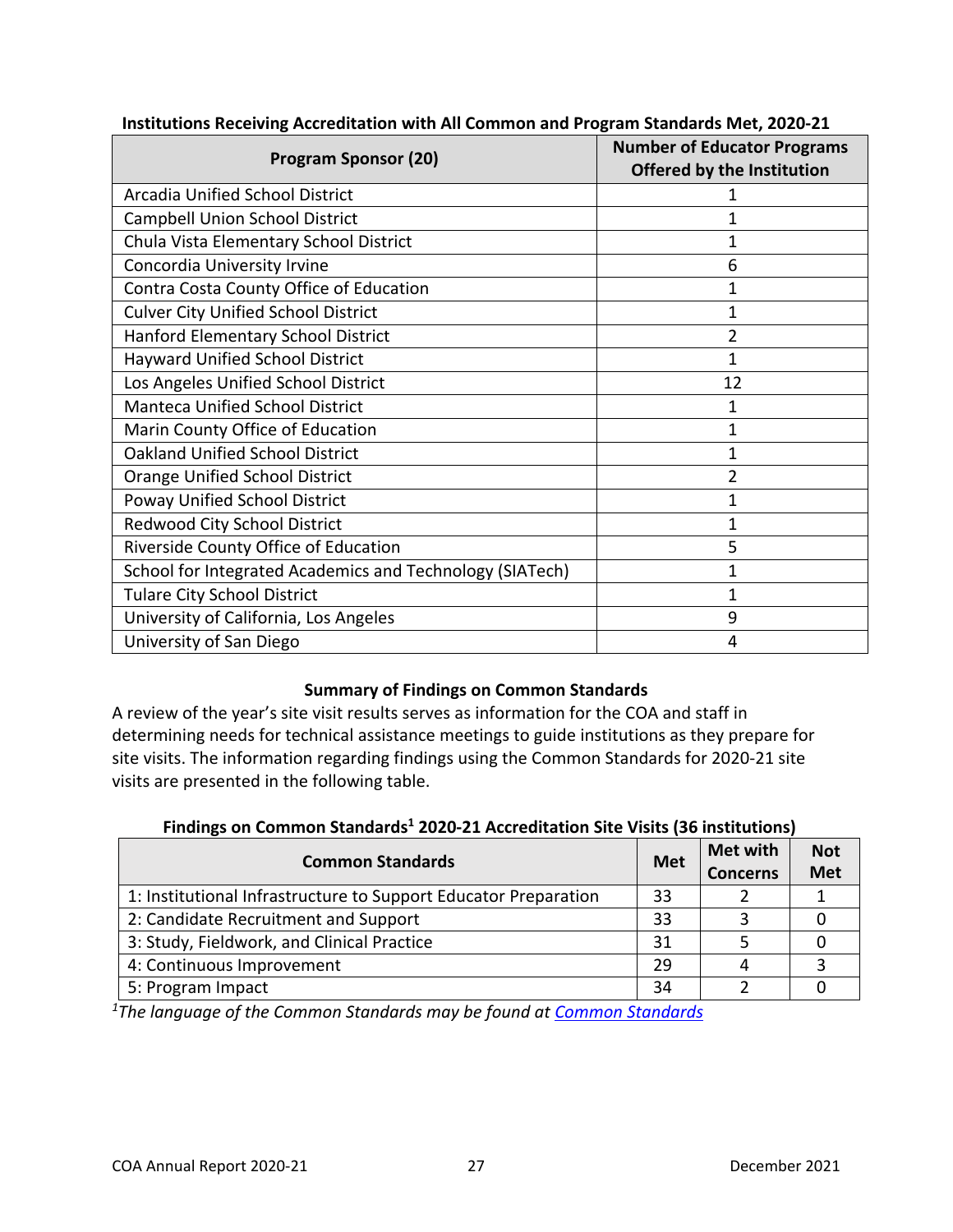## **Summary Findings on Program Standards Analysis of Program Standards Decisions**

The table below indicates the number of institutions for which all program standards were met for the program listed and the number of institutions that offer that program.

<span id="page-27-0"></span>

| <b>Programs</b>                                                                              | # of<br><b>Institutions</b><br>that Offer<br>the Listed<br>Program | # of<br><b>Institutions</b><br>with All<br>Program<br><b>Standards</b><br>Met by<br>Program | $%$ of<br>programs<br>with all<br>Program<br><b>Standards</b><br><b>Met</b> |
|----------------------------------------------------------------------------------------------|--------------------------------------------------------------------|---------------------------------------------------------------------------------------------|-----------------------------------------------------------------------------|
| Autism Spectrum Disorder Added Authorization                                                 | $\overline{2}$                                                     | 1                                                                                           | 50%                                                                         |
| <b>Clear Administrative Services</b>                                                         | 9                                                                  | 5                                                                                           | 56%                                                                         |
| <b>Education Specialist: Added Authorization Early</b><br><b>Childhood Special Education</b> | 4                                                                  | 1                                                                                           | 25%                                                                         |
| <b>Education Specialist: Early Childhood Special</b><br>Education, w/Intern                  | 3                                                                  | $\mathbf 1$                                                                                 | 33%                                                                         |
| Education Specialist: Mild/Moderate, w/intern                                                | 10                                                                 | 5                                                                                           | 50%                                                                         |
| Education Specialist: Moderate/Severe, w/Intern                                              | 8                                                                  | 3                                                                                           | 36%                                                                         |
| Preliminary Administrative Services, w/Intern                                                | 11                                                                 | 5                                                                                           | 45%                                                                         |
| Preliminary Multiple Subject, w/intern                                                       | 14                                                                 | 4                                                                                           | 28%                                                                         |
| Preliminary Single Subject, w/intern                                                         | 13                                                                 | 4                                                                                           | 31%                                                                         |
| Pupil Personnel Services: Child Welfare and<br>Attendance                                    | 4                                                                  | 1                                                                                           | 25%                                                                         |
| Pupil Personnel Services: School Counseling,<br>w/intern                                     | 6                                                                  | $\overline{2}$                                                                              | 33%                                                                         |
| Pupil Personnel Services: School Social Work                                                 | $\overline{2}$                                                     | $\mathbf{1}$                                                                                | 50%                                                                         |
| Specialist Teaching: Bilingual Authorization                                                 | 7                                                                  | 3                                                                                           | 42%                                                                         |
| Specialist Teaching: California Teachers of English<br>Learners (CTEL)                       | $\overline{2}$                                                     | 1                                                                                           | 50%                                                                         |
| <b>Teacher Induction</b>                                                                     | 30                                                                 | 21                                                                                          | 70%                                                                         |

## **All Program Standards Found to be Met During 2020-21 Site Visits**

## **Program Standards that are Met with Concerns or Not Met**

<span id="page-27-1"></span>The summary of the information gathered on all educator preparation programs with determinations of *Met with Concerns* or *Not Met* are presented in the tables below. If a standard is not listed, all institutions met that standard. As with the information about the Common Standards, this information about standards that were *Met with Concerns* or *Not Met*  guides the COA and staff in determining what additional technical assistance might be helpful to the field. The full text of all credential program standards adopted by the Commission may be found at: [Commission Adopted Credential Program Standards.](https://www.ctc.ca.gov/educator-prep/stds-prep-program)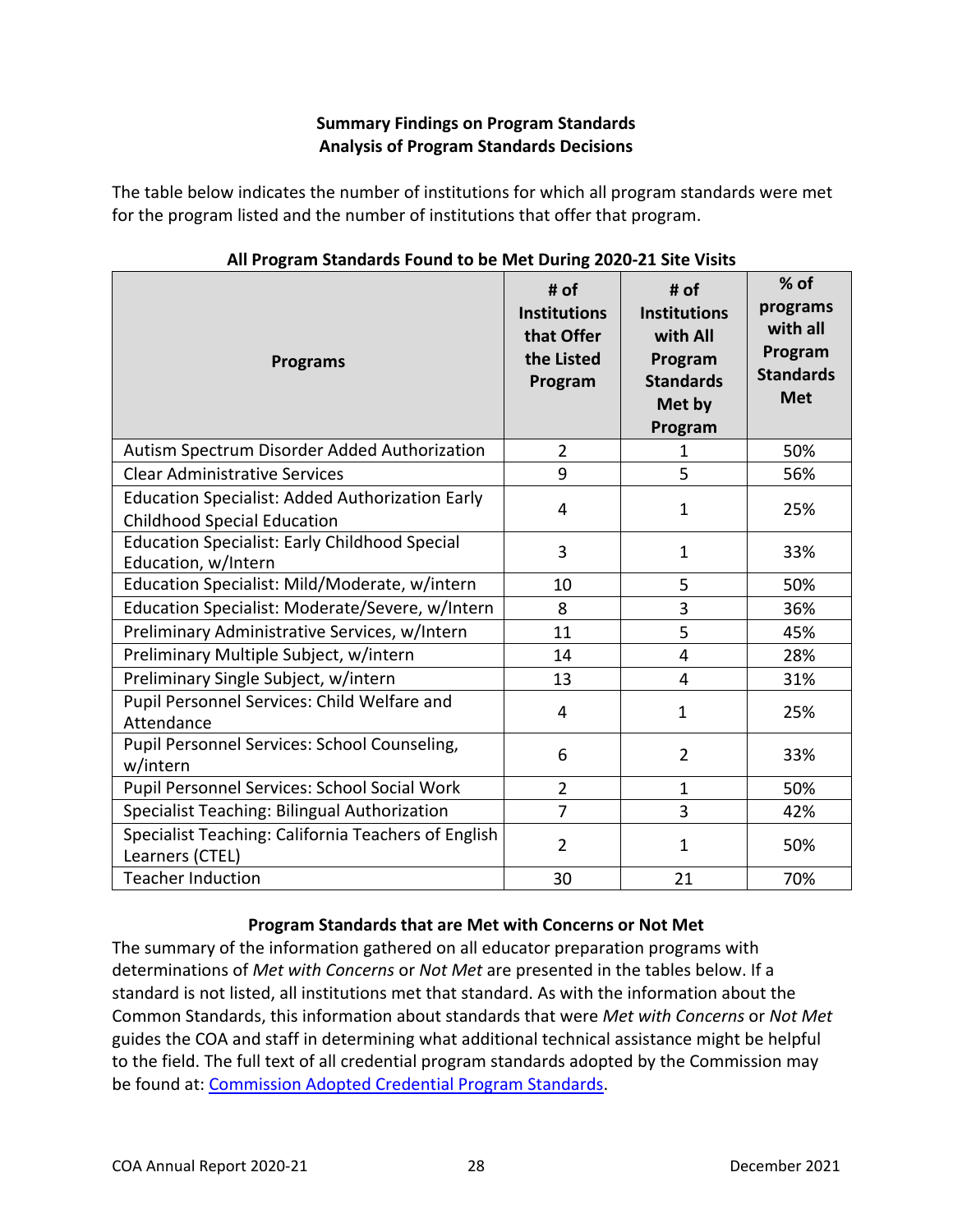| <b>Adapted Physical Education Added Authorization</b><br>(1 Site Visit)      | Met with<br><b>Concerns</b> | <b>Not Met</b> |
|------------------------------------------------------------------------------|-----------------------------|----------------|
| Standard 5: Assessment of Students                                           |                             |                |
| Standard 8: Field Experience in a Broad Range of Service Delivery<br>Options |                             |                |
| Standard 11: Motor Behavior as Applied to Adapted Physical<br>Education      |                             |                |
| Standard 13: Instructional Strategies and Adaptation                         |                             |                |

| <b>Clear Administrative Services</b><br>(2 Site Visits)                  | Met with<br><b>Concerns</b> | <b>Not Met</b> |
|--------------------------------------------------------------------------|-----------------------------|----------------|
| Standard 2: Program Collaboration, Communication, and<br>Coordination    |                             |                |
| Standard 3: Selection and Training of Coaches                            |                             |                |
| Standard 5: California Professional Standards for Educational<br>Leaders |                             |                |

| <b>Designated Subjects: Adult Education</b><br>(1 Site Visit)         | Met with<br><b>Concerns</b> | <b>Not Met</b> |
|-----------------------------------------------------------------------|-----------------------------|----------------|
| Standard 4: Beginning Teacher Support, Supervision, and<br>Advisement |                             |                |

| <b>Preliminary Administrative Services, w/intern</b><br><b>Standards (3 Site Visits)</b> | Met with<br><b>Concerns</b> | <b>Not Met</b> |
|------------------------------------------------------------------------------------------|-----------------------------|----------------|
| Standard 2: Collaboration, Communication and Coordination                                |                             |                |
| Standard 3: Development of Professional Leadership Perspectives                          |                             |                |
| Standard 4: Equity, Diversity and Access                                                 |                             |                |
| Standard 5: Role of Schooling in a Democratic Society                                    |                             |                |
| Standard 7: Nature of Field Experiences                                                  |                             |                |

| <b>Preliminary Multiple Subject w/Intern</b><br>(4 Site Visits)                                    | Met with<br><b>Concerns</b> | <b>Not Met</b> |
|----------------------------------------------------------------------------------------------------|-----------------------------|----------------|
| Standard 2: Preparing Candidates toward Mastery of the Teaching<br>Performance Expectations (TPEs) |                             |                |
| Standard 3: Clinical Practice                                                                      |                             |                |

| <b>Pupil Personnel Services: School Counseling, w/intern</b><br>(1 Site Visits) | Met with<br><b>Concerns</b> | <b>Not Met</b> |
|---------------------------------------------------------------------------------|-----------------------------|----------------|
| Standard 1: Program Design, Rationale, Collaboration,                           |                             |                |
| Communication and Partnerships                                                  |                             |                |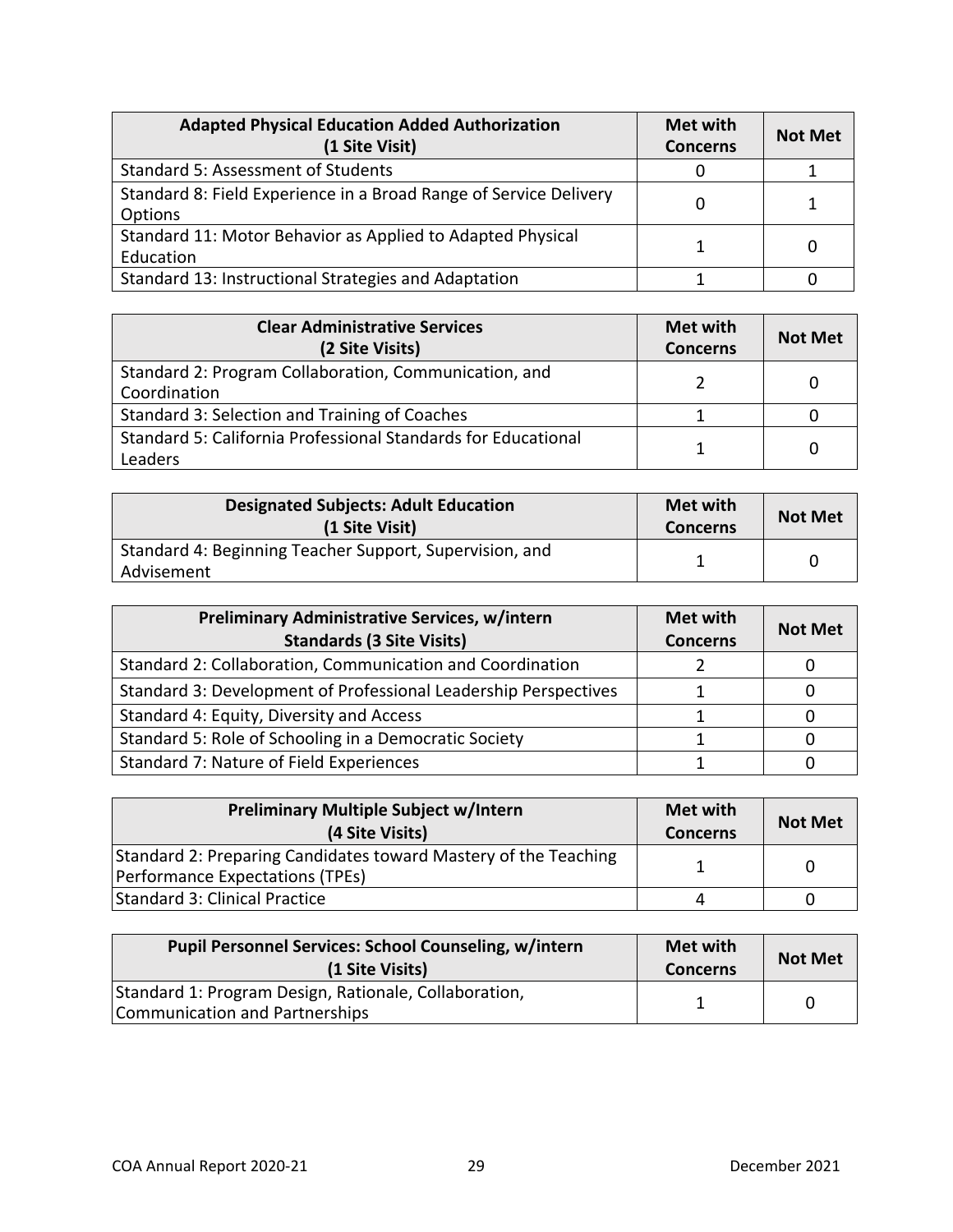| <b>Preliminary Single Subject w/Intern</b><br>(5 Site Visits)   | Met with<br><b>Concerns</b> | <b>Not Met</b> |
|-----------------------------------------------------------------|-----------------------------|----------------|
| Standard 2: Preparing Candidates toward Mastery of the Teaching |                             | 0              |
| Performance Expectations (TPEs)                                 |                             |                |
| Standard 3: Clinical Practice                                   |                             |                |

| Specialist Teaching: California Teachers of English Learners (CTEL)<br>(1 Site Visit) | <b>Met with</b><br><b>Concerns</b> | <b>Not Met</b> |
|---------------------------------------------------------------------------------------|------------------------------------|----------------|
| Standard 1: Program Design and Rationale                                              |                                    |                |

| <b>Specialist Teaching: Reading and Literacy Added Authorization</b><br>(1 Site Visit) | Met with<br><b>Concerns</b> | <b>Not Met</b> |
|----------------------------------------------------------------------------------------|-----------------------------|----------------|
| Standard 4: Integrating Curriculum through Fieldwork                                   |                             |                |
| Standard 5: Planning, Organizing, and Providing Literacy Instruction                   |                             |                |

| <b>Teacher Induction Standards</b><br>(8 Site Visits)                                           | Met with<br><b>Concerns</b> | <b>Not Met</b> |
|-------------------------------------------------------------------------------------------------|-----------------------------|----------------|
| Standard 1: Program Purpose                                                                     |                             |                |
| Standard 2: Components of the Mentoring Design                                                  |                             |                |
| Standard 3: Designing and Implementing Individual Learning Plans<br>within the Mentoring System | 3                           |                |
| Standard 4: Qualifications, Selection and Training of Mentors                                   |                             |                |
| Standard 5: Determining Candidate Competence for the Clear<br><b>Credential Recommendation</b>  |                             |                |
| Standard 6: Program Responsibilities for Assuring Quality of<br><b>Program Services</b>         |                             |                |

## **Institutions in 7th Year Follow Up**

<span id="page-29-0"></span>The COA continues to monitor progress made in addressing stipulations for institutions with outstanding issues from previous years' visits. Although any institution with stipulations must address all stipulations within one year, the COA may choose to allow an institution more time if the COA is satisfied that significant progress is being made to address the stipulations.

In 2020-21, the COA closely monitored five institutions that had stipulations placed on them as a result of their accreditation site visit in 2019-20. Additionally, the COA continued to monitor one program sponsor, Sonoma County Office of Education, that had stipulations remaining from their site visit in 2018-19. Many of the stipulations placed on this institution had been addressed in 2019-20 but the institution was granted additional time by the COA to continue making progress in addressing the remaining stipulations and the COA continued to monitor the institution during this time. All six of the program sponsors addressed all identified issues such that the COA removed the stipulations in 2020-21 and their status was changed to Accreditation. This information is summarized in the table below.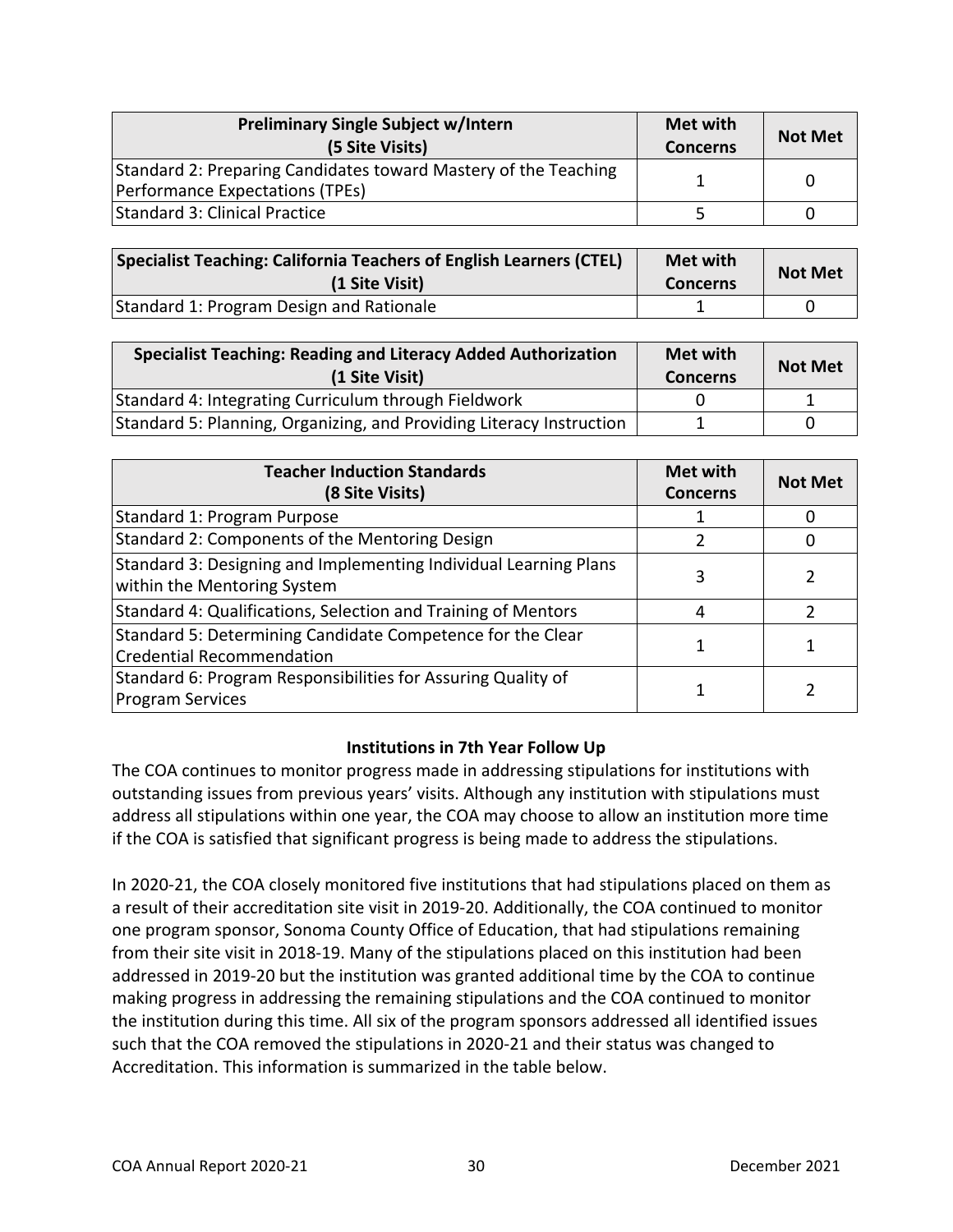<span id="page-30-0"></span>

| <b>Institutions</b>                                       | <b>2019-2020 Decision</b>                       | 2020-2021<br><b>COA Decision</b> |
|-----------------------------------------------------------|-------------------------------------------------|----------------------------------|
| Conejo Valley Unified<br><b>School District (revisit)</b> | <b>Accreditation with Stipulations</b>          | Accreditation - March 2021       |
| <b>Milpitas Unified School</b><br><b>District</b>         | <b>Accreditation with Stipulations</b>          | Accreditation - March 2021       |
| University of La Verne<br>(revisit)                       | <b>Accreditation with Major</b><br>Stipulations | Accreditation - May 2021         |
| California Baptist University                             | <b>Accreditation with Stipulations</b>          | Accreditation - May 2021         |
| Aspire Berkley Maynard Academy<br>(revisit)               | Accreditation with Major<br>Stipulations        | Accreditation - May 2021         |
| Sonoma County Office of<br>Education                      | <b>Accreditation with Stipulations</b>          | Accreditation - May 2021         |

#### **Action taken in 2020-21 on Institutions with Stipulations from Prior Year Site Visits**

## **Initial Institutional Approval (IIA)**

When a new institution wishes to offer an educator preparation program in California it must go through a five-stage process that includes both Initial Institutional Approval (Stages I-III), Initial Program Approval (Stage IV), and a Provisional Site Visit (Stage V). Initial Institutional Approval falls within the purview of the Commission. Once the Commission determines that an institution is eligible to offer educator preparation in California, the institution's responses to standards that have been reviewed by the Board of Institutional Review are brought forward to the COA in Stage IV for its consideration and action. The following eleven (11) institutions were brought before the Commission for Initial Institutional Approval for 2020-21. The table identifies at which stage the institution appeared before the Commission, the type of approval, and the date of the Commission meeting at which the approval was granted.

| <b>Approval</b><br><b>Date</b>             | <b>Program Sponsor (11)</b> | Approval<br><b>Status</b> | <b>Stage</b>                           |
|--------------------------------------------|-----------------------------|---------------------------|----------------------------------------|
| 08/07/20                                   | San Benito County Office of | Provisional               | Stage III - Alignment of Standards and |
|                                            | Education                   | Approval                  | Preconditions                          |
| 08/07/20                                   | Los Angeles Pacific         | Provisional               | Stage III - Alignment of Standards and |
|                                            | University                  | Approval                  | Preconditions                          |
| 10/09/20<br><b>Newhall School District</b> |                             | Provisional               | Stage III - Alignment of Standards and |
|                                            |                             | Approval                  | Preconditions                          |
|                                            | Lake County Office of       | Provisional               | Stage III - Alignment of Standards and |
| 10/09/20<br>Education                      | Approval                    | Preconditions             |                                        |
|                                            | University of Antelope      | Provisional               | Stage III - Alignment of Standards and |
| 10/09/20                                   | Valley                      | Approval                  | Preconditions                          |
| 12/04/20                                   | Cambridge College           | Granted<br>Eligibility    | Stage II - Eligibility Requirements    |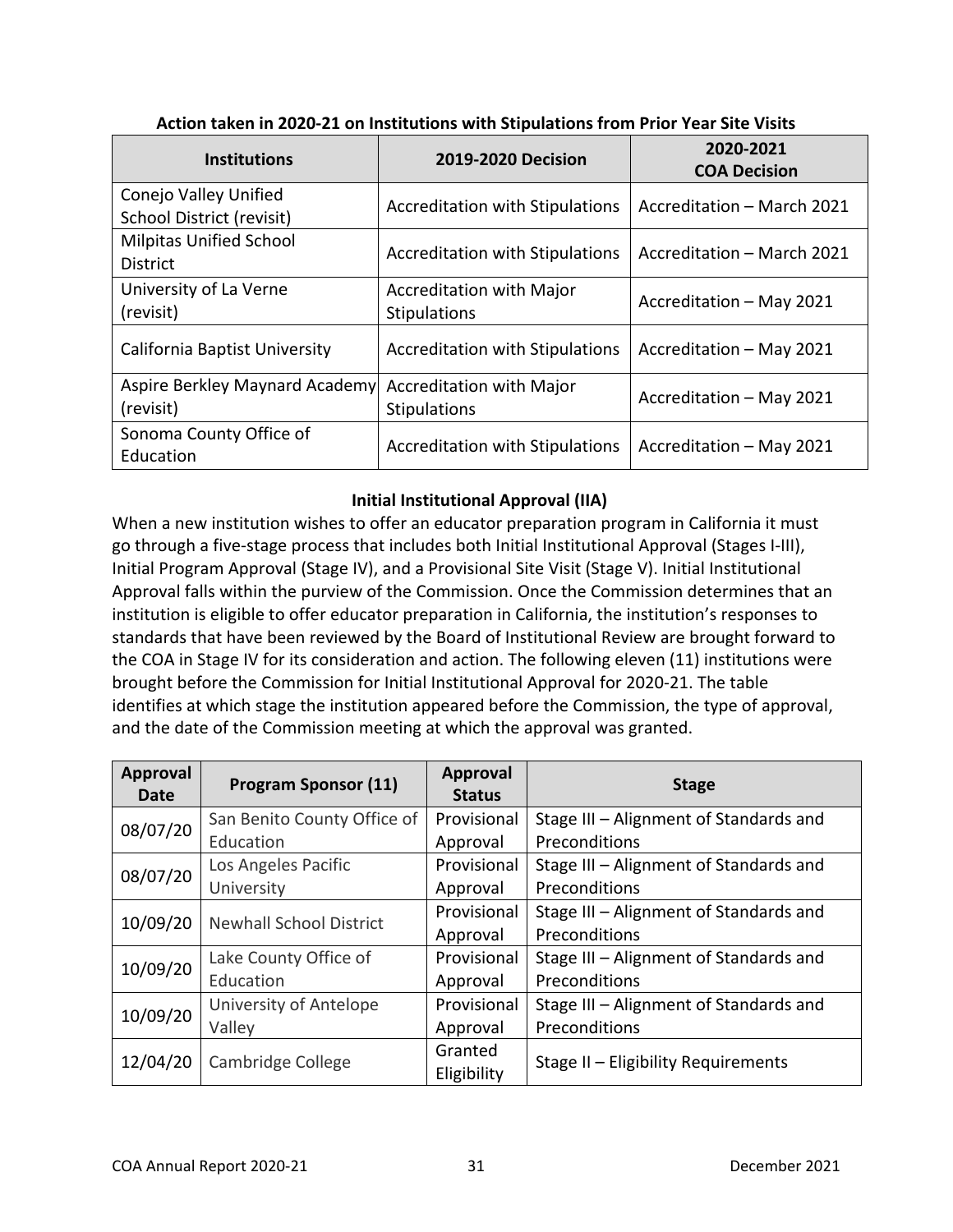| <b>Approval</b><br>Date | <b>Program Sponsor (11)</b>    | <b>Approval</b><br><b>Status</b> | <b>Stage</b>                           |
|-------------------------|--------------------------------|----------------------------------|----------------------------------------|
| 02/12/21                | Livermore Valley Joint         | Granted                          | Stage II - Eligibility Requirements    |
|                         | <b>Unified School District</b> | Eligibility                      |                                        |
| 04/16/21                | Relay Graduate School of       | Granted                          | Stage II - Eligibility Requirements    |
|                         | Education                      | Eligibility                      |                                        |
| 04/16/21                |                                | Granted                          | Stage II - Eligibility Requirements    |
|                         | Huntington Beach Union         | Eligibility                      |                                        |
|                         |                                |                                  |                                        |
| 06/18/21                | <b>High School District</b>    | Provisional                      | Stage III - Alignment of Standards and |
|                         |                                | Approval                         | Preconditions                          |
| 06/18/21                | Folsom Cordova Unified         | Provisional                      | Stage III - Alignment of Standards and |
|                         | <b>School District</b>         | Approval                         | Preconditions                          |
| 06/18/21                | San Mateo Union High           | Provisional                      | Stage III - Alignment of Standards and |
|                         | <b>School District</b>         | Approval                         | Preconditions                          |

### **Initial Approval of New Credential Programs (IPR) at Provisionally Approved Institutions**

<span id="page-31-0"></span>Provisionally-approved institutions submit documentation that indicates how the proposed program will meet each of the Commission-adopted program standards along with supporting evidence to verify alignment with the standards. A team of educators who have expertise in the program area, and are trained for the review process, read the institution's submission, and consult with one another to determine whether standards are met. If the reviewers jointly agree that standards are met, it is so noted. If the review team agrees that standards are not met, reviewers request additional information.

This feedback is shared with the institution by Commission staff. The institution addresses any concerns and resubmits documentation until the program is found to be aligned with all standards. When all standards are found to be met and all relevant preconditions are determined to be addressed, the COA takes action to grant or deny program approval. If the COA approves the program, the institution may operate the program for the specified provisional period of time as determined by the Commission. Typically, this is 2-4 years after which the institution will host a site visit and an accreditation team will determine findings that are used to inform the Commission's approval of the institution as a program sponsor in the last stage of IIA.

Initial Program Approval actions taken by the Committee on Accreditation in 2020-21 for new institutions in IIA are listed in the tables below.

<span id="page-31-1"></span>**New Educator Preparation Programs Sponsored by Provisionally Approved Institutions (5)** Once the Commission grants the institution provisional approval, the institution is allowed to submit a program proposal for approval. The following 5 institutions submitted documentation for new programs in 2020-21 which were reviewed by experts in the field and received approval from the COA to begin offering the programs during their provisional period.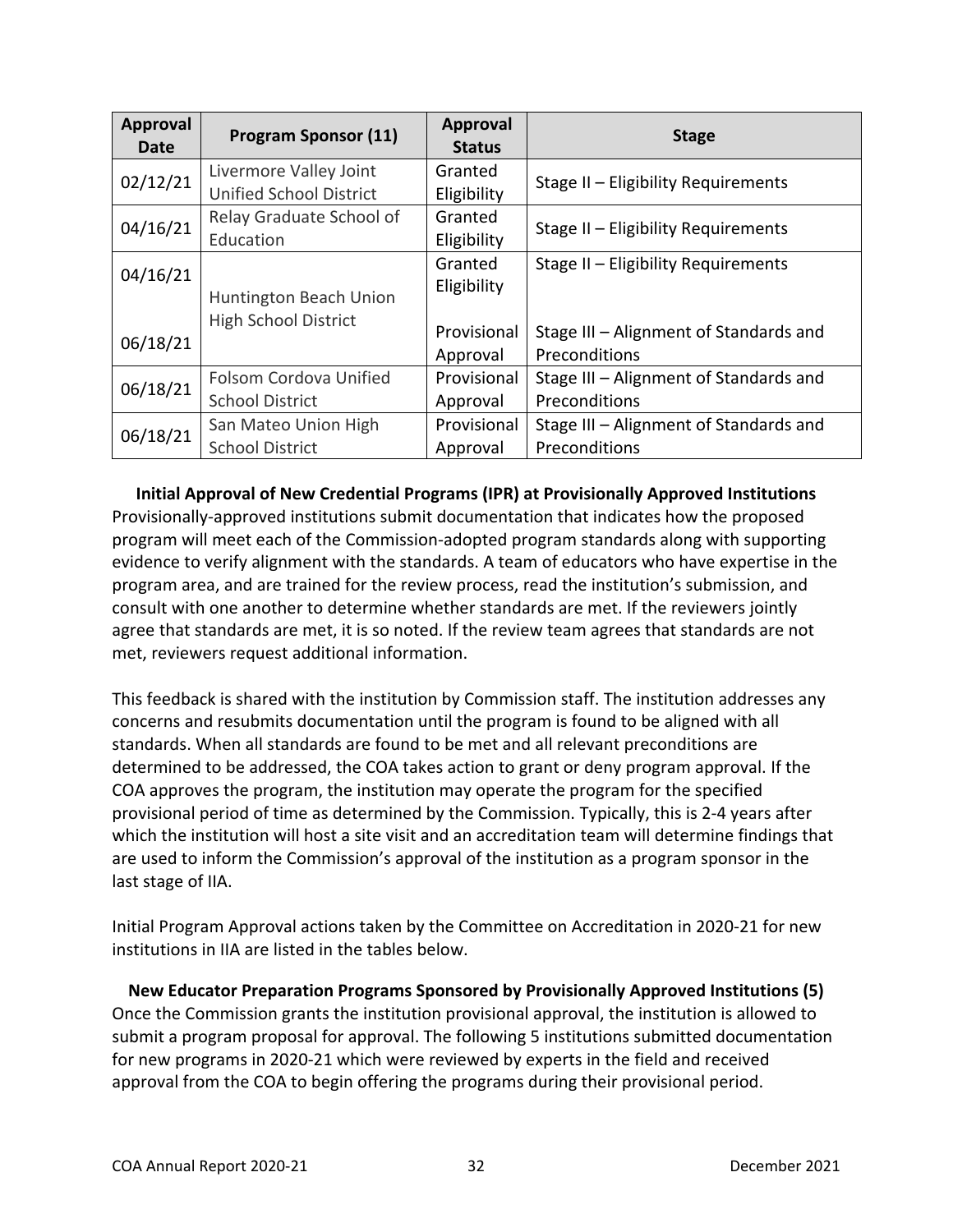| <b>Program Sponsor</b>                | <b>Credential Program</b>                            |
|---------------------------------------|------------------------------------------------------|
| Alameda County Office of Education    | <b>Clear Administrative Services</b>                 |
| Los Angeles Pacific University        | Preliminary Multiple Subject                         |
| San Benito County Office of Education | <b>Teacher Induction</b>                             |
| University of California, Merced      | Specialist Teaching: Bilingual Authorization Spanish |
| Yuba City Unified School District     | <b>Teacher Induction</b>                             |

## **Provisional Site Visits**

In 2020-21, accreditation site visits were conducted at four institutions in the final stage (Stage V) of the Initial Institutional Approval process. At the end of a provisional period of between two and four years, an institution in provisional status hosts an accreditation site visit team that determines how the institution and program are aligned to the Commission's adopted standards and preconditions. The information resulting from the provisional site visit is provided to the Commission to inform their decision as to whether to approve the institution in this final stage of IIA. The chart below includes information on the institutions that completed their provisional period, the results of the accreditation site visit, and the Commission action.

| <b>Institution in Stage IV</b>         | <b>Status of Accreditation</b>         | <b>Commission Action</b>   |
|----------------------------------------|----------------------------------------|----------------------------|
| <b>Turlock Unified School District</b> | Accreditation                          | Approved                   |
| High Tech High Graduate                | <b>Accreditation with Stipulations</b> | Approved and remanded      |
| <b>School of Education</b>             | (PSV)                                  | back to the COA for follow |
|                                        |                                        | up on the stipulations     |
| Las Virgenes Unified School            | Accreditation with Stipulations        | Approved and remanded      |
| <b>District</b>                        | (PSV)                                  | back to the COA for follow |
|                                        |                                        | up on the stipulations     |
| University of California,              | Accreditation with Stipulations        | Approved and remanded      |
| Merced                                 | (PSV)                                  | back to the COA for follow |
|                                        |                                        | up on the stipulations     |

**Initial Program Approval for Existing Commission Approved Educator Preparation Programs** The Committee on Accreditation granted approval to the following 20 new preparation programs at institutions that are existing Commission approved program sponsors.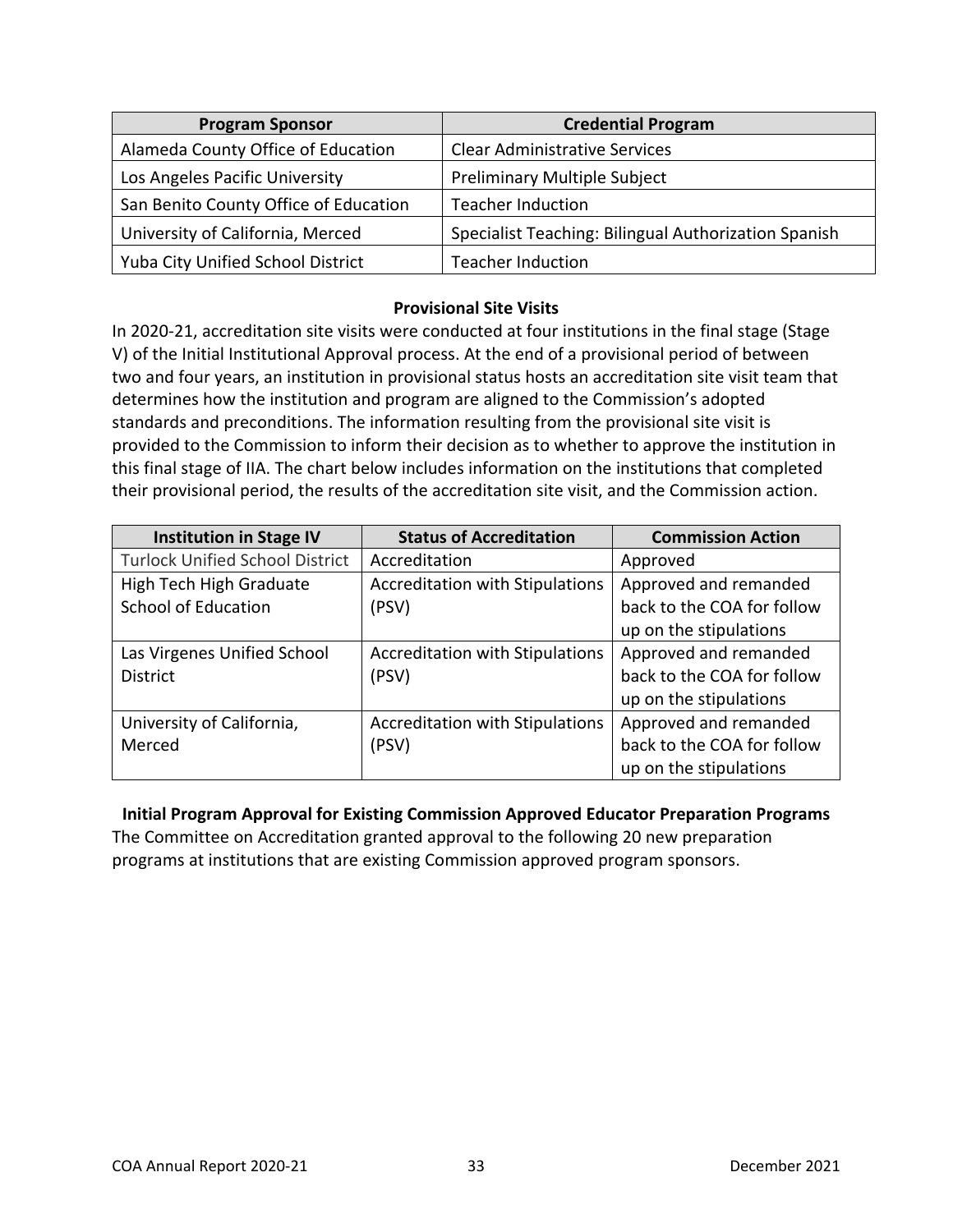| <b>Program Sponsor</b>                  | ן טאן כוטנוטעכ וווסקטו ו<br><b>Credential Program</b>             |
|-----------------------------------------|-------------------------------------------------------------------|
| <b>Biola University</b>                 | Preliminary Multiple Subject Intern                               |
| <b>Biola University</b>                 | Preliminary Single Subject Intern                                 |
| California Lutheran University          | <b>Bilingual Authorization: Spanish</b>                           |
| California State University, Fresno     | Education Specialist - Deaf and Hard of Hearing Intern            |
| California State University, San Marcos | Pupil Personnel Services: School Social Work                      |
| California State University, San Marcos | Pupil Personnel Services: Child Welfare and<br>Attendance         |
| Contra Costa County Office of Education | <b>Preliminary Administrative Services</b>                        |
| Kings County Office of Education        | Preliminary Education Specialist: Mild/Moderate, with<br>Intern   |
| Kings County Office of Education        | Preliminary Education Specialist: Moderate/Severe,<br>with Intern |
| Kings County Office of Education        | Preliminary Multiple Subject Intern                               |
| Los Angeles Unified School District     | <b>Preliminary Administrative Services</b>                        |
| Pacific Oaks College                    | Bilingual Authorization: Spanish and Mandarin                     |
| San Diego County Office of Education    | Education Specialist: Deaf and Hard of Hearing Intern             |
| San Diego County Office of Education    | Preliminary Single Subject Intern                                 |
| St. Mary's College of California        | Pupil Personnel Services: School Counseling Program<br>Intern     |
| St. Mary's College of California        | <b>Bilingual Authorization: Spanish</b>                           |
| University of California, Berkeley      | <b>Teacher Induction</b>                                          |
| University of California, Irvine        | <b>Bilingual Authorization: Spanish</b>                           |
| University of San Diego                 | <b>Bilingual Authorization: Spanish</b>                           |
| West Covina Unified School District     | <b>Clear Administrative Services</b>                              |

## <span id="page-33-0"></span>**New Educator Preparation Programs Approved by COA at Existing Commission Approved Program Sponsors (20)**

## **Initial Approval of New Subject Matter Programs**

<span id="page-33-1"></span>Although subject matter programs are not part of the accreditation system, reviewing new program proposals is a significant part of the Professional Services Division priorities. The six programs approved by the Commission in 2020-21 are included in the table below.

| <b>Institutions</b>                    | <b>Programs</b>                               |
|----------------------------------------|-----------------------------------------------|
| Sonoma State University                | <b>Elementary Subject Matter</b>              |
|                                        | World Languages Spanish Single Subject Matter |
| San Jose State University              | Program                                       |
| California State University, Fullerton | <b>Elementary Subject Matter</b>              |

#### **New Subject Matter Programs (6)**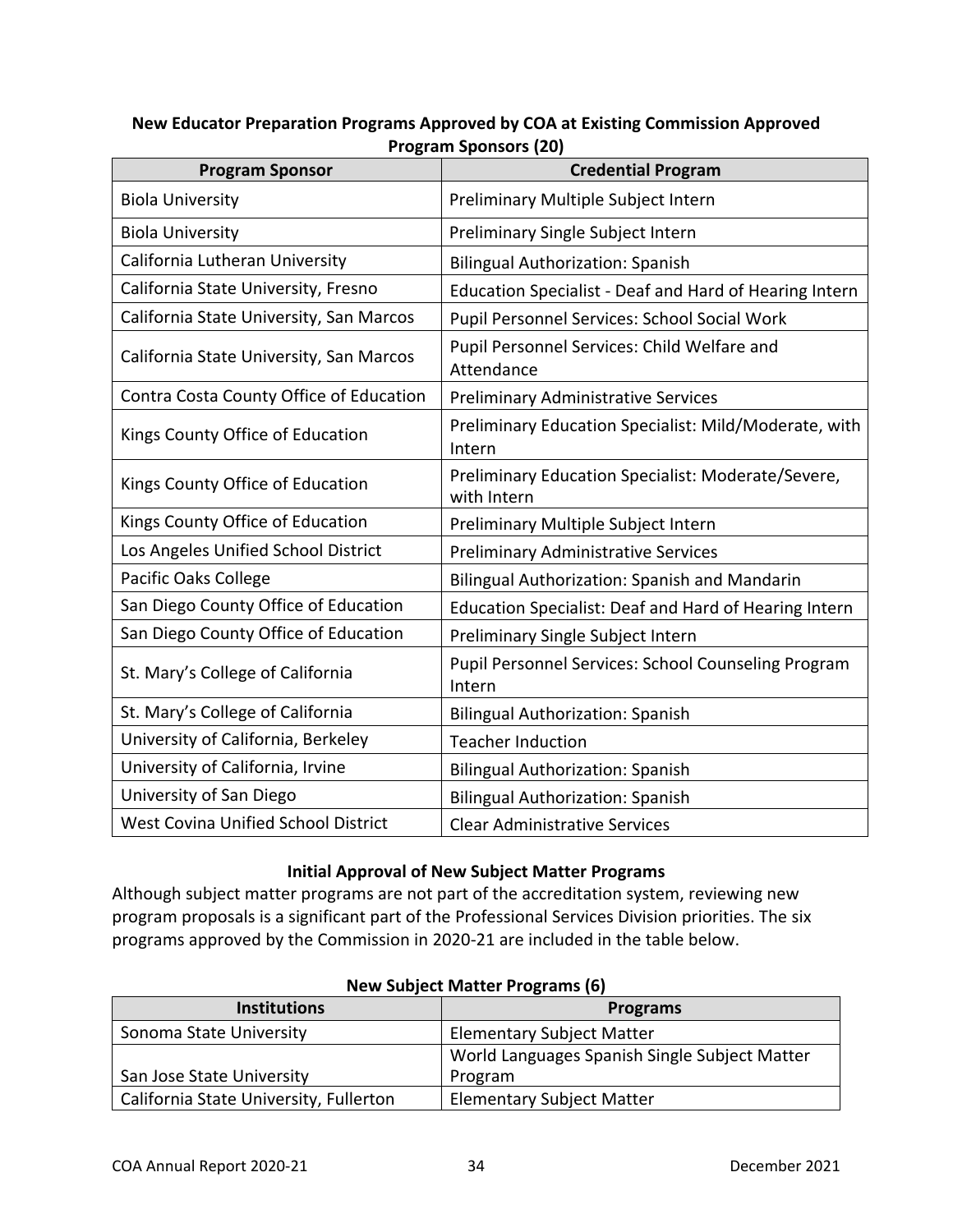| <b>Institutions</b>              | <b>Programs</b>                          |
|----------------------------------|------------------------------------------|
| <b>Fresno Pacific University</b> | <b>Elementary Subject Matter</b>         |
| University of the Pacific        | Social Science Subject Matter Program    |
| <b>Biola University</b>          | <b>Mathematics Single Subject Matter</b> |

#### **Inactive Status**

<span id="page-34-0"></span>Institutions may temporarily cease offering an approved program for a variety of reasons such as decreased need in the service area or changes in faculty with expertise in the area. Inactive programs may be teaching out the remaining candidates but are not enrolling additional students. A program may be declared inactive for a maximum of five years. Inactive status does not excuse an institution from accreditation activities. All inactive programs must participate in accreditation activities in a modified manner as determined by the Administrator of Accreditation. The following 10 programs became inactive in 2020-21.

| <b>Institution</b>                          | <b>Programs</b>                                      |
|---------------------------------------------|------------------------------------------------------|
| <b>Baldwin Park Unified School District</b> | <b>Teacher Induction</b>                             |
| <b>Bard College</b>                         | <b>Preliminary Single Subject: Music</b>             |
| California State University, Los            | Specialist Teaching: Reading and Literacy Leadership |
| Angeles                                     | Specialist                                           |
| California State University, Los            | Specialist Teaching: Reading and Literacy Added      |
| Angeles                                     | Authorization                                        |
| La Sierra University                        | <b>Preliminary Administrative Services</b>           |
| Point Loma Nazarene University              | <b>Teacher Induction</b>                             |
| San Francisco State University              | Specialist Teaching: Reading and Literacy Leadership |
|                                             | Specialist                                           |
| San Francisco State University              | Specialist Teaching: Reading and Literacy Added      |
|                                             | Authorization                                        |
| San Jose State University                   | Added Authorization: Autism Spectrum Disorders       |
| <b>Tustin Unified School District</b>       | <b>Teacher Induction</b>                             |

#### **Programs Entering Inactive Status (10)**

#### **Reactivation of an Inactive Program**

<span id="page-34-1"></span>An inactive program may be reactivated only when the institution submits a request to the COA and the COA has taken action to reactivate the program. If the preconditions and/or the program standards under which the program was approved have been modified, the institution must address the updated preconditions and/or standards before the program may be reactivated. During 2020-21, only one program previously deemed inactive requested and received reactivation and, once again, has fully approved programs operating in California.

#### **Reactivation Requests (1)**

| <b>Institution</b>     | Program                              |
|------------------------|--------------------------------------|
| Santa Clara University | <b>Clear Administrative Services</b> |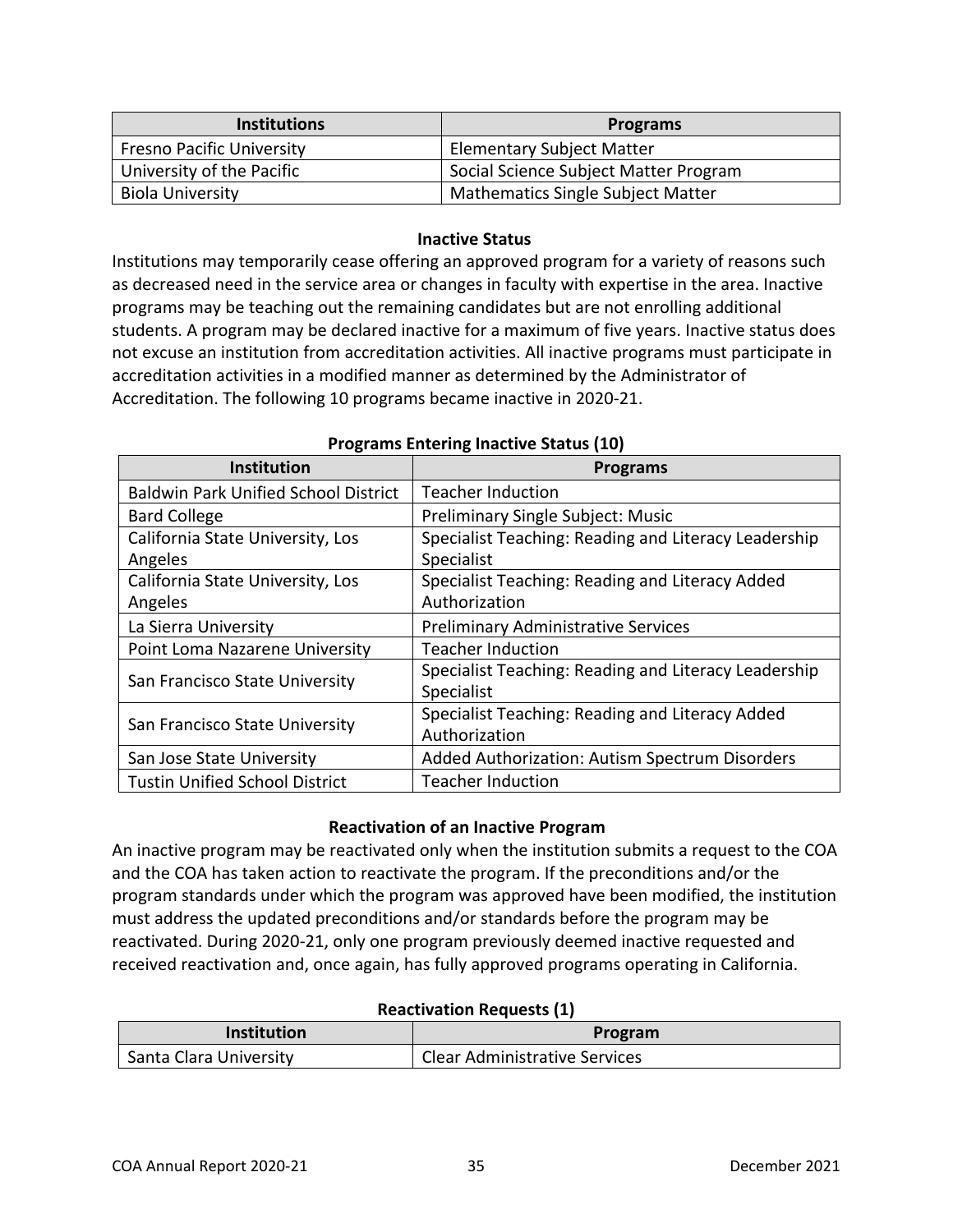## **Transition of Professional Preparation Program to New Standards**

<span id="page-35-0"></span>In recent years, new standards were adopted by the Commission for both the Education Specialist credential and the Pupil Personnel Services credential. The regulatory process is underway for both of these credential areas and programs must fully transition to these new standards by July 1, 2022. Additional information on these transitions will be provided in the 2021-22 COA Annual Report.

#### **Withdrawal of an Approved Program**

<span id="page-35-1"></span>For a variety of reasons, institutions may choose to no longer offer an approved program. Institutions are encouraged to formally seek a withdrawal of these programs. The program is then no longer considered a Commission-approved program and the institution can no longer recommend for that credential area. This action removes the program from the Commission's accreditation system. Institutions withdrawing a program must not submit a program proposal for the same credential area for a time period of one year. The following 29 programs at 21 institutions were withdrawn in 2020-21 and are no longer offered at the institution.

| Institution                                        | <b>Programs</b>                                                                                                  |
|----------------------------------------------------|------------------------------------------------------------------------------------------------------------------|
| <b>Bard College</b>                                | Preliminary Single Subject: English,<br>Mathematics, Science, Social Science                                     |
| California Baptist University                      | <b>Education Specialist Added Authorization: Early</b><br>Childhood                                              |
| California Lutheran University                     | Specialist Teaching: Reading and Literacy Added<br>Authorization                                                 |
| California State Polytechnic University,<br>Pomona | Specialist Teaching: Reading and Literacy Added<br>Authorization                                                 |
| California State University, Fresno                | Preliminary Single Subject: Home<br>Economics, with Intern                                                       |
| California State University, Fullerton             | School Nurse: Special Teaching Authorization in<br>Health                                                        |
| California State University, Long Beach (2)        | <b>Education Specialist Added Authorization:</b><br><b>Autism Spectrum Disorders</b><br><b>Teacher Induction</b> |
| California State University, Los Angeles           | <b>Clear Administrative Services</b>                                                                             |
| California State University, Stanislaus            | <b>Education Specialist Added Authorization:</b><br>Autism Spectrum Disorder                                     |
| <b>Fresno Pacific University</b>                   | Induction: Clear Education Specialist                                                                            |

|  |  |  | Withdrawn Programs of Professional Preparation (29) |  |
|--|--|--|-----------------------------------------------------|--|
|--|--|--|-----------------------------------------------------|--|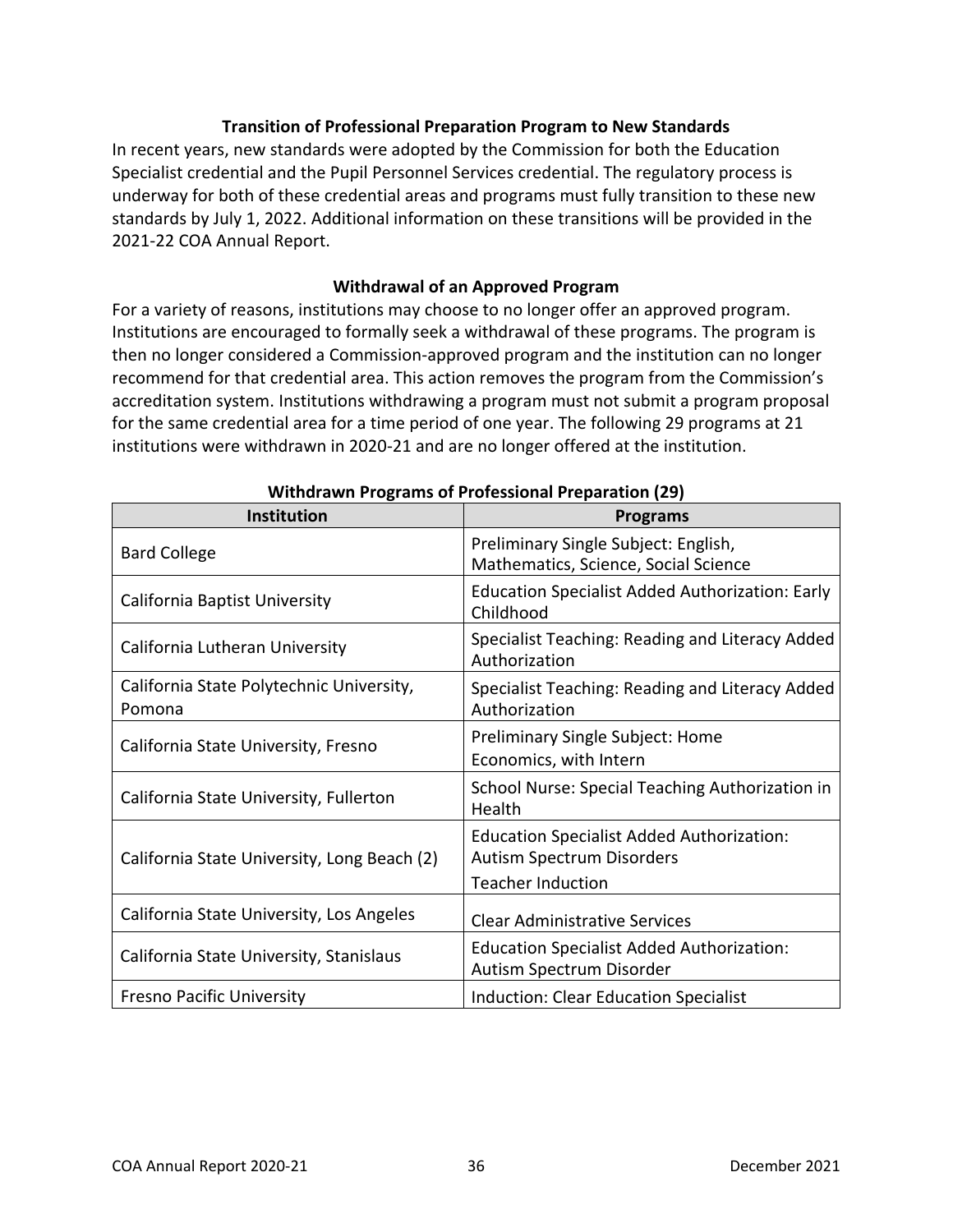| Institution                              | <b>Programs</b>                                                                              |
|------------------------------------------|----------------------------------------------------------------------------------------------|
|                                          | <b>Teacher Induction</b>                                                                     |
|                                          | Education Specialist: Preliminary Language and<br>Academic Development, with Intern          |
| National University (4)                  | <b>Education Specialist: Preliminary Deaf and Hard-</b><br>of-Hearing, with Intern           |
|                                          | <b>Education Specialist Added Authorization:</b><br><b>Autism Spectrum Disorders</b>         |
| Notre Dame De Namur University           | <b>Education Specialist Added Authorization:</b><br>Autism Spectrum Disorder                 |
| <b>Ontario-Montclair School District</b> | <b>Education Specialist Added Authorization:</b><br><b>Autism Spectrum Disorders</b>         |
| <b>Orange Unified School District</b>    | <b>Education Specialist Add Authorization: Autism</b><br>Spectrum Disorder                   |
| San Diego Unified School District        | <b>Teacher Induction</b>                                                                     |
| San Francisco State University (2)       | Preliminary Single Subject: Home Economics,<br>with Intern                                   |
|                                          | <b>Teacher Induction</b>                                                                     |
| Santa Clara University                   | Preliminary Single Subject: Art and Physical<br>Education                                    |
| Touro University (2)                     | <b>Education Specialist Added Authorization:</b><br>Autism Spectrum Disorder                 |
|                                          | <b>Clear Induction Education Specialist</b>                                                  |
| University of California, Los Angeles    | <b>Education Specialist Added Authorization: Early</b><br><b>Childhood Special Education</b> |
|                                          | Specialist Teaching: Reading and Literacy<br><b>Leadership Specialist</b>                    |
| University of La Verne (3)               | Specialist Teaching: Reading and Literacy Added<br>Authorization                             |
|                                          | Specialist Teaching: California Teachers of<br><b>English Learners (CTEL)</b>                |
| <b>Vista Unified School District</b>     | <b>Teacher Induction</b>                                                                     |

## **Institutions that are No Longer Approved Program Sponsors**

The following institutions are no longer approved program sponsors as a result of withdrawing all of their remaining approved programs.

<span id="page-36-0"></span>

| <b>Institution</b>                | <b>Effective Date</b>                   |
|-----------------------------------|-----------------------------------------|
| San Diego Unified School District | Closed Educator Preparation in May 2021 |
| Vista Unified School District     | Closed Educator Preparation in May 2021 |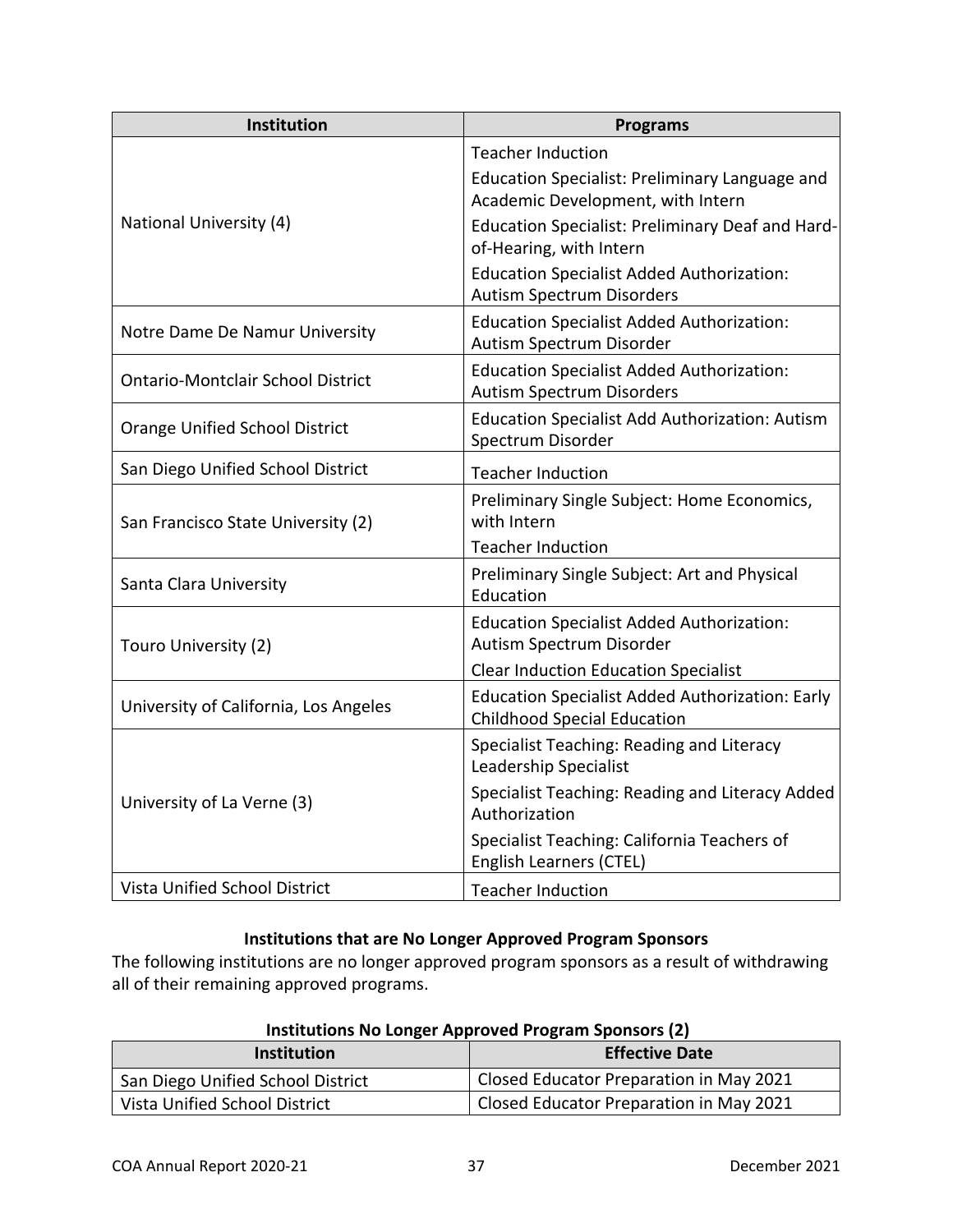#### **Preconditions Review**

<span id="page-37-0"></span>During Year 1 and Year 4 of the accreditation cycle institutions must respond to all relevant preconditions. Preconditions are grounded in statute, regulations, and/or Commission policy, and include general preconditions (institutional level) and program-specific preconditions for each approved program. During 2020-21, institutions in two cohorts (Indigo and Yellow) submitted preconditions for review. For these two cohorts, a total of 70 institutions submitted preconditions resulting in 840 general precondition responses and 1,522 program specific precondition responses reviewed after the submission date of March 2021. The list below includes the names of institutions that submitted preconditions during this reporting period.

#### **Preconditions – Indigo Cohort Institutions**

Animo Leadership Charter High School (Green Dot Public Schools) Azusa Pacific University Baldwin Park Unified School District Bard College Brandman University Brentwood Union School District California State Polytechnic University, Pomona California State University, Bakersfield California State University, Chico California State University, Long Beach California State University, San Marcos Central Unified School District High Tech High Humboldt State University Lancaster School District Madera Unified School District

Mount Saint Mary's University Pasadena Unified School District Placentia-Yorba Linda Unified School District Sacramento County Office of Education San Dieguito Union High School District San Jose Unified School District San Ramon Valley Unified School District Santa Monica-Malibu Unified School District Stockton Unified School District Teachers College of San Joaquin Tracy Joint Unified School District University of Redlands University of San Francisco Ventura County Office of Education Visalia Unified School District West Covina Unified School District Westside Union School District

## **Preconditions – Yellow Cohort Institutions**

Anaheim Elementary School District Biola University California State University, Northridge California State University, Stanislaus Capistrano Unified School District Ceres Unified School District Clovis Unified School District Etiwanda School District Fremont Union High School District Fresno Pacific University Greenfield Union School District Lodi Unified School District Loyola Marymount University

Napa County Office of Education Ontario-Montclair School District Panama-Buena Vista Union School District Pomona Unified School District Riverside Unified School District Saddleback Valley Unified School District San Diego Christian College San Diego State University San Gabriel Unified School District Santa Clara Unified School District Santa Clara University Santa Cruz County Office of Education Shasta County Office of Education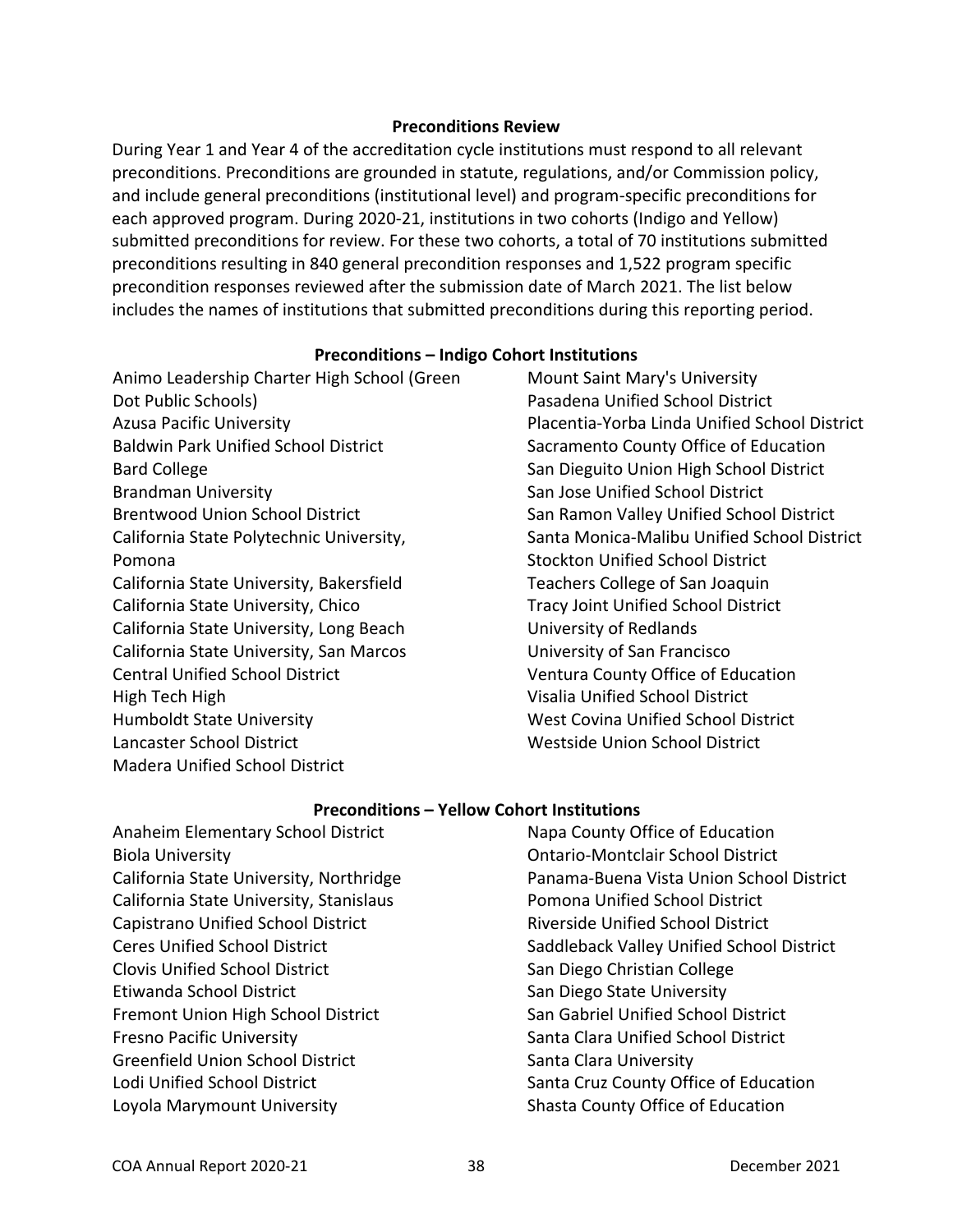Sonoma County Office of Education South San Francisco Unified School District Stanislaus County Office of Education Summit Preparatory Charter High School Touro University California

Walnut Valley Unified School District Western Governors University Whittier College William Jessup University

#### **Program Review and Common Standards**

<span id="page-38-0"></span>During Year 5 of the accreditation cycle institutions must respond to the Common Standards and complete Program Review. Program Review is the activity during which key program evidence is reviewed to determine whether the educator preparation program appears to be aligned to program standards. During 2020-21, the 34 institutions of the Violet cohort identified in the table below responded to Common Standards and completed Program Review. As indicated in the table below, these 34 institutions offer a total of 125 programs. To provide some understanding of the scope of this work, each program is reviewed by two individuals. Reviewing 125 programs required the effort of over 250 reviewers matched by expertise and availability.

#### **Violet Cohort Program Review 2020-2021**

<span id="page-38-1"></span>The cells in the following table that have a n/a indicate that the institution does not offer that type of program.

| <b>Institution</b>                                      | <b>Initial</b><br><b>Teacher</b><br>Prep <sup>1</sup> | <b>Teacher</b><br><b>Induction</b> | <b>Other</b><br><b>Teacher</b><br>Prep <sup>2</sup> | Prelim<br><b>Admin</b> | Admin<br><b>Induction</b> | <b>Other</b><br>Services <sup>3</sup> | <b>Total</b> |
|---------------------------------------------------------|-------------------------------------------------------|------------------------------------|-----------------------------------------------------|------------------------|---------------------------|---------------------------------------|--------------|
| Antelope Valley<br>Union High School<br><b>District</b> | n/a                                                   | $\mathbf{1}$                       | n/a                                                 | n/a                    | n/a                       | n/a                                   | $\mathbf{1}$ |
| <b>Antioch University</b>                               | $\overline{2}$                                        | $\mathbf{1}$                       | n/a                                                 | n/a                    | n/a                       | n/a                                   | 3            |
| <b>Butte County</b><br>Office of<br>Education           | n/a                                                   | $\mathbf{1}$                       | n/a                                                 | n/a                    | n/a                       | n/a                                   | $\mathbf{1}$ |
| California State<br>University, Fresno                  | 5                                                     | n/a                                | 5                                                   | $\mathbf{1}$           | n/a                       | 6                                     | 17           |
| California State<br>University,<br>Monterey Bay         | 4                                                     | $\mathbf{1}$                       | $\overline{2}$                                      | $\mathbf{1}$           | n/a                       | 3                                     | 11           |
| Claremont<br>Graduate<br>University                     | $\overline{4}$                                        | $\mathbf{1}$                       | n/a                                                 | n/a                    | n/a                       | n/a                                   | 5            |
| <b>Compton Unified</b><br><b>School District</b>        | n/a                                                   | $\mathbf{1}$                       | n/a                                                 | n/a                    | n/a                       | n/a                                   | $\mathbf{1}$ |
| <b>Cupertino Union</b><br><b>School District</b>        | n/a                                                   | $\mathbf{1}$                       | n/a                                                 | n/a                    | n/a                       | n/a                                   | $\mathbf{1}$ |
| El Dorado County<br>Office of<br>Education              | n/a                                                   | $\mathbf 1$                        | n/a                                                 | n/a                    | n/a                       | n/a                                   | 1            |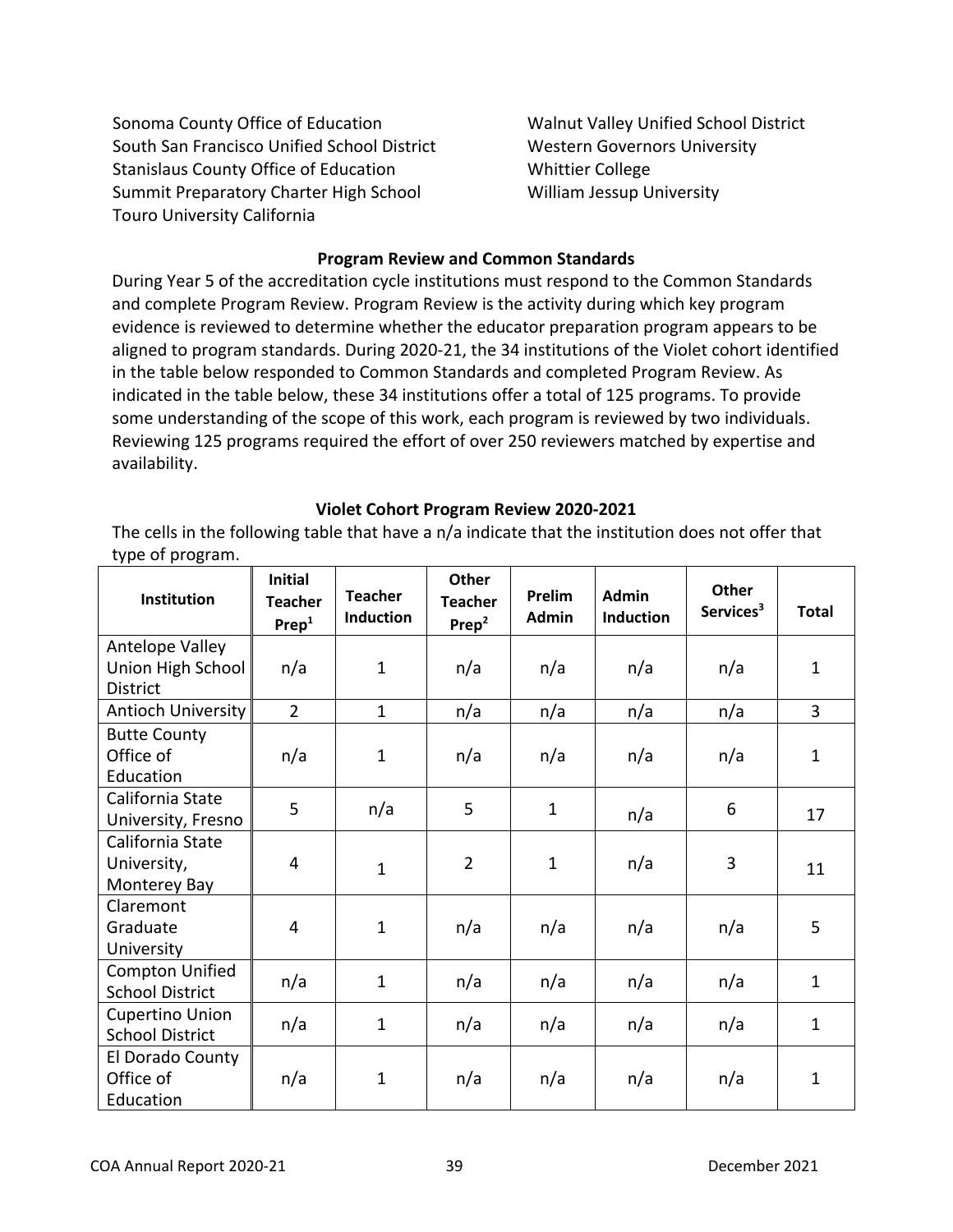| Institution                                                     | <b>Initial</b><br><b>Teacher</b><br>Prep <sup>1</sup> | <b>Teacher</b><br><b>Induction</b> | <b>Other</b><br><b>Teacher</b><br>Prep <sup>2</sup> | Prelim<br>Admin | <b>Admin</b><br><b>Induction</b> | <b>Other</b><br>Services <sup>3</sup> | <b>Total</b>   |
|-----------------------------------------------------------------|-------------------------------------------------------|------------------------------------|-----------------------------------------------------|-----------------|----------------------------------|---------------------------------------|----------------|
| <b>Escondido Union</b><br><b>High School</b><br><b>District</b> | n/a                                                   | $\mathbf{1}$                       | n/a                                                 | n/a             | n/a                              | n/a                                   | $\mathbf{1}$   |
| <b>Hebrew Union</b><br>College                                  | $\mathbf{1}$                                          | $\mathbf{1}$                       | n/a                                                 | n/a             | n/a                              | n/a                                   | $\overline{2}$ |
| Hope International<br>University                                | $\overline{2}$                                        | n/a                                | n/a                                                 | $\mathbf{1}$    | n/a                              | n/a                                   | 3              |
| <b>Imperial County</b><br>Office of<br>Education                | n/a                                                   | $\mathbf{1}$                       | n/a                                                 | n/a             | n/a                              | n/a                                   | $\mathbf{1}$   |
| <b>Irvine Unified</b><br><b>School District</b>                 | n/a                                                   | $\mathbf{1}$                       | n/a                                                 | n/a             | $\mathbf{1}$                     | n/a                                   | $\overline{2}$ |
| Kern County<br>Superintendent of<br>Schools                     | n/a                                                   | $\mathbf{1}$                       | n/a                                                 | n/a             | $\mathbf{1}$                     | n/a                                   | $\overline{2}$ |
| La Sierra<br>University                                         | $\overline{2}$                                        | n/a                                | n/a                                                 | n/a             | n/a                              | $\overline{2}$                        | 4              |
| Los Banos Unified<br><b>School District</b><br>(5/4)            | n/a                                                   | $\mathbf{1}$                       | n/a                                                 | n/a             | n/a                              | n/a                                   | $\mathbf{1}$   |
| Murrieta Valley<br><b>Unified School</b><br>District            | n/a                                                   | $\mathbf{1}$                       | n/a                                                 | n/a             | n/a                              | n/a                                   | $\mathbf{1}$   |
| National<br>University                                          | 4                                                     | n/a                                | $\overline{2}$                                      | $\mathbf{1}$    | $\mathbf{1}$                     | $\overline{2}$                        | 10             |
| New Haven<br><b>Unified School</b><br><b>District</b>           | n/a                                                   | $\mathbf{1}$                       | n/a                                                 | n/a             | n/a                              | n/a                                   | $\mathbf{1}$   |
| Pacific Oaks<br>College                                         | $\overline{2}$                                        | n/a                                | $\mathbf{1}$                                        | n/a             | n/a                              | n/a                                   | 3              |
| Palo Alto Unified<br><b>School District</b>                     | n/a                                                   | $\mathbf{1}$                       | n/a                                                 | n/a             | n/a                              | n/a                                   | $\mathbf{1}$   |
| Palos Verdes<br>Peninsula Unified<br><b>School District</b>     | n/a                                                   | $\mathbf{1}$                       | n/a                                                 | n/a             | $\mathbf{1}$                     | n/a                                   | $\overline{2}$ |
| Sacramento City<br><b>Unified School</b><br>District            | n/a                                                   | $\mathbf{1}$                       | n/a                                                 | n/a             | n/a                              | n/a                                   | $\mathbf{1}$   |
| San Francisco<br><b>State University</b>                        | 6                                                     | n/a                                | 3                                                   | $\mathbf{1}$    | n/a                              | 5                                     | 15             |
| San Francisco<br><b>Unified School</b><br>District              | $\overline{2}$                                        | $\mathbf{1}$                       | $\mathbf{1}$                                        | n/a             | $\mathbf{1}$                     | n/a                                   | 5              |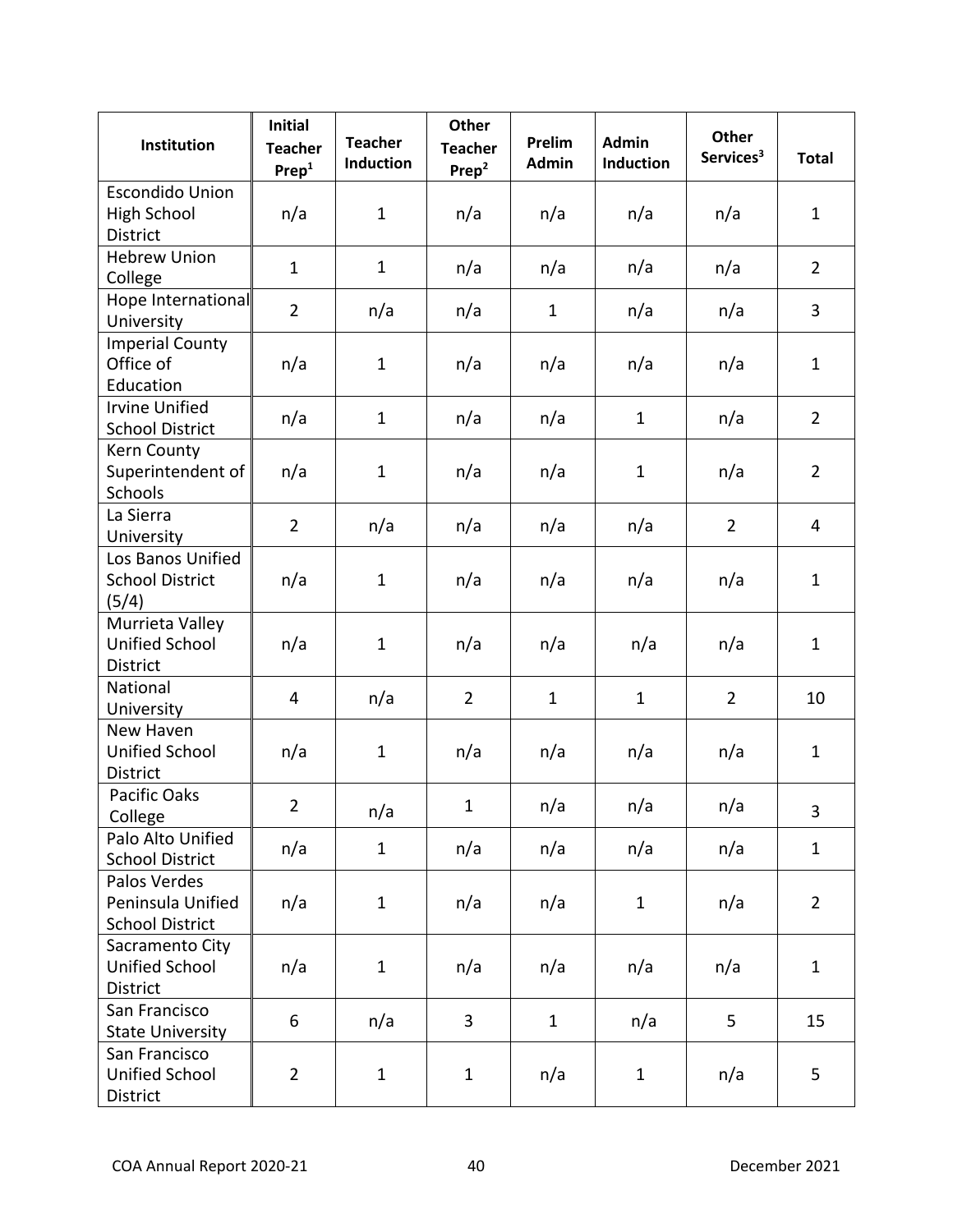| Institution                                             | <b>Initial</b><br><b>Teacher</b><br>Prep <sup>1</sup> | <b>Teacher</b><br><b>Induction</b> | <b>Other</b><br><b>Teacher</b><br>Prep <sup>2</sup> | Prelim<br><b>Admin</b> | <b>Admin</b><br><b>Induction</b> | <b>Other</b><br>Services <sup>3</sup> | <b>Total</b>   |
|---------------------------------------------------------|-------------------------------------------------------|------------------------------------|-----------------------------------------------------|------------------------|----------------------------------|---------------------------------------|----------------|
| Sanger Unified<br><b>School District</b>                | n/a                                                   | $\mathbf{1}$                       | n/a                                                 | n/a                    | n/a                              | n/a                                   | $\mathbf{1}$   |
| Sequoia Union<br><b>High School</b><br><b>District</b>  | n/a                                                   | $\mathbf{1}$                       | n/a                                                 | n/a                    | n/a                              | n/a                                   | $\mathbf{1}$   |
| University of<br>California, Davis                      | $\overline{2}$                                        | n/a                                | $\overline{2}$                                      | n/a                    | n/a                              | n/a                                   | $\overline{4}$ |
| University of<br>California, Irvine                     | $\overline{2}$                                        | n/a                                | $\overline{2}$                                      | $\mathbf{1}$           | $\mathbf{1}$                     | n/a                                   | 6              |
| University of<br>California, San<br>Diego               | 3                                                     | n/a                                | $\mathbf{1}$                                        | n/a                    | n/a                              | $\mathbf{1}$                          | 5              |
| University of<br>Southern<br>California (4/4)           | 3                                                     | n/a                                | $\overline{2}$                                      | $\mathbf{1}$           | n/a                              | 3                                     | 9              |
| Washington<br><b>Unified School</b><br><b>District</b>  | n/a                                                   | $\mathbf{1}$                       | n/a                                                 | n/a                    | n/a                              | n/a                                   | $\mathbf{1}$   |
| William S. Hart<br>Union High School<br><b>District</b> | n/a                                                   | $\mathbf 1$                        | n/a                                                 | n/a                    | $\mathbf{1}$                     | n/a                                   | $\overline{2}$ |
| <b>Total</b><br>34                                      | 44                                                    | 24                                 | 21                                                  | 7                      | 7                                | 22                                    | 125            |

*1 Initial Teacher Prep - Traditional/Intern Preliminary Multiple, Preliminary Single Subject, and Preliminary Education Specialist*

*<sup>2</sup>Other Teacher Prep - All Education Specialist Added Authorizations, Bilingual Authorizations, CTEL, Teacher Librarian, Designated Subjects, Reading and Literacy Added Authorization, Reading and Literacy Leadership Specialist Credential*

*<sup>3</sup>Other Services - Pupil Personnel Services, School Nurse, Speech and Language Pathology*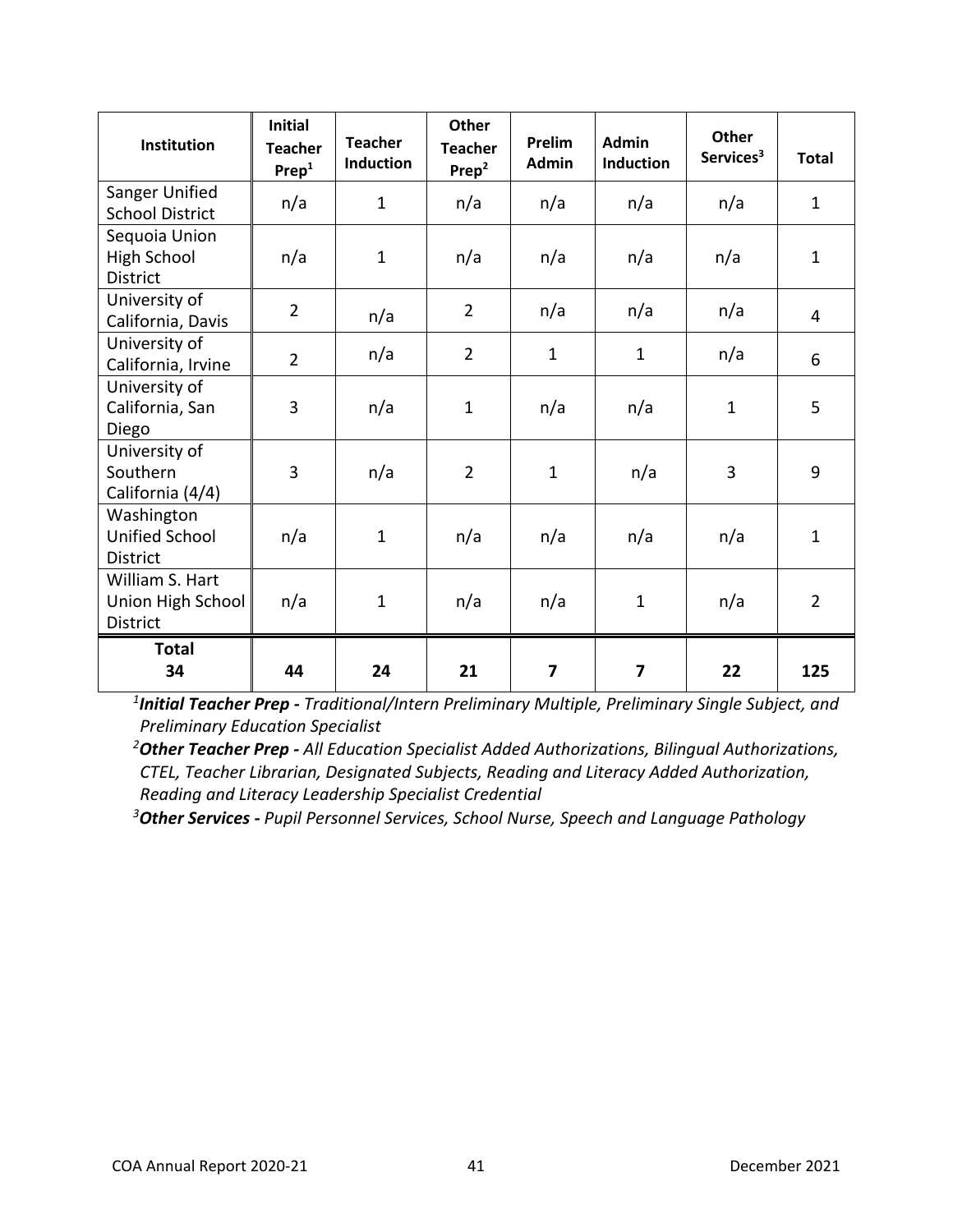## **Section III: Work Plan for the Committee on Accreditation in 2021-22**

<span id="page-41-0"></span>The work plan for the Commission and COA for 2021-22 is summarized in this section. The accreditation responsibilities continue but not without the ongoing and profound impact of the worldwide pandemic on education. Although colleges, universities, and schools have returned to in-person learning, the pandemic continues to impact educator preparation and candidates' experiences. The challenges in the 2021-22 academic year are similar, but different in significant ways, than the previous academic year and require additional coordination and collaboration with the field. The Commission continues to work closely with the field to identify and address the changing needs dictated by this pandemic and that may hinder prospective candidates from progressing through their preparation programs.

During this time, Commission staff is focused on continuing to provide as much assistance as possible to ensure candidates can progress in their programs, to work with institutions in addressing challenges in meeting standards, and to provide support where needed to ensure that completers are well prepared to enter the workforce.

With this context in mind, the Commission moves forward with implementing its oversight responsibilities and with the accreditation system. Once again, with the safety of the reviewers and personnel within institutions as a central concern, accreditation activities for 2021-22 are being conducted virtually. Accreditation site visits and revisits, program review and Common Standards review sessions, team lead trainings and Board of Institutional Review training will all take place entirely through technology.

Among the major accreditation activities for 2021-22 will be routine accreditation activities to ensure appropriate oversight and accountability of programs, continued review and approval of new educator preparation programs, facilitating the transition of programs to new standards in Pupil Personnel Services and Education Specialist programs, putting in place continued refinement of the various aspects of accreditation such as improvement of the Accreditation Data System (ADS), revising accreditation processes as needed to respond to changes in legislation around subject matter and basic skills, and attending to the challenges posed by the COVID-19 pandemic.

For 2021-22, the COA identifies the following priorities.

## **Purpose 1. Ensure Accountability to the Public and to the Profession**

<span id="page-41-1"></span>Maintain Public Access to the Committee on Accreditation. All Committee meetings will continue to be held in public and all meeting agendas posted in accordance with the Bagley-Keene Open Meeting Act and, where necessary, any other laws or directives received by the Legislature and Governor regarding public meetings during the pandemic which has in recent months allowed for public meetings to be held through technology. In addition, meetings will be broadcast to allow any individual with access to the internet the ability to hear live or recorded broadcasts of all Committee meetings as well as providing a toll free phone number for members of the public without internet or computer access to be able to join the meeting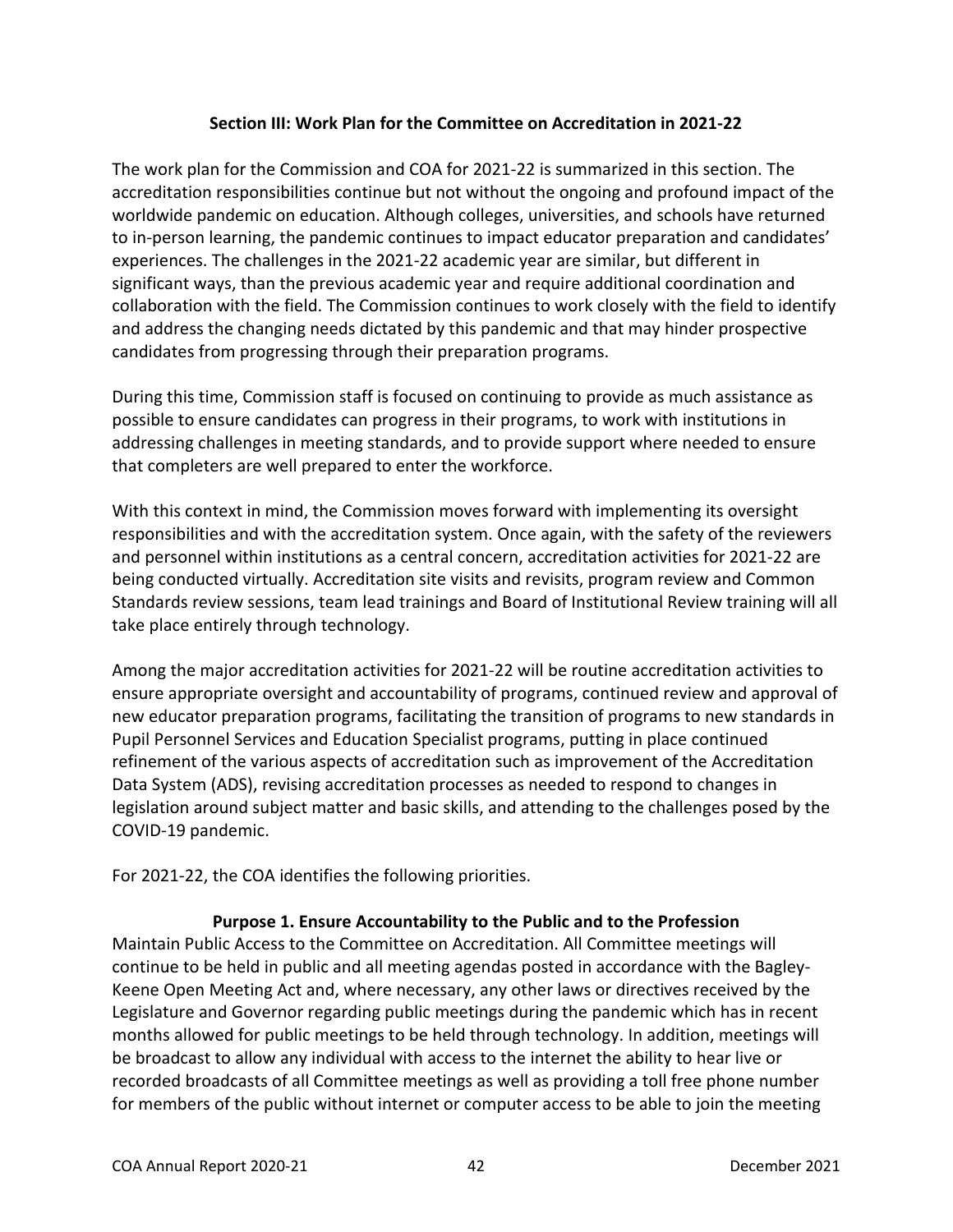and comment. The Commission's website will continue to be used to provide agenda items, notification of meetings, as well as broad-based access to critical accreditation materials for institutions and others interested in accreditation. Meetings are scheduled for the following dates:

August 16, 2021 October 28, 2021 February 3-4, 2022 March 17-18, 2022 May 5-6, 2022 June 29-30, 2022 August 4, 2022

The Committee's agenda in 2021-22 includes a full schedule of site visits beginning in fall 2021 and continuing well into spring 2022. A hefty site visit year includes institutions in the Violet cohort, revisits, and institutions in provisional status seeking full accreditation. This schedule will take place while also implementing, and refining as needed, all aspects of the accreditation system such as Program Review, Annual Data Submission, Preconditions Review, and Common Standards Review.

Continuing in 2021-22, the PSD e-News, Program Sponsor Alerts, and any other appropriate and applicable communications platforms will continue to be routinely used to provide consistent and accurate information to preparation programs about the accreditation system, changes in credentialing and standards, and other critical information.

*Preparation and Presentation of COA Reports to the Commission.* The Committee on Accreditation will present its annual report to the Commission in December 2021. Additional updates and reports to the Commission will be provided as necessary and appropriate throughout the year.

*Commission Liaison*. Maintaining a liaison from the Commission to the COA continues to be key to ensuring that the work of the COA and the accreditation system are aligned with the objectives and vision for the accreditation system set forth by the Commission. At this time, this position is vacant. Staff will work with the Chair of the Commission to ensure that this vacancy is filled. The Commission's liaison will continue to provide an important perspective to COA discussions and serve as an effective means of communication between the COA and the Commission.

*Fee Recovery System for Certain Accreditation Activities and an Annual Accreditation Fee System.* In 2019, Commission staff withdrew the regulations package on accreditation fees due to significant feedback from the Office of Administrative Law. Governor Newsom has since suspended all accreditation fees in 2020-21 and extended the suspension for 2021-22 in order to alleviate some of the financial burden on institutions caused by the pandemic. Commission staff will continue to work with the Office of Administrative Law to move forward the associated regulatory package regarding fees, should the fees resume in the future.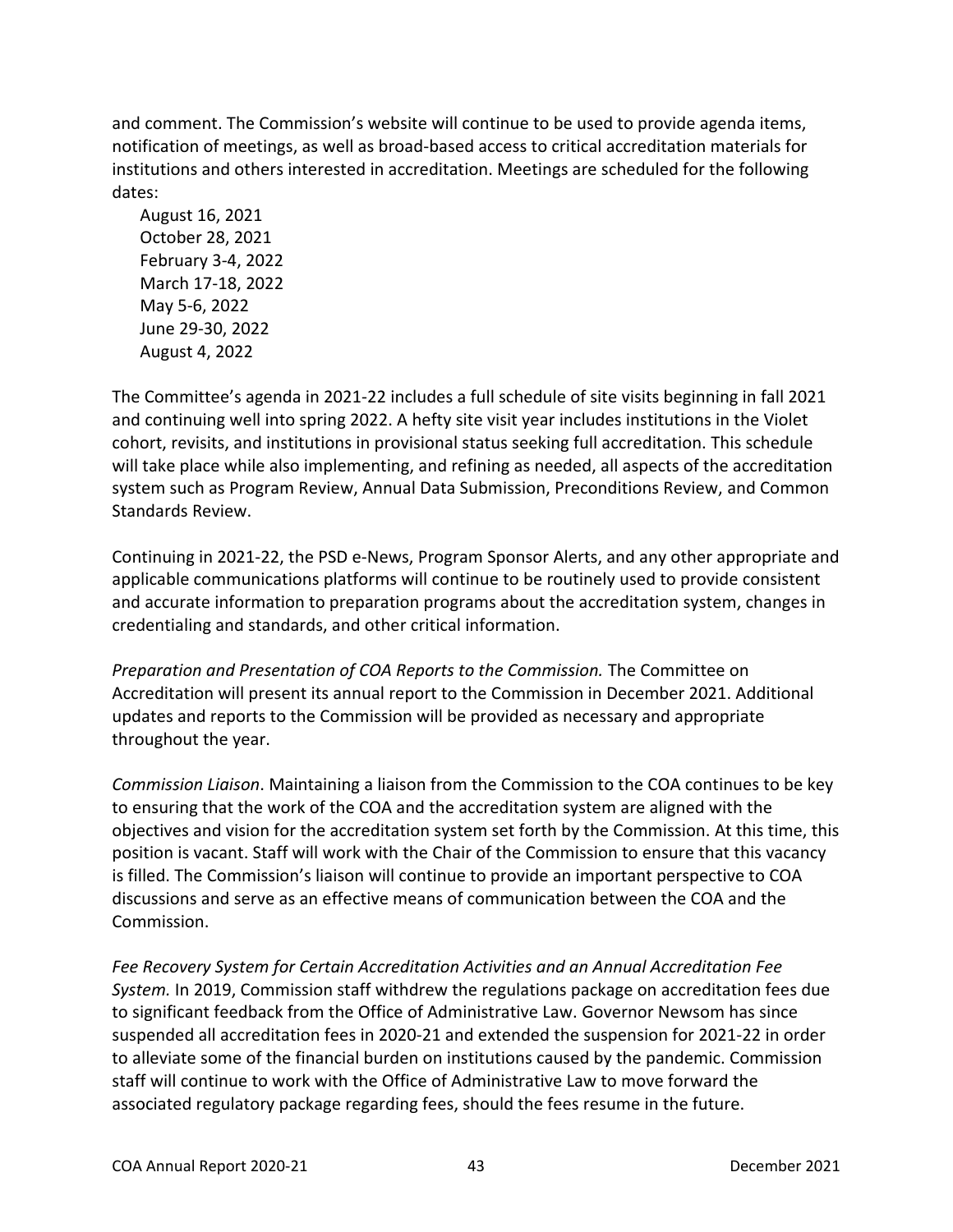#### **Purpose 2. Ensure Program Quality**

<span id="page-43-0"></span>*Professional Accreditation of Institutions and Their Credential Preparation Programs*  This is one of the primary ongoing tasks of the Committee on Accreditation. The COA has been given full responsibility for making the decisions regarding the continuing accreditation of education institutions and their credential programs.

#### *Revisits – Red Cohort*

Three institutions with site visits that took place in 2020-21 received stipulations that included a revisit. These revisits will take place in 2021-22 and the COA will consider whether actions taken by the institution to address issues identified by site visit teams has been sufficient to warrant removal of the stipulations.

#### *Regularly Scheduled Site Visits – Violet Cohort*

Beginning in fall 2021, the 34 institutions in the Violet cohort will undergo a site visit by a trained team of reviewers. The information from the Program Review and Common Standards review processes, data in the Accreditation Data System and the related data dashboards including survey results and performance assessment data, as well as interviews and documentation available on an institution's accreditation website will be used by the site visit team to inform them about the programs prior to the site visit.

#### *Site Visit for Provisional Approval*

The Commission's current initial institutional approval process requires that institutions operate their approved program on a provisional basis for two to four years. Information is gathered during this time and a focused site visit takes place in the final year of provisional approval. The Commission then acts to provide full accreditation upon a satisfactory focused visit that determines whether standards are being met. This phase of the Initial Institutional Approval process has only been implemented over the past two years. In 2021-22, four (4) institutions will undergo a site visit during their provisional period of Initial Institutional Approval in preparation for Commission consideration of full Initial Institutional Approval.

#### *Program Standards Review – Indigo Cohort*

Program Review submissions were required for the Indigo cohort by October 15, 2021. The Indigo cohort is comprised of 33 institutions offering numerous educator preparation programs that are currently in Year 5 of the seven-year accreditation cycle. These programs will be reviewed in the 2021-22 year through the Program Review process which focuses on specific evidence and documentation submitted that allows reviewers to determine, without extensive narrative, whether the program is preliminarily aligned to program standards. This information will be used to inform the site visits in Year 6.

The Commission staff has coordinated and assigned at least two experts in each of the credential areas to review each program submission from the Indigo cohort. The vast majority of these review sessions are scheduled throughout November and December 2021 and early 2022 and will take place via technology, with two BIR members working together from their respective homes or offices in order to review the documents expeditiously. Once the review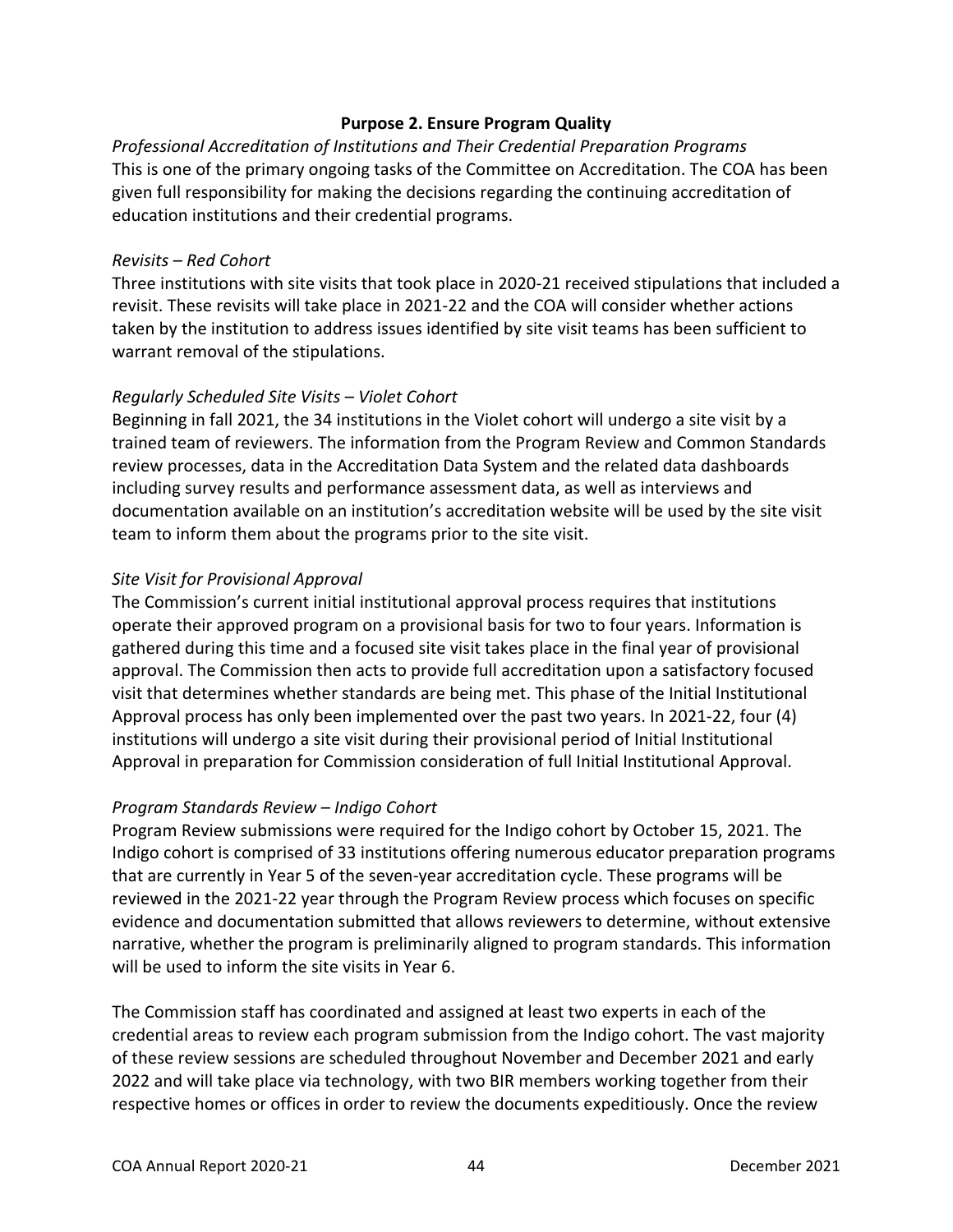session has taken place and feedback from the reviewers is provided to the institutions, the programs must provide an addendum 60 days before the site visit which responds to any areas of concern or areas needing additional information. This addendum will be used by the site visit team to help determine whether the standards are met. The Program Review sessions also serve as Part I of a two-part BIR training. Those who participate either in Program Review or Common Standards review will have completed Part I of BIR training, with the site visit training being Part II of BIR training.

#### *Common Standards Submission and Review – Indigo Cohort*

In February 2022, the 33 institutions that are in the Indigo cohort will submit their documentation with evidence, in accordance with the new procedures, to demonstrate alignment with the Common Standards. One to two Common Standards reviewers and a Team Lead are selected for each institution and brought together in the spring to review these submissions. The institutions must provide additional information in the form of an addendum 60 days prior to the site visit to respond to concerns or questions from reviewers. This addendum will serve to further inform the site visit reviewers. The Common Standards reviewers and the team lead that reviewed the Common Standards will also serve as the Common Standards team and the team lead for the site visit so they will be very familiar with the evidence and documentation prior to the site visit.

### *Preconditions Submission – Orange and Blue Cohorts*

In March 2022, the institutions in the Orange and Blue cohorts will submit their preconditions responses. Staff will review these preconditions and require follow up as soon as it is determined that there are questions involving any preconditions. If some preconditions responses are unresolved, the COA will be notified and further action will be taken as deemed appropriate by the COA.

## *Annual Data Submission*

All Commission-approved program sponsors will submit required data. It is anticipated that staff will continue to work closely with the COA, the Commission, and the field in general to further refine and clarify the information that is required in the Accreditation Data System. In addition, further work will be done to determine what data should be incorporated into the data dashboards with easy access for the general public. Performance Assessment data (CalTPA and CalTPA) will be available beginning this year on the Accreditation Data Dashboards. Staff will continue to work to incorporate additional performance assessments including the EdTPA data in the dashboards.

## *Accreditation Framework Regulations*

A major accomplishment in 2020 was the review and adoption of a revised Accreditation Framework. The pandemic necessitated a shifting of staff resources toward issues related to COVID flexibilities as well as other major policy changes and thus, the work of promulgating regulations incorporating the Accreditation Framework will be undertaken in 2022.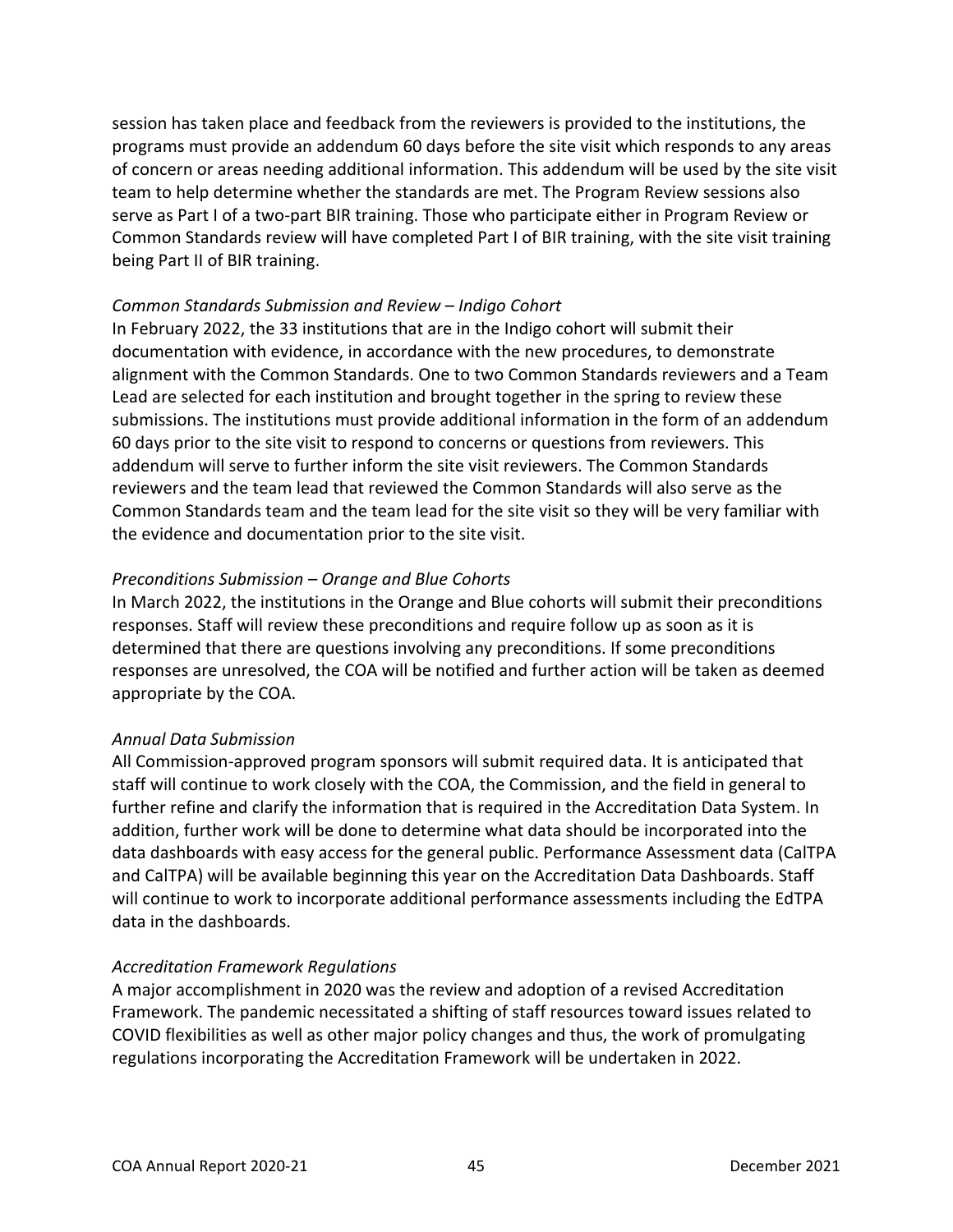## *Review and Revise the [Accreditation Handbook](https://www.ctc.ca.gov/educator-prep/accred-handbook)*

The *Accreditation Handbook* explicates the processes and procedures of the various components of the accreditation system. The COA had revised the *Accreditation Handbook* in 2016 to ensure that any new or changed aspects of the accreditation system were reflected in this document. However, given that the revised Accreditation Framework has been recently adopted and refinements to the system have been implemented in recent years, a thorough review of the Accreditation Handbook is necessary.

### **Purpose 3. Ensure Adherence to Standards**

<span id="page-45-0"></span>*Review and Take Action to Grant Initial Approval of New Program Sponsors (Initial Institutional Approval).* Approximately two to four Accreditation 101 sessions will be held in 2021-22 for institutions interested in becoming a Commission-approved program to better understand the expectations and responsibilities of being a program sponsor and to begin the approval process. The exact number of sessions will be determined by demand. Commission staff and BIR members will continue to review proposals for Initial Institutional Approval asthey are received.

In addition, staff is developing Accreditation 201 to assist programs that have been granted provisional status and are operating a program during the provisional period specified by the Commission. This session will be tailored to the programs in attendance and assist them with understanding the expectations around being an approved program sponsor and prepare them for a provisional site visit. This session will be implemented for the first time in late 2021 or early 2022.

Additionally, the process for reviewing institutions for Initial Institutional Approval will continue. As indicated in Section II of this report, at this time there are numerous institutions in various stages of the multi-step process. Some of these will require a site visit in 2021-22 as they are completing their provisional approval period. It is anticipated that there will be additional institutions seeking to begin the process throughout the year.

*Review and Take Action to Grant Initial Program Approval for New Credential Programs.* Initial Program Review (IPR) is also one of the major ongoing tasks of the Committee on Accreditation. The COA has developed procedures for handling the submission of proposed credential programs. Programs are only being given initial approval when the reviewers have determined that all of the Commission's standards are met. This review process will continue in 2021-22.

The Initial Program Review (IPR) process continues to be one of the most challenging aspects of the current system. New program proposals will continue to be reviewed until a review team determines that all program standards have been aligned.

*Continue to Review and Approve Subject Matter Programs.* Although subject matter programs are not fully part of the accreditation system, there is a continued need to review and approve subject matter programs to allow completion of a subject matter program to waive the subject matter examination. It is anticipated that the Commission will continue to need numerous trained reviewers and dedicated review time to ensure that this activity is conducted efficiently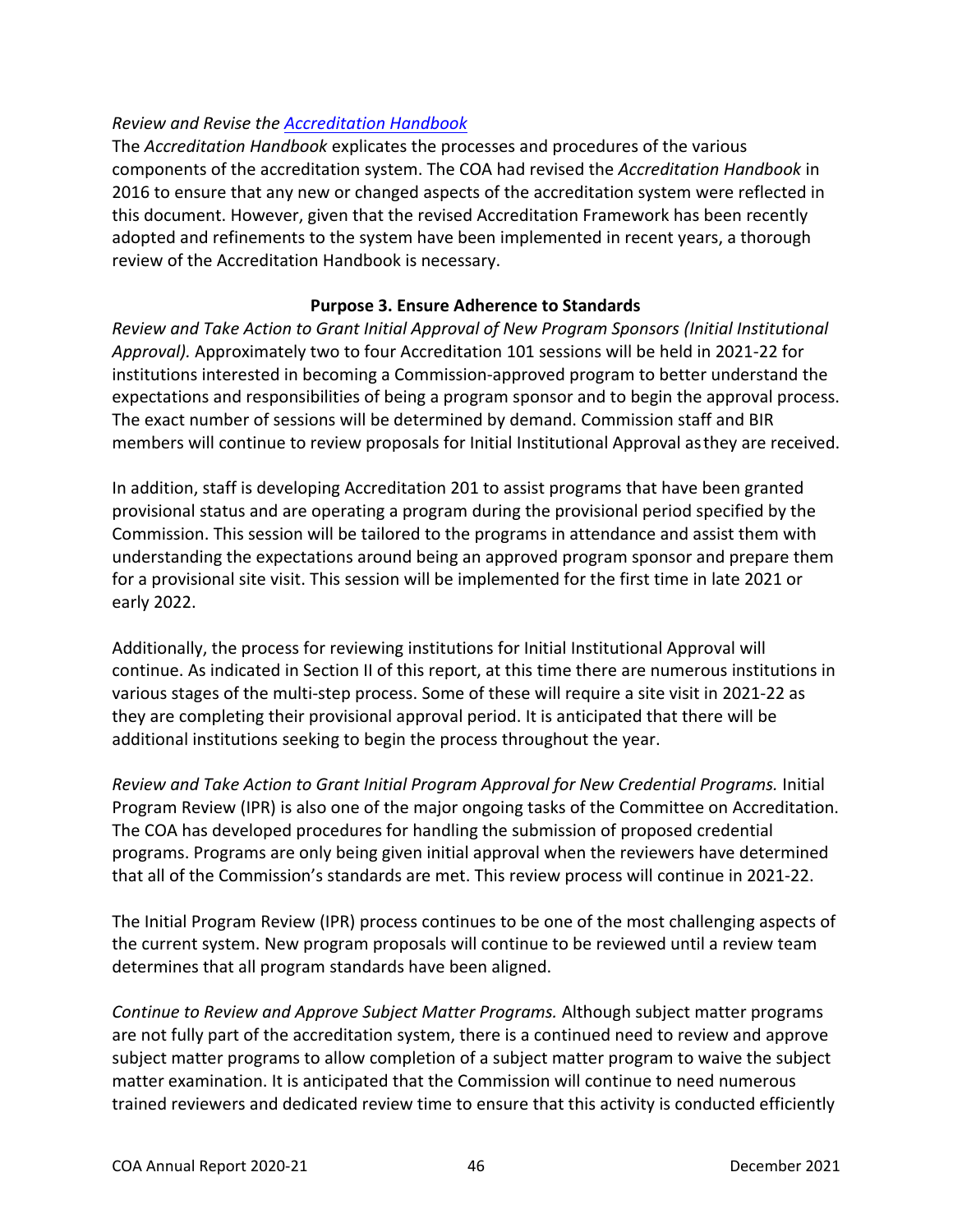in order to allow these programs to begin operations quickly. In addition, the Commission will continue to review and approve other subject matter programs as they are submitted.

### **Purpose 4. Foster Program Improvement**

<span id="page-46-0"></span>*Data – Annual Data Submission, Survey Data, and Performance Assessment Data.* The COA will continue to support the Commission's effort to implement and, where necessary, refine the annual survey data collection process. Continued implementation of the following surveys is planned for 2021-22:

- Preliminary Multiple Subject Completer Survey
- Preliminary Single Subject Completer Survey
- Preliminary Education Specialist Completer Survey
- Preliminary Administrative Services Completer Survey
- Clear Administrative Services Completer Survey
- Teacher Induction Completer Survey
- Other Educator Survey
- Master Teacher Survey
- Employer Survey

Discussions with the COA, BIR, and team members about the appropriate use of that data in accreditation decisions will continue. In addition, significant work remains to be done around the annual data submission, particularly to clarify and define terms. These discussions will continue this year and it is anticipated that specific data elements, definitions for data sources, and means of collecting, reporting, and analyzing within the newly developed data system and data dashboards will take place.

Additionally, continued effort will be made to incorporate performance assessment data into the data dashboard that is used by the accreditation teams. Staff is currently working on incorporating the performance data into the dashboard so that all of the available Commission data is in one place for the team members during site visits and for all institutions to use for program improvement.

The Commission staff will focus efforts during 2021-22 on using these data to determine if they indicate any potential areas of concern either with an institution, a standard, or a requirement. Analyzing the data from both the surveys and, to some extent, the annual data submissions, may allow the Commission to better understand if concerns are distributed evenly across institutions or concentrated in single institutions, suggesting that there may need to be a focused site visit or further exploration of an institution's programs.

*Continued Implementation of the Evaluation System for the Accreditation System*. The COA will continue to use and examine the results of the evaluation that is completed by site visit reviewers, team leads, and institutions to assess the accreditation system. This data will be collected over the course of the year, with a review of the data taking place in the fall 2021. Improvements will be discussed and incorporated into the revised accreditation system.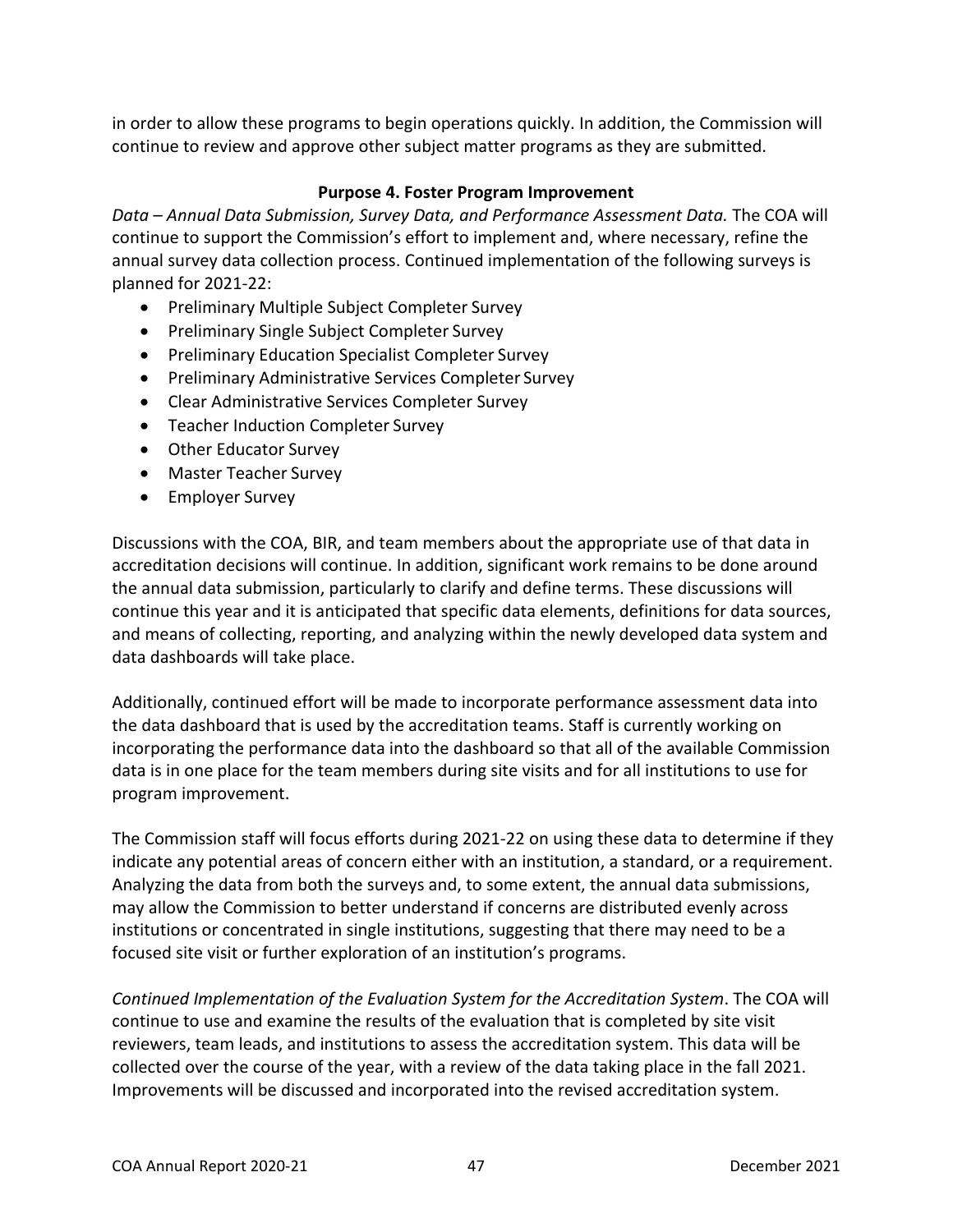*Continue Partnership with the National and Professional Accrediting Bodies.* The Commission's accreditation system will continue its partnership with the Council for the Accreditation of Educator Preparation (CAEP) and the Association for Advancing Quality in Educator Preparation (AAQEP), the two national accrediting bodies. The Commission staff will continue to work on the logistics for the first AAQEP/CTC accreditation visits scheduled at California institutions for spring 2022. Commission staff will continue to work with institutions that seek to be both nationally accredited, with CAEP or AAQEP, and state accredited to ensure that the process is as streamlined as possible.

*Monitoring the process for Programs to Transition to new Preliminary Education Specialist and Pupil Personnel Services Program Standards.* Although the regulatory packages still need to be moved through the process for both of these credential areas, staff is working with programs to ensure they understand the changes embodied in the new standards and to prepare them for submitting required documentation demonstrating that the program is moving toward alignment of the new standards in summer/fall 2022. In October 2021, all Commission approved Education Specialist programs are submitting Plans to Transition to the new Education Specialist program standards. Numerous review sessions will be held with peer reviewers to review the submissions and to provide feedback in advance to institutions moving forward with full implementation in fall 2022. This process will take place from November through early 2022.

For Pupil Personnel Services programs, the implementation plans are being submitted through January 2022. Staff will review these plans as they are submitted to ensure that the proposed changes are consistent with the new standards and to help guide technical assistance efforts.

*Continue Providing Technical Assistance on Accreditation Processes.* Further technical assistance targeted to certain cohorts will be necessary over the course of the next year as each experience a new aspect of the accreditation system. Additional technical assistance will be provided as continuing work is done on aspects of the system such as building out the Accreditation Data System to include teaching performance assessment data or data related to additional preparation program pathways. Ensuring that the field understands what is required and creating opportunities to provide feedback to the Commission staff as the processes are developed has been instrumental in the effective implementation of the system and will continue to play an important role in the future.

*Technical Assistance on Commission Flexibilities due to COVID-19.* The Commission staff will continue to implement an extensive technical assistance schedule for 2021-2022 to support institutions with the flexibilities offered for programs and candidates in response to the COVID-19 pandemic, transitions to new program standards, and new requirements around demonstration of Basic Skills and subject matter competence implemented by passage of AB 130 (Chapter 44, Statutes of 2021). Many of the activities such as office hours indicated in Section I of this report will be continued as planned throughout 2021-22.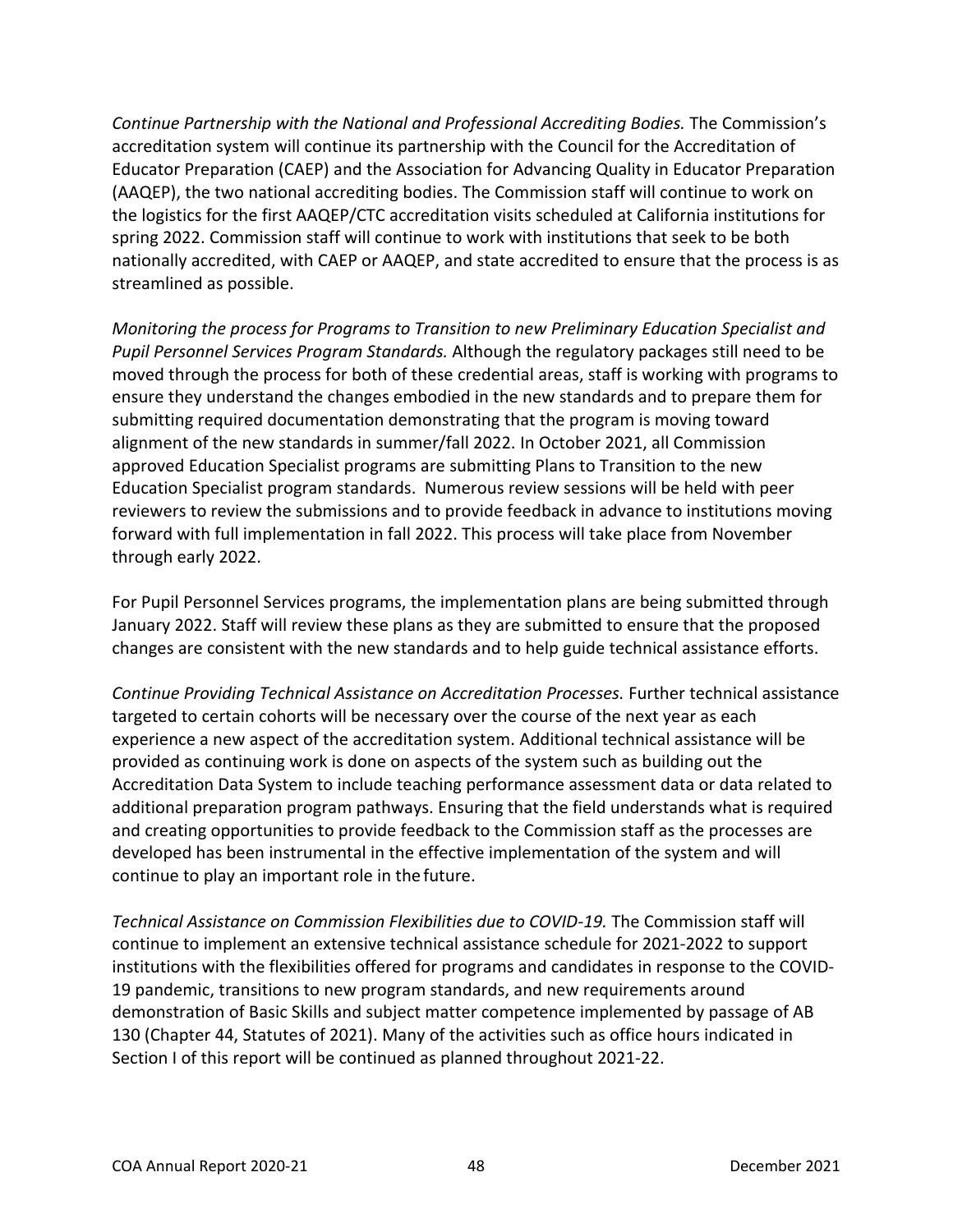*Next Generation of Performance Assessments.* As the development and implementation of the next generation of teaching performance assessments and administrator performance assessments continues, the COA and Commission staff will review the various implications of that work. Efforts to provide guidance for reviewers and ensure that both institutions and reviewers understand the new models and related expectations as articulated in the standards, incorporating the data into the Accreditation Data System, and other appropriate use for the data will be important activities in 2021-22.

*Establishing and Implementing Processes and Procedures for Identifying Exemplary Practices.*  The workload of the Commission staff, particularly during the pandemic, and the challenges posed by creating such a system were primary reasons for this project not moving from concept to implementation. Because of the continued need to address other immediate and persistent priorities such as those issues posed by the pandemic as well as the implementation of numerous new statewide initiatives implementing this effort at this time continues to not be feasible. Commission staff anticipates revisiting this topic with the Commission in late 2022.

### **General Operations**

<span id="page-48-0"></span>In addition to the above-mentioned items, the COA will engage in routine matters necessary for general operations of the Committee. This includes the election of Co-Chairs, the adoption of a meeting schedule, and orientation of new members.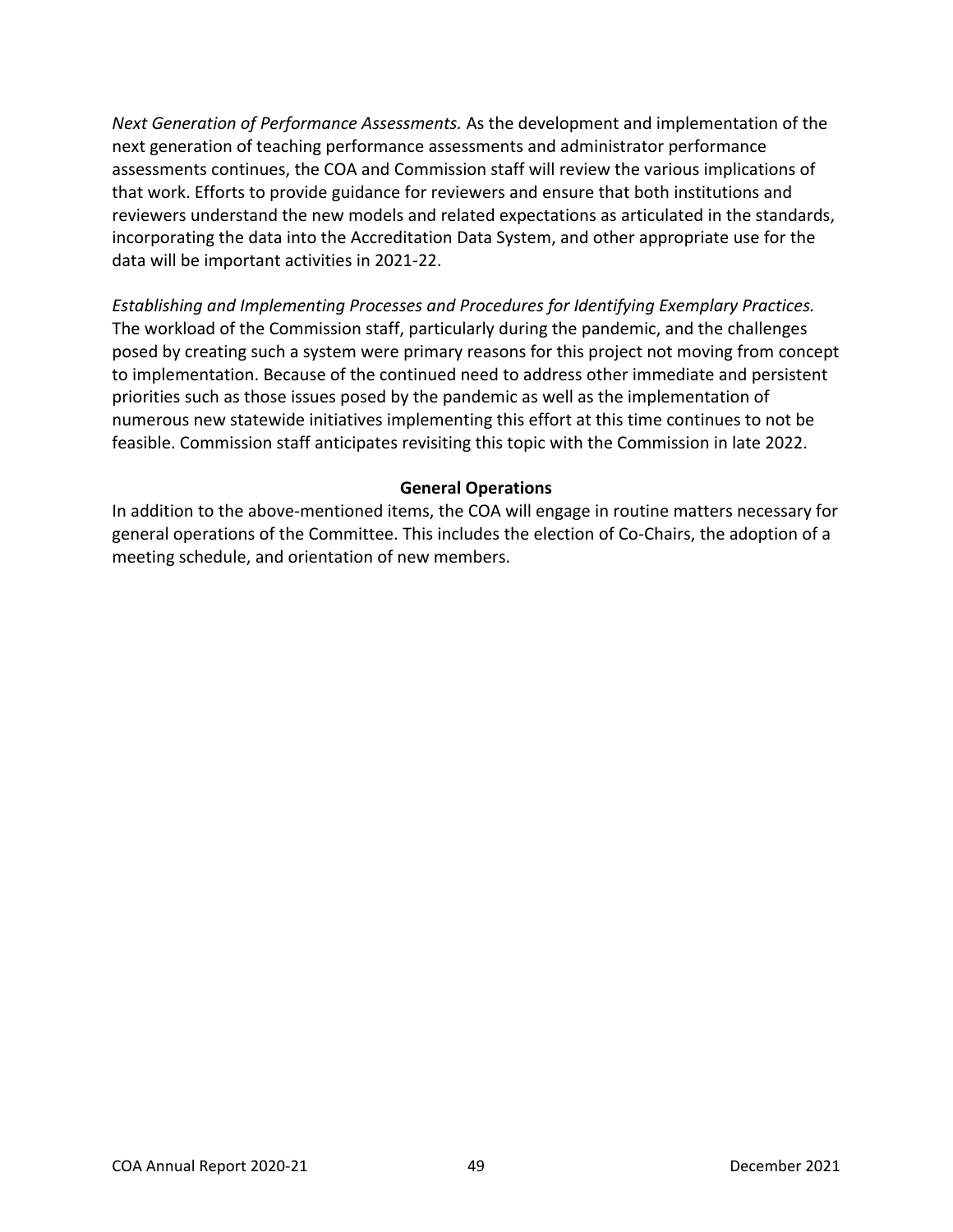## **Appendix A: Program Sponsors by Accreditation Cohort**

<span id="page-49-0"></span>

| <b>Institution</b>              | <b>Cohort</b> | <b>Institution</b>               | <b>Cohort</b> |
|---------------------------------|---------------|----------------------------------|---------------|
| Cal Poly, Pomona                | Indigo        | <b>CSU Monterey Bay</b>          | Violet        |
| Cal Poly, San Luis Obispo       | Orange        | <b>CSU Northridge</b>            | Yellow        |
| <b>CalState TEACH</b>           | Orange        | <b>CSU Sacramento</b>            | Orange        |
| CSU Bakersfield - seeking AAQEP | Indigo        | CSU San Bernardino               | Green         |
| <b>CSU Channel Islands</b>      | Green         | <b>CSU San Marcos</b>            | Indigo        |
| <b>CSU Chico</b>                | Indigo        | <b>CSU Stanislaus</b>            | Yellow        |
| <b>CSU Dominguez Hills</b>      | Red           | <b>Humboldt State University</b> | Indigo        |
| <b>CSU East Bay</b>             | Green         | San Diego State University       | Yellow        |
| CSU Fresno - seeking AAQEP      | Violet        | San Francisco State University   | Violet        |
| <b>CSU Fullerton- CAEP</b>      | Blue          | San Jose State University        | Orange        |
| CSU Long Beach                  | Indigo        | Sonoma State University          | Red           |
| CSU Los Angeles*F               | Red           |                                  |               |

### **California State University (23)**

## **University of California (8)**

| Institution           | <b>Cohort</b> | Institution             | <b>Cohort</b> |
|-----------------------|---------------|-------------------------|---------------|
| <b>UC Berkeley</b>    | Red           | <b>UC Riverside</b>     | Blue          |
| <b>UC Davis</b>       | Violet        | <b>UC San Diego</b>     | Violet        |
| <b>UC</b> Irvine      | Violet        | <b>UC Santa Barbara</b> | Orange        |
| <b>UC Los Angeles</b> | Red           | <b>UC Santa Cruz</b>    | Red           |
| <b>UC Merced</b>      | Violet        |                         |               |

### **Independent Institutions (50)**

| <b>Institution</b>                                      | <b>Cohort</b> | <b>Institution</b>                | <b>Cohort</b> |
|---------------------------------------------------------|---------------|-----------------------------------|---------------|
| Academy of Art                                          | Orange        | <b>Pacific Union College</b>      | Red           |
| <b>Alliant International University</b>                 | Blue          | <b>Pepperdine University</b>      | Red           |
| <b>Antioch University</b>                               | Violet        | Point Loma Nazarene<br>University | Red           |
| Azusa Pacific University*S - CAEP                       | Indigo        | St. Mary's College of California  | Orange        |
| <b>Bard College</b>                                     | Indigo        | San Diego Christian College       | Yellow        |
| <b>Biola University</b>                                 | Yellow        | Santa Clara University            | Yellow        |
| UMass Global (formerly Brandman<br>University)*S - CAEP | Indigo        | <b>Simpson University</b>         | Green         |
| California Baptist University                           | Orange        | <b>Stanford University</b>        | Blue          |
| California Lutheran University                          | Green         | Teachers College of San Joaquin   | Indigo        |
| Chapman University*F - CAEP                             | Orange        | The Master's College              | Orange        |
| <b>Claremont Graduate University</b>                    | Violet        | <b>Touro University</b>           | Yellow        |
| Concordia University                                    | Red           | <b>United States University</b>   | <b>Blue</b>   |
| Dominican University of<br>California                   | Blue          | University of La Verne            | Orange        |
| <b>Fresno Pacific University</b>                        | Yellow        | University of Phoenix             | Orange        |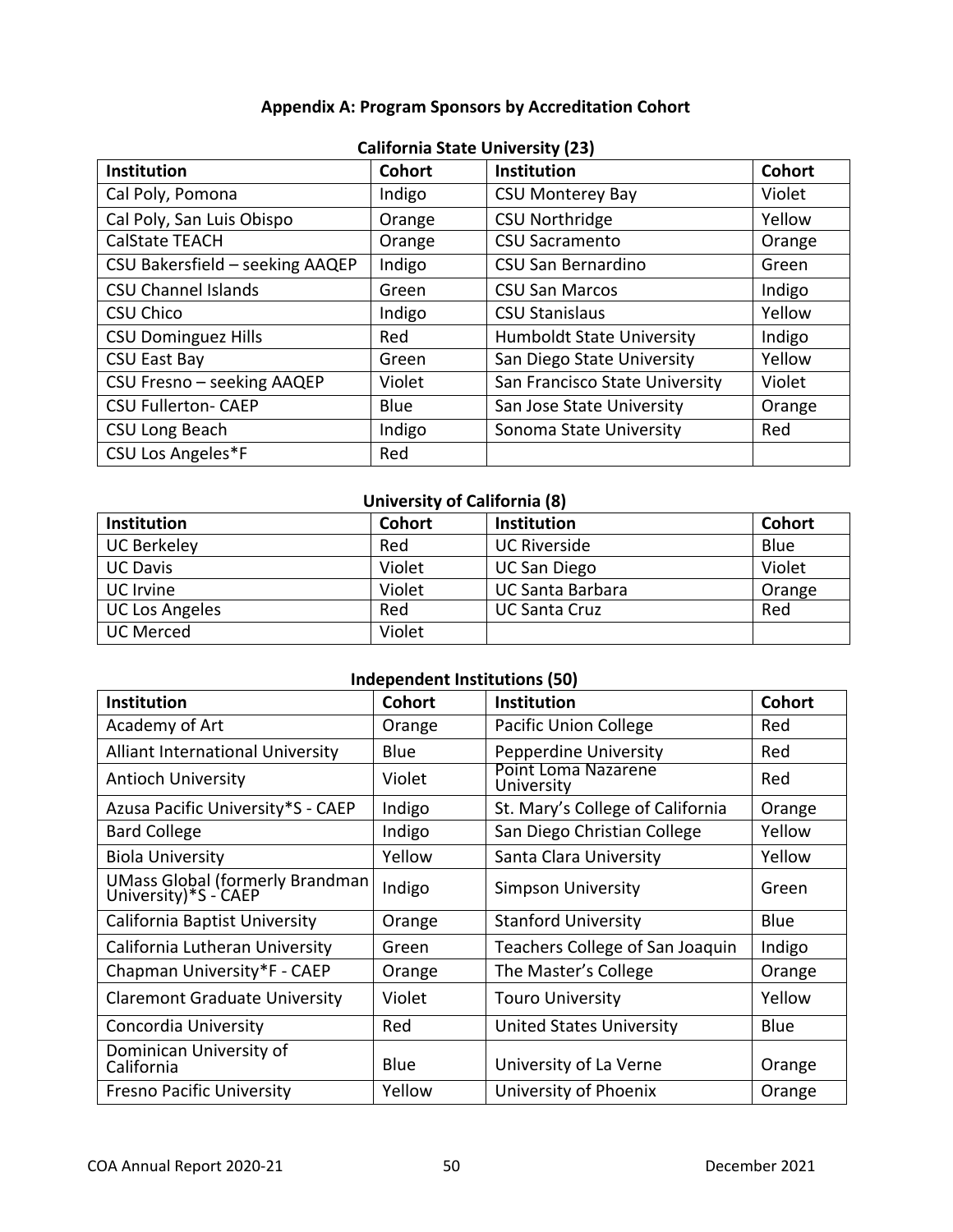| <b>Institution</b>                             | <b>Cohort</b> | Institution                                 | <b>Cohort</b> |
|------------------------------------------------|---------------|---------------------------------------------|---------------|
| <b>Hebrew Union College</b>                    | Violet        | University of Redlands                      | Indigo        |
| High Tech High Graduate School of<br>Education | Violet        | University of San Diego                     | Red           |
| <b>Holy Names University</b>                   | Blue          | University of San Francisco                 | Indigo        |
| Hope International University                  | Violet        | University of Southern California<br>- CAEP | Violet        |
| <b>Humphreys College</b>                       | Green         | University of the Pacific                   | Orange        |
| La Sierra University                           | Violet        | <b>Vanguard University</b>                  | <b>Blue</b>   |
| Loma Linda University                          | Blue          | <b>Western Governors University</b>         | Yellow        |
| Loyola Marymount University*S -<br>CAEP        | Yellow        | <b>Westmont College</b>                     | Green         |
| Mills College                                  | Green         | <b>Whittier College</b>                     | Yellow        |
| Mount St. Mary's College                       | Indigo        | <b>William Jessup University</b>            | Yellow        |
| National University - Seeking<br>AAQEP         | Violet        |                                             |               |
| Notre Dame de Namur University                 | Green         |                                             |               |
| Pacific Oaks College                           | Violet        |                                             |               |

# **Other Program Sponsors (Districts/County Offices/Other) (154)**

| Institution                              | <b>Cohort</b> | Institution                                          | <b>Cohort</b> |
|------------------------------------------|---------------|------------------------------------------------------|---------------|
| Assoc. of CA School Admin/ASCA           | Orange        | Mt. Diablo USD (210): Fortune<br>School of Education | Blue          |
| Alhambra USD                             | Orange        | Murrieta Valley USD                                  | Violet        |
| Anaheim City SD                          | Yellow        | Napa COE                                             | Yellow        |
| <b>Anaheim Union HSD</b>                 | Orange        | <b>New Haven USD</b>                                 | Violet        |
| Animo Leadership Charter HS              | Indigo        | <b>Newark USD</b>                                    | Green         |
| Antelope Valley Union HSD                | Violet        | Oak Grove SD                                         | Blue          |
| Antioch USD                              | Green         | Oakland USD                                          | Red           |
| Arcadia USD                              | Red           | <b>Ontario-Montclair SD</b>                          | Yellow        |
| Aspire Public Schools                    | Orange        | <b>Orange County DOE</b>                             | Blue          |
| <b>Bakersfield City SD</b>               | Green         | Orange USD                                           | Red           |
| <b>Baldwin Park USD</b>                  | Indigo        | Palmdale SD                                          | Blue          |
| Bay Area School of<br>Enterprise/REACH   | Red           | Palo Alto USD                                        | Violet        |
| <b>Bellflower USD</b>                    | Blue          | Palos Verdes Peninsula USD                           | Violet        |
| <b>Brentwood Union SD</b>                | Indigo        | Panama-Buena Vista Union SD                          | Yellow        |
| <b>Burbank USD</b>                       | Red           | <b>Paramount USD</b>                                 | Orange        |
| <b>Butte COE</b>                         | Violet        | Pasadena USD                                         | Indigo        |
| California School of the<br>Deaf/Fremont | Blue          | Placentia-Yorba Linda USD                            | Indigo        |
| Campbell Union SD                        | Red           | Placer COE                                           | Red           |
| Capistrano USD                           | Yellow        | <b>Pleasanton USD</b>                                | Red           |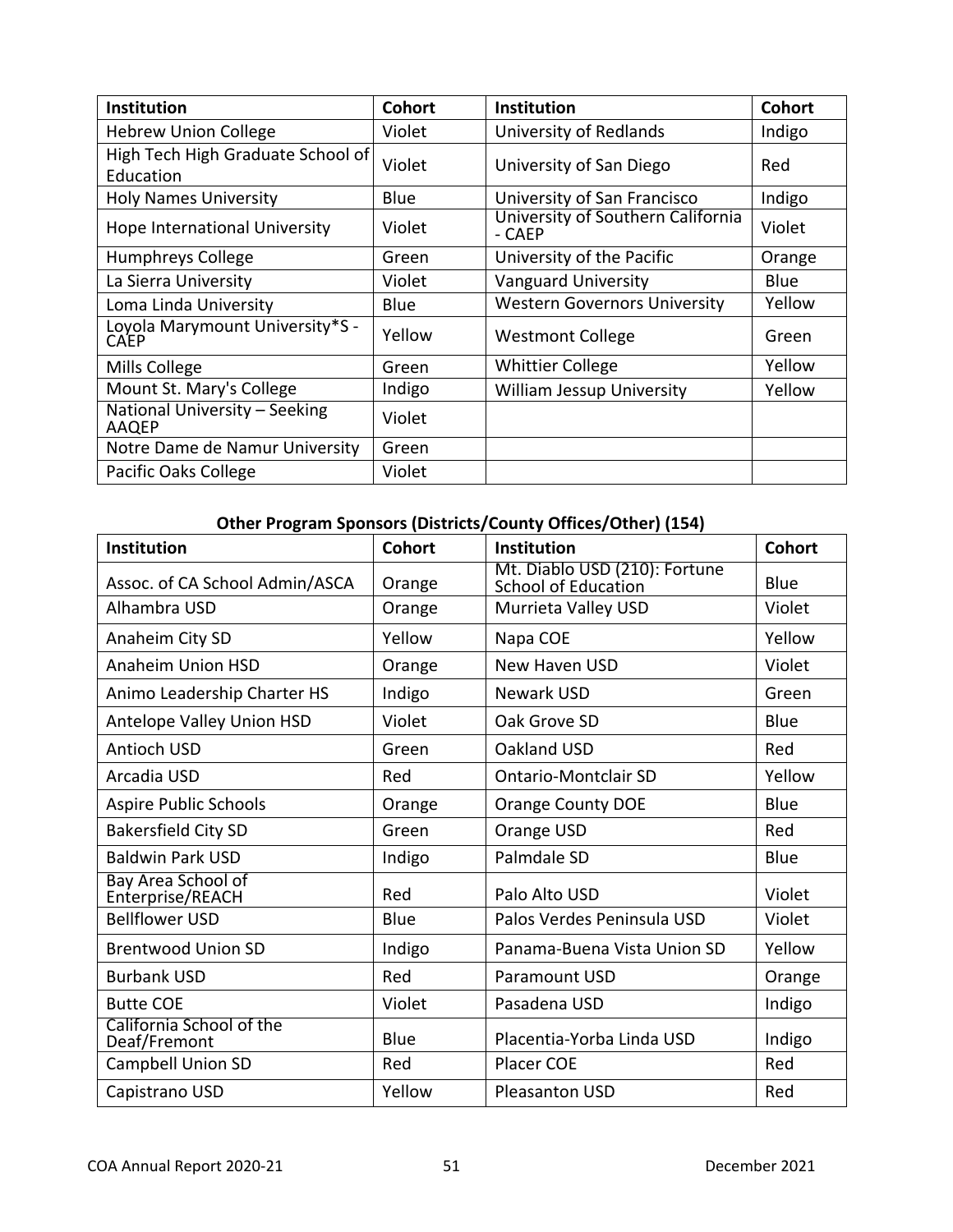| Institution                | <b>Cohort</b> | Institution                                                | <b>Cohort</b> |
|----------------------------|---------------|------------------------------------------------------------|---------------|
| <b>Central USD</b>         | Indigo        | Pomona USD                                                 | Yellow        |
| Ceres USD                  | Yellow        | Poway USD                                                  | Red           |
| Chaffey Joint Union HSD    | Blue          | <b>PUC Schools</b>                                         | Blue          |
| Chino Valley USD           | Blue          | Redwood City SD                                            | Red           |
| Chula Vista ESD            | Red           | <b>Rialto USD</b>                                          | Orange        |
| Clovis USD                 | Yellow        | Riverside COE                                              | Red           |
| <b>Compton USD</b>         | Violet        | Riverside USD                                              | Yellow        |
| Conejo Valley USD          | Orange        | Sacramento City USD                                        | Violet        |
| Contra Costa COE           | Red           | Sacramento COE                                             | Indigo        |
| Corona-Norco USD           | Blue          | Saddleback Valley USD                                      | Yellow        |
| <b>Culver City USD</b>     | Red           | San Bernardino City USD                                    | Green         |
| <b>Cupertino Union SD</b>  | Violet        | San Diego COE                                              | Green         |
| Davis Joint USD            | Red           | San Dieguito Union HSD                                     | Indigo        |
| El Dorado COE              | Violet        | San Francisco USD                                          | Violet        |
| El Rancho USD              | Orange        | San Gabriel USD                                            | Yellow        |
| Elk Grove USD              | Blue          | San Jose USD                                               | Indigo        |
| <b>Encinitas Union SD</b>  | Blue          | San Juan USD                                               | Green         |
| <b>Escondido Union SD</b>  | Blue          | San Luis Obispo COE                                        | Blue          |
| <b>Escondido Union HSD</b> | Violet        | San Mateo-Foster City SD                                   | Green         |
| Etiwanda SD                | Yellow        | San Mateo COE                                              | Blue          |
| Evergreen SD               | Green         | San Ramon Valley USD                                       | Indigo        |
| Fairfield-Suisun USD       | Green         | Sanger USD                                                 | Violet        |
| Fontana USD                | Orange        | Santa Ana USD                                              | Green         |
| <b>Fremont UHSD</b>        | Yellow        | Santa Barbara CEO                                          | Orange        |
| <b>Fremont USD</b>         | Orange        | Santa Clara COE                                            | Blue          |
| Fresno COE                 | Green         | Santa Clara USD                                            | Yellow        |
| Fresno USD                 | Blue          | Santa Cruz COE                                             | Yellow        |
| <b>Fullerton SD</b>        | Blue          | Santa Monica-Malibu USD                                    | Indigo        |
| Garden Grove USD           | Green         | <b>Saugus Union SD</b>                                     | Green         |
| <b>Glendale USD</b>        | Blue          | Sequoia Union HSD                                          | Violet        |
| <b>Greenfield Union SD</b> | Yellow        | School for Integrated Academics<br>and Technology/SIA Tech | Orange        |
| <b>Grossmont Union HSD</b> | Blue          | Shasta COE                                                 | Yellow        |
| Hacienda La Puente USD     | Green         | Sonoma COE                                                 | Yellow        |
| Hanford ESD                | Red           | <b>Stanislaus COE</b>                                      | Yellow        |
| Hayward USD                | Orange        | <b>Stockton USD</b>                                        | Indigo        |